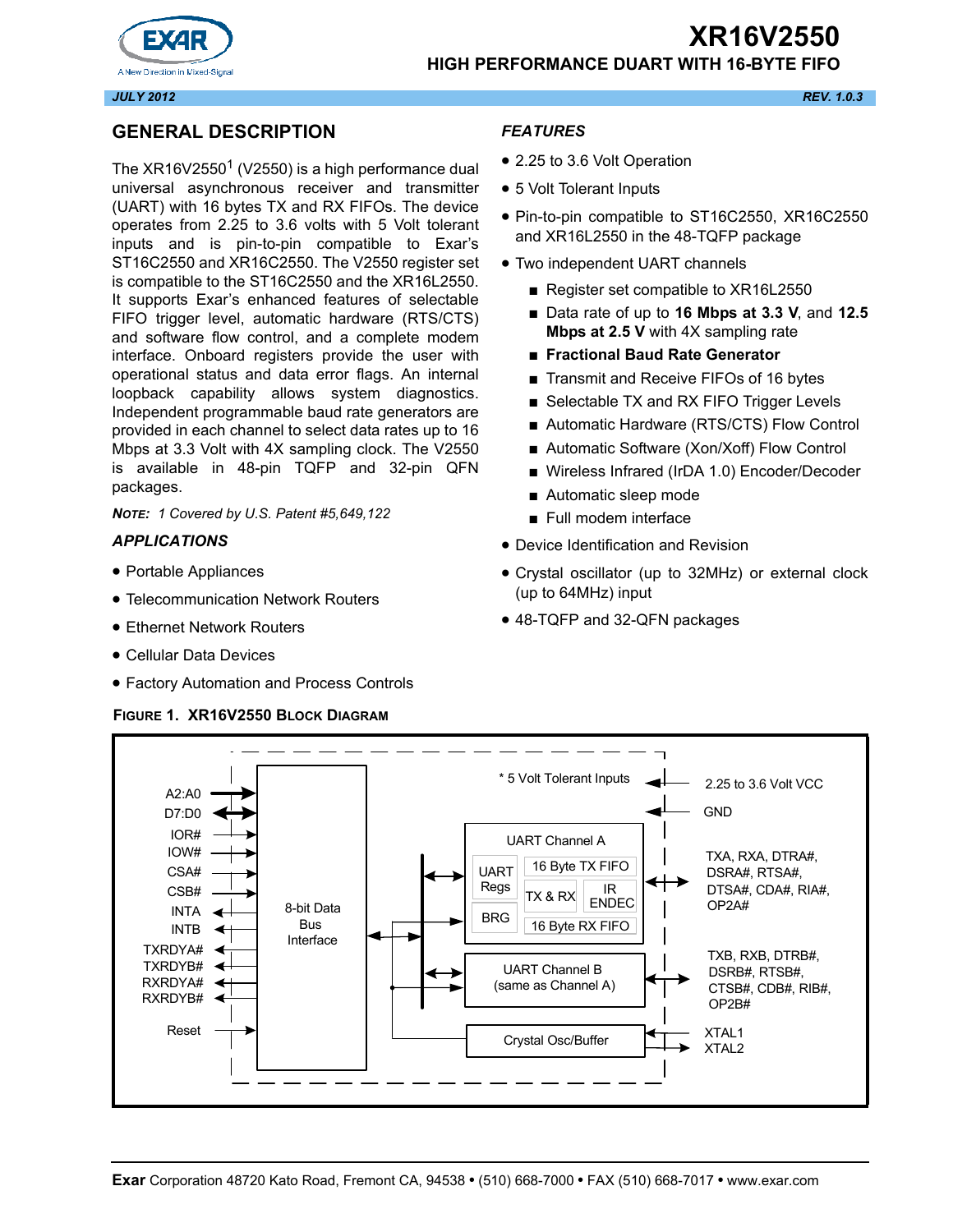# **XR16V2550 HIGH PERFORMANCE DUART WITH 16-BYTE FIFO** *REV. 1.0.3*



#### **FIGURE 2. PIN OUT ASSIGNMENT**



# *ORDERING INFORMATION*

| <b>PART NUMBER</b> | <b>PACKAGE</b> | <b>OPERATING TEMPERATURE RANGE</b>   | <b>DEVICE STATUS</b> |
|--------------------|----------------|--------------------------------------|----------------------|
| XR16V2550II-F      | 32-QFN         | -40 $^{\circ}$ C to +85 $^{\circ}$ C | Active               |
| XR16V2550ILTR-F    | 32-QFN         | -40 $^{\circ}$ C to +85 $^{\circ}$ C | Active               |
| XR16V2550IM-F      | 48-Lead TQFP   | -40 $^{\circ}$ C to +85 $^{\circ}$ C | Active               |
| XR16V2550IMTR-F    | 48-Lead TQFP   | -40°C to +85°C                       | Active               |

*NOTE:* **TR = Tape and Reel, F = Green / RoHS**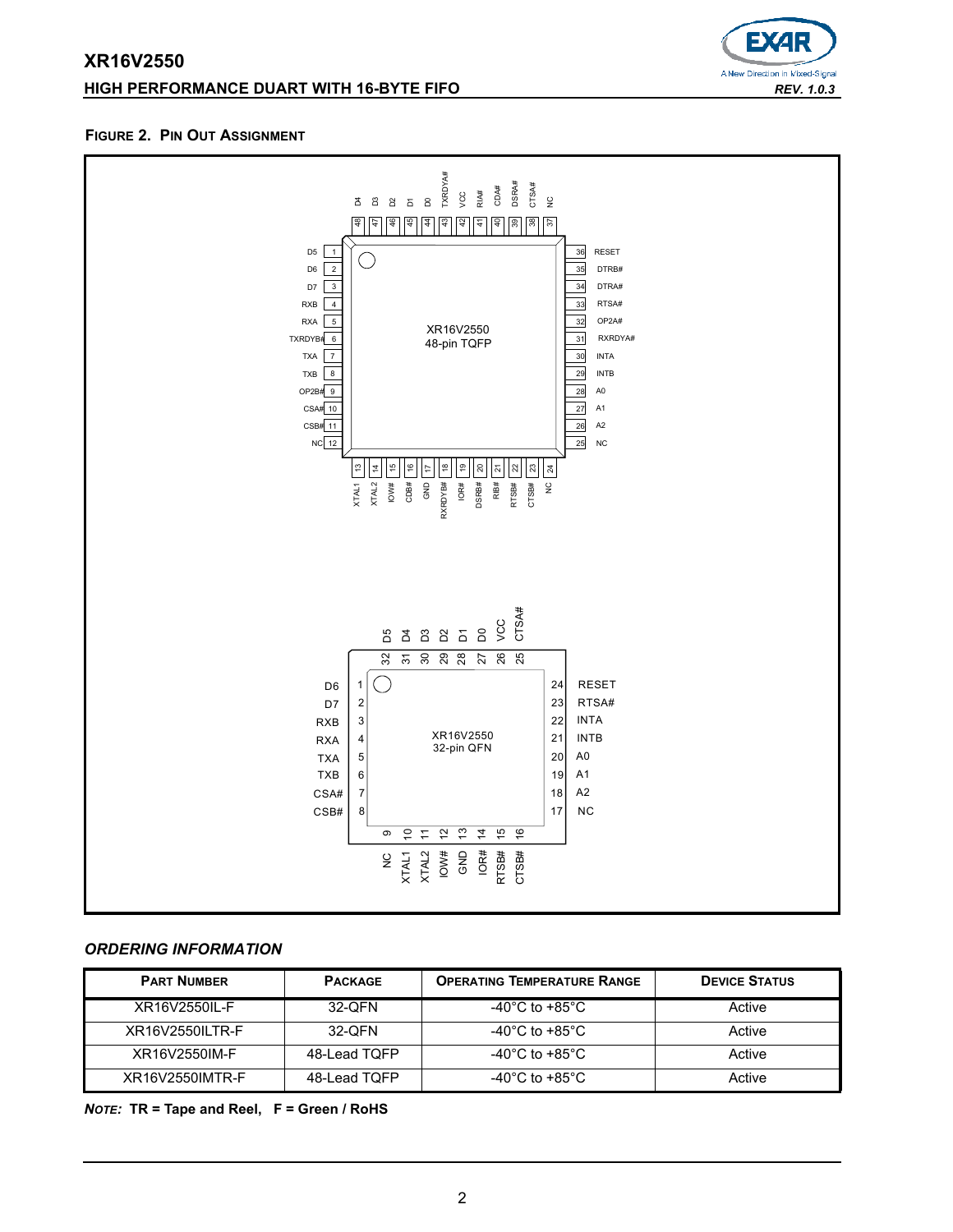

# **PIN DESCRIPTIONS**

# **Pin Description**

| <b>NAME</b>               | <b>32-QFN</b><br>PIN# | 48-TQFP<br>PIN# | <b>TYPE</b>  | <b>DESCRIPTION</b>                                                                                                                                                                                                                                                                                                                 |  |
|---------------------------|-----------------------|-----------------|--------------|------------------------------------------------------------------------------------------------------------------------------------------------------------------------------------------------------------------------------------------------------------------------------------------------------------------------------------|--|
| <b>DATA BUS INTERFACE</b> |                       |                 |              |                                                                                                                                                                                                                                                                                                                                    |  |
| A <sub>2</sub>            | 18                    | 26              | I.           | Address data lines [2:0]. These 3 address lines select one of the inter-                                                                                                                                                                                                                                                           |  |
| A1                        | 19                    | 27              |              | nal registers in UART channel A/B during a data bus transaction.                                                                                                                                                                                                                                                                   |  |
| A <sub>0</sub>            | 20                    | 28              |              |                                                                                                                                                                                                                                                                                                                                    |  |
| D7                        | 2                     | 3               | I/O          | Data bus lines [7:0] (bidirectional).                                                                                                                                                                                                                                                                                              |  |
| D <sub>6</sub>            | 1                     | $\overline{2}$  |              |                                                                                                                                                                                                                                                                                                                                    |  |
| D <sub>5</sub>            | 32                    | $\mathbf{1}$    |              |                                                                                                                                                                                                                                                                                                                                    |  |
| D <sub>4</sub>            | 31                    | 48              |              |                                                                                                                                                                                                                                                                                                                                    |  |
| D <sub>3</sub>            | 30                    | 47              |              |                                                                                                                                                                                                                                                                                                                                    |  |
| D <sub>2</sub>            | 29                    | 46              |              |                                                                                                                                                                                                                                                                                                                                    |  |
| D <sub>1</sub>            | 28                    | 45              |              |                                                                                                                                                                                                                                                                                                                                    |  |
| D <sub>0</sub>            | 27                    | 44              |              |                                                                                                                                                                                                                                                                                                                                    |  |
| IOR#                      | 14                    | 19              |              | Input/Output Read Strobe (active low). The falling edge instigates an<br>internal read cycle and retrieves the data byte from an internal register<br>pointed to by the address lines [A2:A0]. The data byte is placed on the<br>data bus to allow the host processor to read it on the rising edge.                               |  |
| IOW#                      | 12                    | 15              | $\mathbf{I}$ | Input/Output Write Strobe (active low). The falling edge instigates an<br>internal write cycle and the rising edge transfers the data byte on the<br>data bus to an internal register pointed by the address lines.                                                                                                                |  |
| CSA#                      | $\overline{7}$        | 10              | $\mathbf{I}$ | UART channel A select (active low) to enable UART channel A in the<br>device for data bus operation.                                                                                                                                                                                                                               |  |
| CSB#                      | 8                     | 11              | $\mathbf{I}$ | UART channel B select (active low) to enable UART channel B in the<br>device for data bus operation.                                                                                                                                                                                                                               |  |
| <b>INTA</b>               | 22                    | 30              | $\mathsf O$  | UART channel A Interrupt output. The output state is defined by the<br>user through the software setting of MCR[3]. INTA is set to the active<br>mode and OP2A# output LOW when MCR[3] is set to a logic 1. INTA is<br>set to the three state mode and OP2A# output HIGH when MCR[3] is<br>set to a logic 0 (default). See MCR[3]. |  |
| <b>INTB</b>               | 21                    | 29              | O            | UART channel B Interrupt output. The output state is defined by the<br>user through the software setting of MCR[3]. INTB is set to the active<br>mode and OP2B# output LOW when MCR[3] is set to a logic 1. INTB is<br>set to the three state mode and OP2B# output HIGH when MCR[3] is<br>set to a logic 0 (default). See MCR[3]. |  |
| TXRDYA#                   |                       | 43              | O            | UART channel A Transmitter Ready (active low). The output provides<br>the TX FIFO/THR status for transmit channel A. See Table 2. If it is not<br>used, leave it unconnected.                                                                                                                                                      |  |
| RXRDYA#                   | $\blacksquare$        | 31              | O            | UART channel A Receiver Ready (active low). This output provides the<br>RX FIFO/RHR status for receive channel A. See Table 2. If it is not<br>used, leave it unconnected.                                                                                                                                                         |  |
| TXRDYB#                   |                       | 6               | $\circ$      | UART channel B Transmitter Ready (active low). The output provides<br>the TX FIFO/THR status for transmit channel B. See Table 3. If it is not<br>used, leave it unconnected.                                                                                                                                                      |  |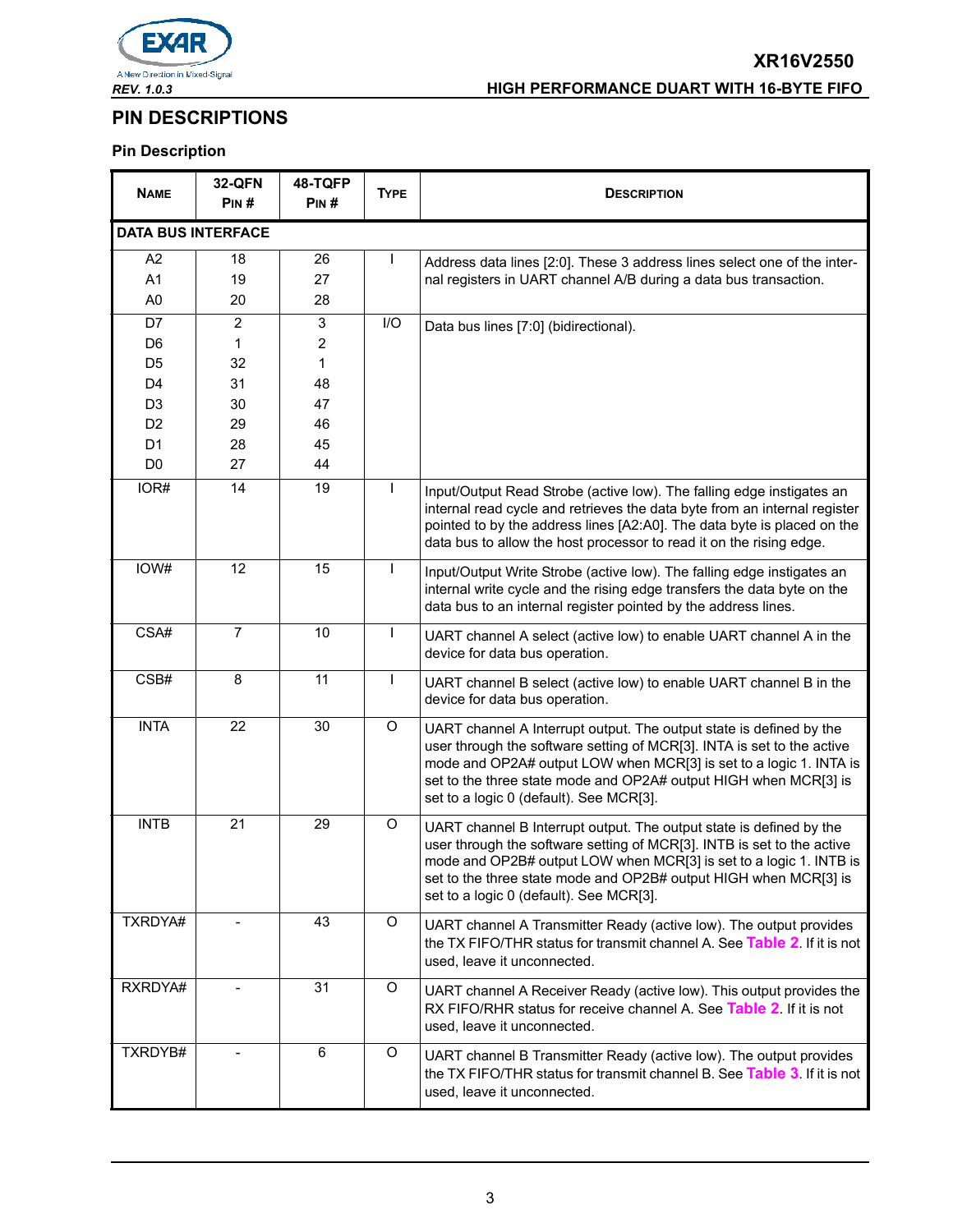# **HIGH PERFORMANCE DUART WITH 16-BYTE FIFO** *REV. 1.0.3*



# **Pin Description**

| <b>NAME</b> | <b>32-QFN</b><br>PIN#                | 48-TQFP<br>PIN# | <b>TYPE</b>    | <b>DESCRIPTION</b>                                                                                                                                                                                                                                                                                                                                                                                                                                |  |
|-------------|--------------------------------------|-----------------|----------------|---------------------------------------------------------------------------------------------------------------------------------------------------------------------------------------------------------------------------------------------------------------------------------------------------------------------------------------------------------------------------------------------------------------------------------------------------|--|
| RXRDYB#     |                                      | 18              | $\overline{O}$ | UART channel B Receiver Ready (active low). This output provides the<br>RX FIFO/RHR status for receive channel B. See Table 2. If it is not<br>used, leave it unconnected.                                                                                                                                                                                                                                                                        |  |
|             | <b>MODEM OR SERIAL I/O INTERFACE</b> |                 |                |                                                                                                                                                                                                                                                                                                                                                                                                                                                   |  |
| <b>TXA</b>  | 5                                    | 7               | O              | UART channel A Transmit Data or infrared encoder data. Standard<br>transmit and receive interface is enabled when $MCR[6] = 0$ . In this<br>mode, the TX signal will be HIGH during reset or idle (no data). Infrared<br>IrDA transmit and receive interface is enabled when MCR[6] = 1. In the<br>Infrared mode, the inactive state (no data) for the Infrared encoder/<br>decoder interface is LOW. If it is not used, leave it unconnected.    |  |
| <b>RXA</b>  | 4                                    | 5               | L              | UART channel A Receive Data or infrared receive data. Normal receive<br>data input must idle HIGH. If this pin is not used, tie it to VCC or pull it<br>high via a 100k ohm resistor.                                                                                                                                                                                                                                                             |  |
| RTSA#       | 23                                   | 33              | O              | UART channel A Request-to-Send (active low) or general purpose out-<br>put. This output must be asserted prior to using auto RTS flow control,<br>see EFR[6], MCR[1], and IER[6].                                                                                                                                                                                                                                                                 |  |
| CTSA#       | 25                                   | 38              | L              | UART channel A Clear-to-Send (active low) or general purpose input.<br>It can be used for auto CTS flow control, see EFR[7], and IER[7]. This<br>input should be connected to VCC when not used.                                                                                                                                                                                                                                                  |  |
| DTRA#       |                                      | 34              | O              | UART channel A Data-Terminal-Ready (active low) or general purpose<br>output. If it is not used, leave it unconnected.                                                                                                                                                                                                                                                                                                                            |  |
| DSRA#       |                                      | 39              | L              | UART channel A Data-Set-Ready (active low) or general purpose input.<br>This input should be connected to VCC when not used. This input has<br>no effect on the UART.                                                                                                                                                                                                                                                                             |  |
| CDA#        |                                      | 40              | L              | UART channel A Carrier-Detect (active low) or general purpose input.<br>This input should be connected to VCC when not used. This input has<br>no effect on the UART.                                                                                                                                                                                                                                                                             |  |
| RIA#        |                                      | 41              | L              | UART channel A Ring-Indicator (active low) or general purpose input.<br>This input should be connected to VCC when not used. This input has<br>no effect on the UART.                                                                                                                                                                                                                                                                             |  |
| OP2A#       |                                      | 32              | O              | Output Port 2 Channel A - The output state is defined by the user and<br>through the software setting of MCR[3]. INTA is set to the active mode<br>and OP2A# output LOW when MCR[3] is set to a logic 1. INTA is set to<br>the three state mode and OP2A# output HIGH when MCR[3] is set to a<br>logic 0. See MCR[3]. If INTA is used, this output should not be used as<br>a general output else it will disturb the INTA output functionality.  |  |
| <b>TXB</b>  | 6                                    | 8               | O              | UART channel B Transmit Data or infrared encoder data. Standard<br>transmit and receive interface is enabled when $MCR[6] = 0$ . In this<br>mode, the TX signal will be HIGH during reset or idle (no data). Infrared<br>IrDA transmit and receive interface is enabled when $MCR[6] = 1$ . In the<br>Infrared mode, the inactive state (no data) for the Infrared encoder/<br>decoder interface is LOW. If it is not used, leave it unconnected. |  |
| <b>RXB</b>  | 3                                    | 4               | L              | UART channel B Receive Data or infrared receive data. Normal receive<br>data input must idle HIGH. If this pin is not used, tie it to VCC or pull it<br>high via a 100k ohm resistor.                                                                                                                                                                                                                                                             |  |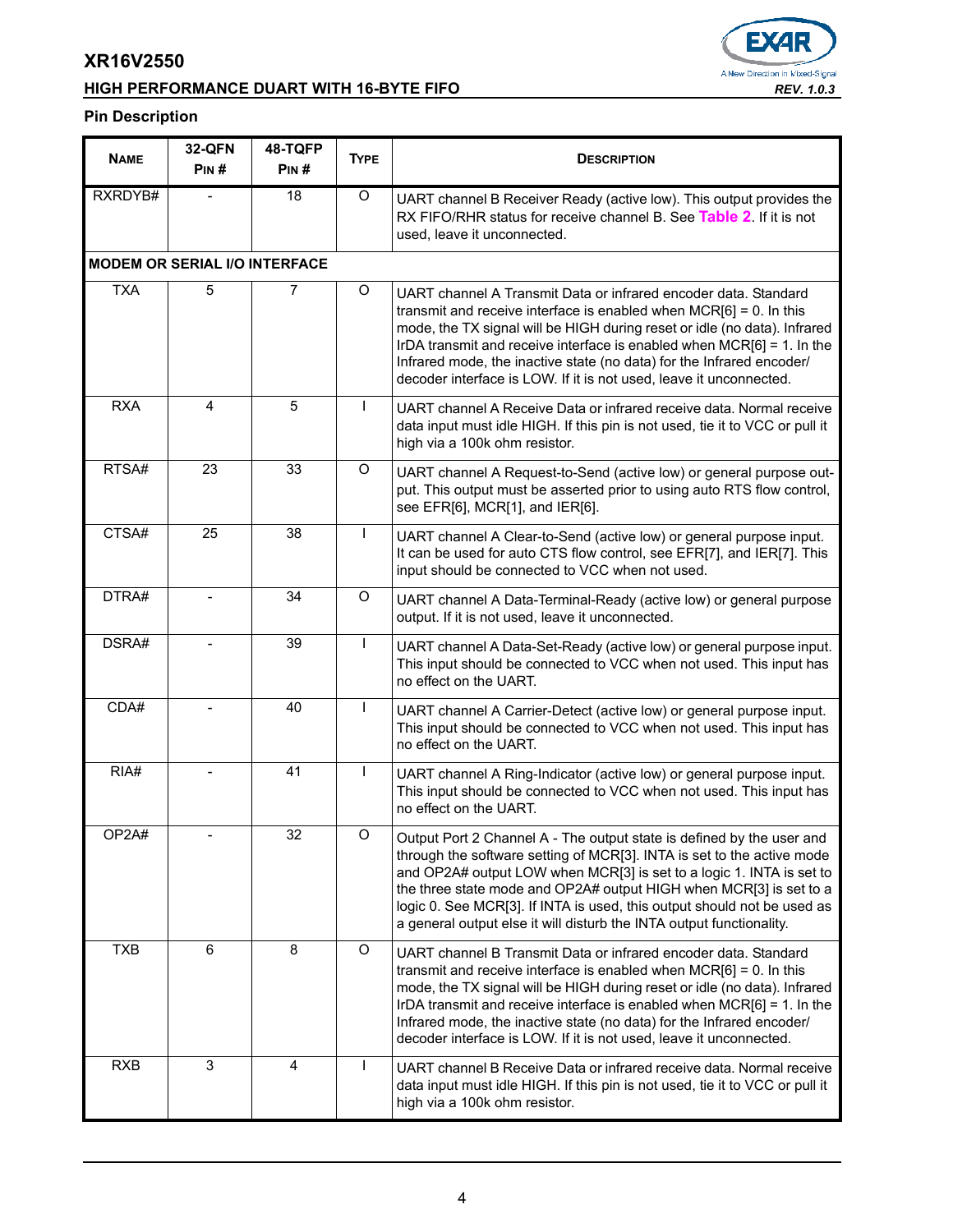

#### **Pin Description**

| <b>NAME</b>              | <b>32-QFN</b><br>PIN# | 48-TQFP<br>PIN#   | <b>TYPE</b>  | <b>DESCRIPTION</b>                                                                                                                                                                                                                                                                                                                                                                                                                               |  |
|--------------------------|-----------------------|-------------------|--------------|--------------------------------------------------------------------------------------------------------------------------------------------------------------------------------------------------------------------------------------------------------------------------------------------------------------------------------------------------------------------------------------------------------------------------------------------------|--|
| RTSB#                    | 15                    | 22                | O            | UART channel B Request-to-Send (active low) or general purpose out-<br>put. This port must be asserted prior to using auto RTS flow control,<br>see EFR[6], MCR[1], and IER[6].                                                                                                                                                                                                                                                                  |  |
| CTSB#                    | 16                    | 23                | T            | UART channel B Clear-to-Send (active low) or general purpose input.<br>It can be used for auto CTS flow control, see EFR[7], and IER[7]. This<br>input should be connected to VCC when not used.                                                                                                                                                                                                                                                 |  |
| DTRB#                    |                       | 35                | O            | UART channel B Data-Terminal-Ready (active low) or general purpose<br>output. If it is not used, leave it unconnected.                                                                                                                                                                                                                                                                                                                           |  |
| DSRB#                    |                       | 20                | T            | UART channel B Data-Set-Ready (active low) or general purpose input.<br>This input should be connected to VCC when not used. This input has<br>no effect on the UART.                                                                                                                                                                                                                                                                            |  |
| CDB#                     |                       | 16                | $\mathbf{I}$ | UART channel B Carrier-Detect (active low) or general purpose input.<br>This input should be connected to VCC when not used. This input has<br>no effect on the UART.                                                                                                                                                                                                                                                                            |  |
| RIB#                     |                       | 21                | $\mathbf{I}$ | UART channel B Ring-Indicator (active low) or general purpose input.<br>This input should be connected to VCC when not used. This input has<br>no effect on the UART.                                                                                                                                                                                                                                                                            |  |
| OP2B#                    |                       | 9                 | O            | Output Port 2 Channel B - The output state is defined by the user and<br>through the software setting of MCR[3]. INTB is set to the active mode<br>and OP2B# output LOW when MCR[3] is set to a logic 1. INTB is set to<br>the three state mode and OP2B# output HIGH when MCR[3] is set to a<br>logic 0. See MCR[3]. If INTB is used, this output should not be used as<br>a general output else it will disturb the INTB output functionality. |  |
| <b>ANCILLARY SIGNALS</b> |                       |                   |              |                                                                                                                                                                                                                                                                                                                                                                                                                                                  |  |
| XTAL1                    | 10                    | 13                | L            | Crystal or external clock input.                                                                                                                                                                                                                                                                                                                                                                                                                 |  |
| XTAL <sub>2</sub>        | 11                    | 14                | O            | Crystal or buffered clock output.                                                                                                                                                                                                                                                                                                                                                                                                                |  |
| <b>RESET</b>             | 24                    | 36                | ı            | Reset (active high) - A longer than 40 ns HIGH pulse on this pin will<br>reset the internal registers and all outputs. The UART transmitter output<br>will be held HIGH, the receiver input will be ignored and outputs are<br>reset during reset period (see Table 15).                                                                                                                                                                         |  |
| <b>VCC</b>               | 26                    | 42                | Pwr          | 2.25V to 3.6V power supply. All input pins are 5V tolerant.                                                                                                                                                                                                                                                                                                                                                                                      |  |
| <b>GND</b>               | 13                    | 17                | Pwr          | Power supply common, ground.                                                                                                                                                                                                                                                                                                                                                                                                                     |  |
| GND                      | Center Pad            | N/A               | Pwr          | The center pad on the backside of the 32-QFN package is metallic and<br>should be connected to GND on the PCB. The thermal pad size on the<br>PCB should be the approximate size of this center pad and should be<br>solder mask defined. The solder mask opening should be at least<br>0.0025" inwards from the edge of the PCB thermal pad.                                                                                                    |  |
| <b>NC</b>                | 9, 17                 | 12, 24, 25,<br>37 |              | No Connection.                                                                                                                                                                                                                                                                                                                                                                                                                                   |  |

**Pin type: I=Input, O=Output, I/O= Input/output, OD=Output Open Drain.**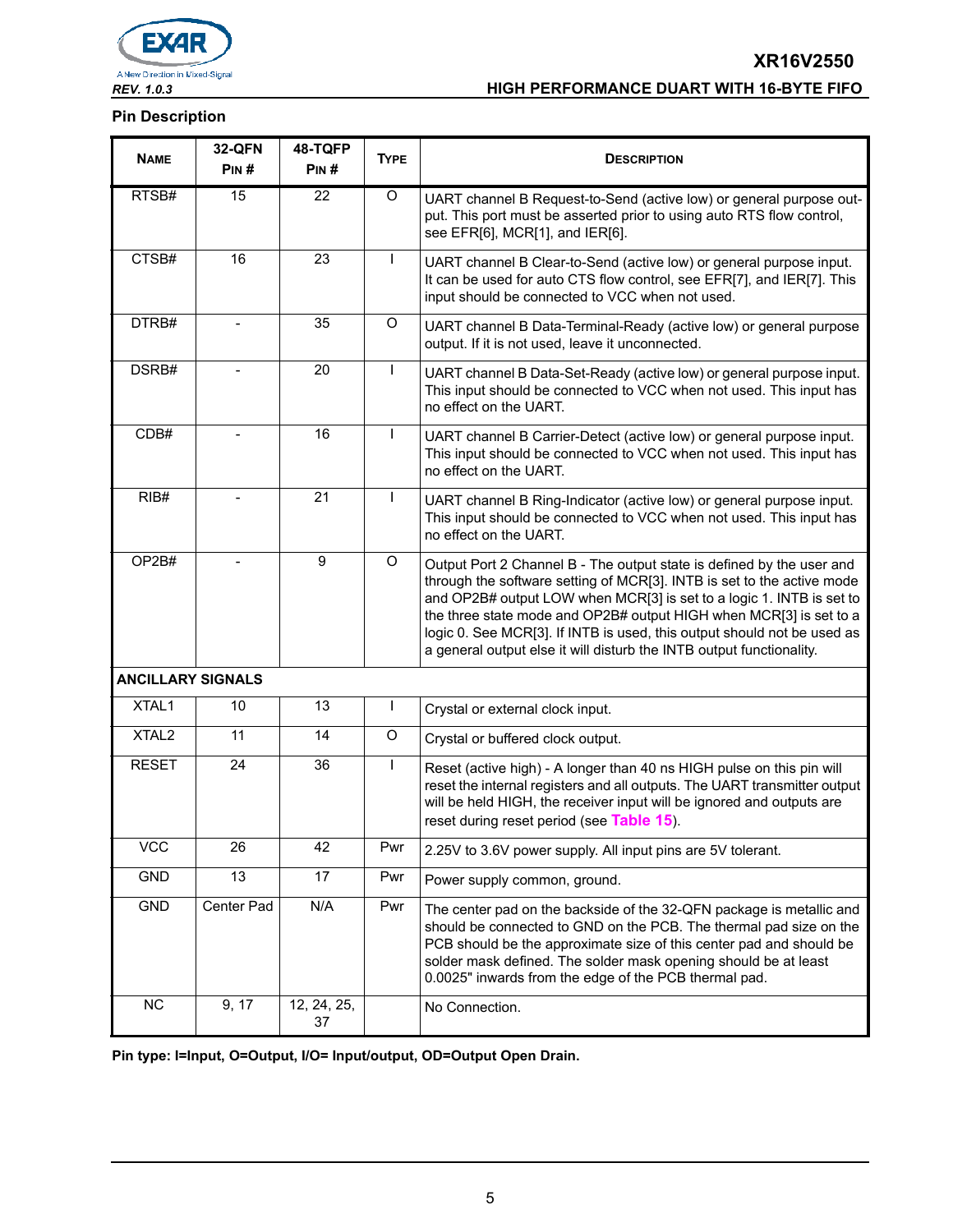#### **HIGH PERFORMANCE DUART WITH 16-BYTE FIFO** *REV. 1.0.3*



#### **1.0 PRODUCT DESCRIPTION**

The XR16V2550 (V2550) provides serial asynchronous receive data synchronization, parallel-to-serial and serial-to-parallel data conversions for both the transmitter and receiver sections. These functions are necessary for converting the serial data stream into parallel data that is required with digital data systems. Synchronization for the serial data stream is accomplished by adding start and stop bits to the transmit data to form a data character (character orientated protocol). Data integrity is ensured by attaching a parity bit to the data character. The parity bit is checked by the receiver for any transmission bit errors. The electronic circuitry to provide all these functions is fairly complex especially when manufactured on a single integrated silicon chip. The V2550 represents such an integration with greatly enhanced features. The V2550 is fabricated with an advanced CMOS process.

#### **Enhanced Features**

The XR16V2550 (V2550) integrates the functions of 2 enhanced 16C550 Universal Asynchronous Receiver and Transmitter (UART). Each UART is independently controlled its own set of device configuration registers. The configuration registers set is 16550 UART compatible for control, status and data transfer. Additionally, each UART channel has automatic RTS/CTS hardware flow control, automatic Xon/Xoff and special character software flow control, infrared encoder and decoder (IrDA ver 1.0), programmable baud rate generator with a prescaler of divide by 1 or 4, and data rate up to 16 Mbps at 3.3V with 4X sampling clock rate. The XR16V2550 is a 2.25 V to 3.6 V device with 5 volt tolerant inputs.

The rich feature set of the V2550 is available through internal registers. Selectable transmit and receive FIFO trigger levels, programmable TX and RX baud rates, and modem interface controls are all standard features. Following a power on reset or an external reset, the V2550 is functionally and software compatible with the previous generation ST16C2550 and XR16L2550.

#### **Data Rate**

The V2550 is capable of operation up to 16 Mbps at 3.3V and 12.5 Mbps at 2.5V with 4X sampling rate. The device can operate with an external 32 MHz crystal at 2.5V on pins XTAL1 and XTAL2, or external clock source of up to 64 MHz on XTAL1 pin. With a typical crystal of 14.7456 MHz and through a software option, the user can set the prescaler bit for data rates of up to 3.68 Mbps.

The rich feature set of the V2550 is available through the internal registers. Automatic hardware/software flow control, selectable transmit and receive FIFO trigger levels, programmable TX and RX baud rates, infrared encoder/decoder interface, modem interface controls, and a sleep mode are all standard features.

Following a power on reset or an external reset, the V2550 is software compatible with previous generation of UARTs, 16C450, 16C550 and 16C650A as well as the 16C850.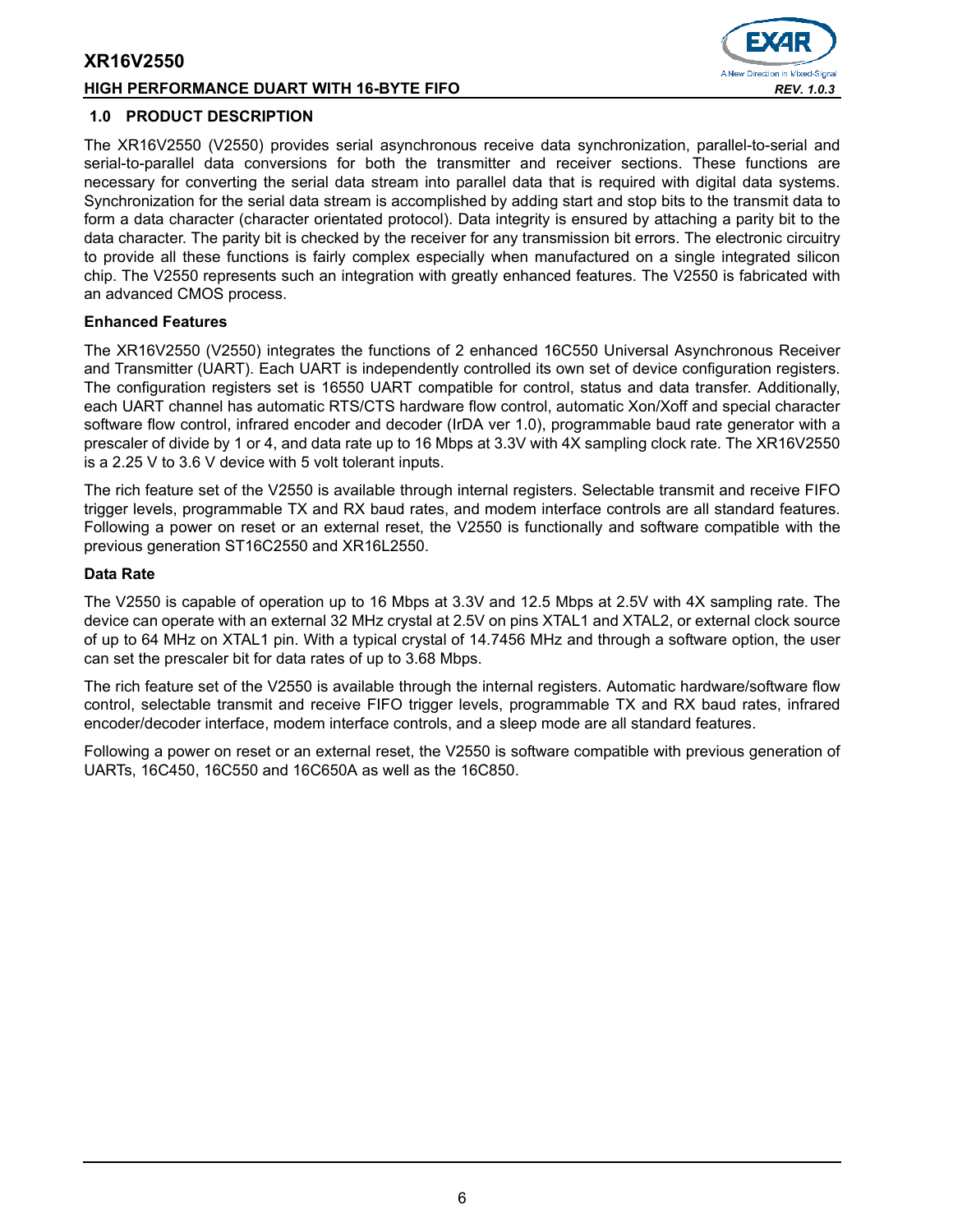

# **2.0 FUNCTIONAL DESCRIPTIONS**

# *2.1 CPU Interface*

The CPU interface is 8 data bits wide with 3 address lines and control signals to execute data bus read and write transactions. The V2550 data interface supports the Intel compatible types of CPUs and it is compatible to the industry standard 16C550 UART. No clock (oscillator nor external clock) is required to operate a data bus transaction. Each bus cycle is asynchronous using CS#, IOR# and IOW# signals. Both UART channels share the same data bus for host operations. The data bus interconnections are shown in **[Figure](#page-6-0) 3**.

<span id="page-6-0"></span>



# *2.2 5-Volt Tolerant Inputs*

The V2550 can accept up to 5V inputs even when operating at 3.3V or 2.5V. But note that if the V2550 is operating at 2.5V, its V<sub>OH</sub> may not be high enough to meet the requirements of the V<sub>IH</sub> of a CPU or a serial transceiver that is operating at 5V.

# *2.3 Device Reset*

The RESET input resets the internal registers and the serial interface outputs in both channels to their default state (see **[Table](#page-35-0) 15**). An active high pulse of longer than 40 ns duration will be required to activate the reset function in the device.

# *2.4 Device Identification and Revision*

The XR16V2550 provides a Device Identification code and a Device Revision code to distinguish the part from other devices and revisions. To read the identification code from the part, it is required to set the baud rate generator registers DLL and DLM both to  $0x00$  (DLD =  $0xXX$ ). Now reading the content of the DVID will provide 0x02 for the XR16V2550 and reading the content of DREV will provide the revision of the part; for example, a reading of 0x01 means revision A.

#### *2.5 Channel A and B Selection*

The UART provides the user with the capability to bi-directionally transfer information between an external CPU and an external serial communication device. A LOW signal on the chip select pins, CSA# or CSB#, allows the user to select UART channel A or B to configure, send transmit data and/or unload receive data to/ from the UART. Selecting both UARTs can be useful during power up initialization to write to the same internal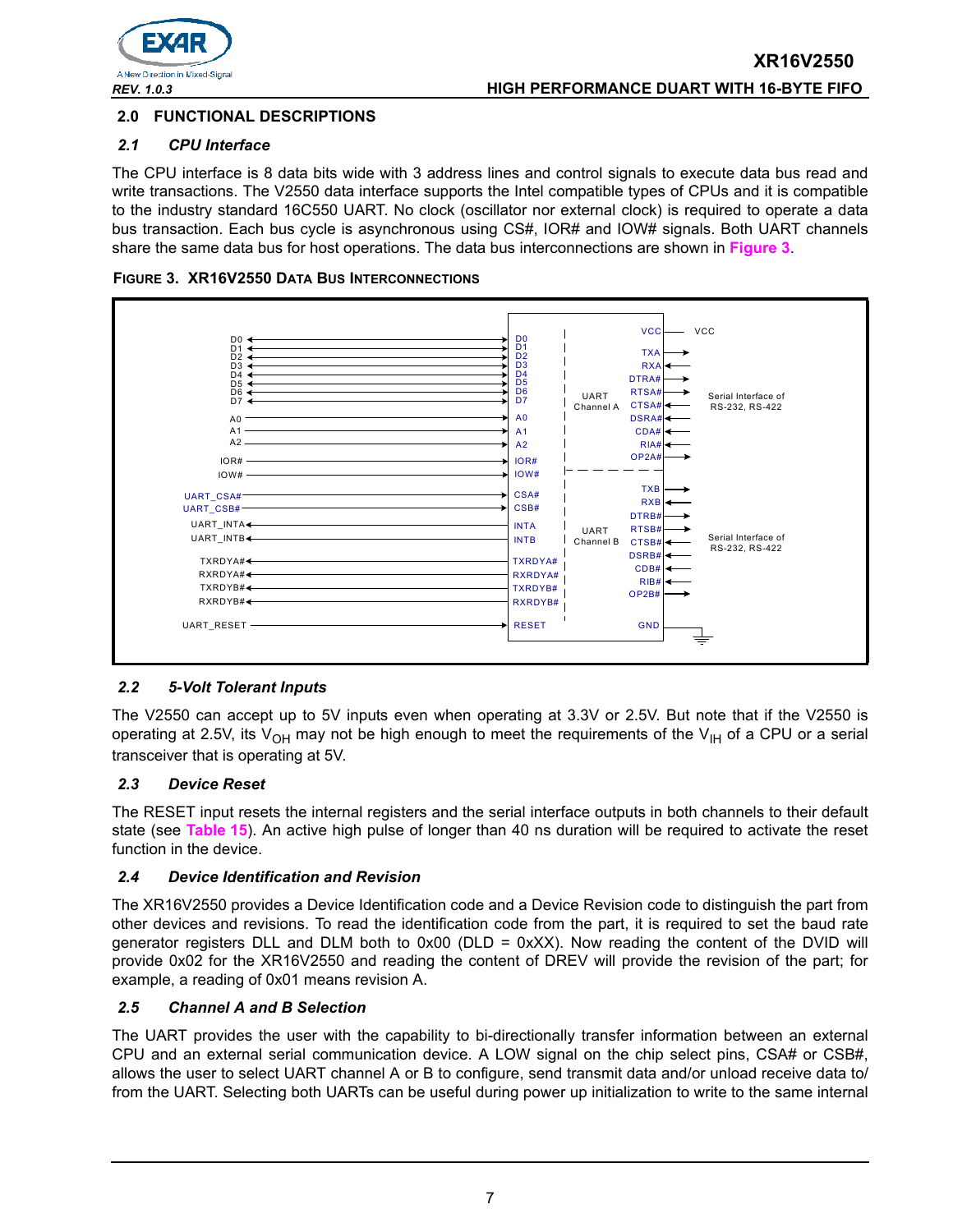# **HIGH PERFORMANCE DUART WITH 16-BYTE FIFO** *REV. 1.0.3*

A New Direction in Mixed-Signal

<span id="page-7-1"></span>registers, but do not attempt to read from both uarts simultaneously. Individual channel select functions are shown in **[Table](#page-7-1) 1**.

| CSA# | CSB#               | <b>FUNCTION</b>          |
|------|--------------------|--------------------------|
|      |                    | UART de-selected         |
|      |                    | Channel A selected       |
|      | Channel B selected |                          |
|      |                    | Channel A and B selected |

#### **TABLE 1: CHANNEL A AND B SELECT**

# *2.6 Channel A and B Internal Registers*

Each UART channel in the V2550 has a set of enhanced registers for control, monitoring and data loading and unloading. The configuration register set is compatible to those already available in the standard single 16C550 and dual ST16C2550. These registers function as data holding registers (THR/RHR), interrupt status and control registers (ISR/IER), a FIFO control register (FCR), receive line status and control registers (LSR/ LCR), modem status and control registers (MSR/MCR), programmable data rate (clock) divisor registers (DLL/ DLM/DLD), and a user accessible Scratchpad Register (SPR).

Beyond the general 16C2550 features and capabilities, the V2550 offers enhanced feature registers (EFR, Xon/Xoff 1, Xon/Xoff 2) that provide automatic RTS and CTS hardware flow control, and Xon/Xoff software flow control. All the register functions are discussed in full detail later in **["Section 3.0, UART Internal Registers"](#page-20-0)  [on page](#page-20-0) 21**.

# *2.7 DMA Mode*

The device does not support direct memory access. The DMA Mode (a legacy term) in this document doesn't mean "direct memory access" but refers to data block transfer operation. The DMA mode affects the state of the RXRDY# A/B and TXRDY# A/B output pins. The transmit and receive FIFO trigger levels provide additional flexibility to the user for block mode operation. The LSR bits 5-6 provide an indication when the transmitter is empty or has an empty location(s) for more data. The user can optionally operate the transmit and receive FIFO in the DMA mode (FCR bit-3=1). When the transmit and receive FIFO are enabled and the DMA mode is disabled (FCR bit-3 = 0), the V2550 is placed in single-character mode for data transmit or receive operation. When DMA mode is enabled (FCR bit-3 = 1), the user takes advantage of block mode operation by loading or unloading the FIFO in a block sequence determined by the selected trigger level. In this mode, the V2550 sets the TXRDY# pin when the transmit FIFO becomes full, and sets the RXRDY# pin when the receive FIFO becomes empty. The following table shows their behavior. Also see **[Figures 17](#page-40-0)**through **[22](#page-42-0)**.

<span id="page-7-0"></span>

| <b>PINS</b>                | $FCR$ BIT-0=0<br>(FIFO DISABLED)                                                                     | FCR BIT-0=1 (FIFO ENABLED)                           |                                                                                                                               |  |  |
|----------------------------|------------------------------------------------------------------------------------------------------|------------------------------------------------------|-------------------------------------------------------------------------------------------------------------------------------|--|--|
|                            |                                                                                                      | FCR BIT-3 = $0$<br>(DMA MODE DISABLED)               | FCR BIT-3 = $1$<br>(DMA MODE ENABLED)                                                                                         |  |  |
| $RXROPH A/B  LOW = 1 byte$ | HIGH = no data                                                                                       | LOW = at least 1 byte in FIFO<br>$HIGH = FIFO$ empty | HIGH to LOW transition when FIFO reaches the<br>trigger level, or time-out occurs<br>LOW to HIGH transition when FIFO empties |  |  |
|                            | $\overline{\phantom{a}}$ TXRDY# A/B $\overline{\phantom{a}}$ LOW = THR empty<br>$HIGH = byte in THR$ | $LOW = FIFO$ empty<br>HIGH = at least 1 byte in FIFO | $LOW = FIFO$ has at least 1 empty location<br>IHIGH = FIFO is full                                                            |  |  |

# **TABLE 2: TXRDY# AND RXRDY# OUTPUTS IN FIFO AND DMA MODE**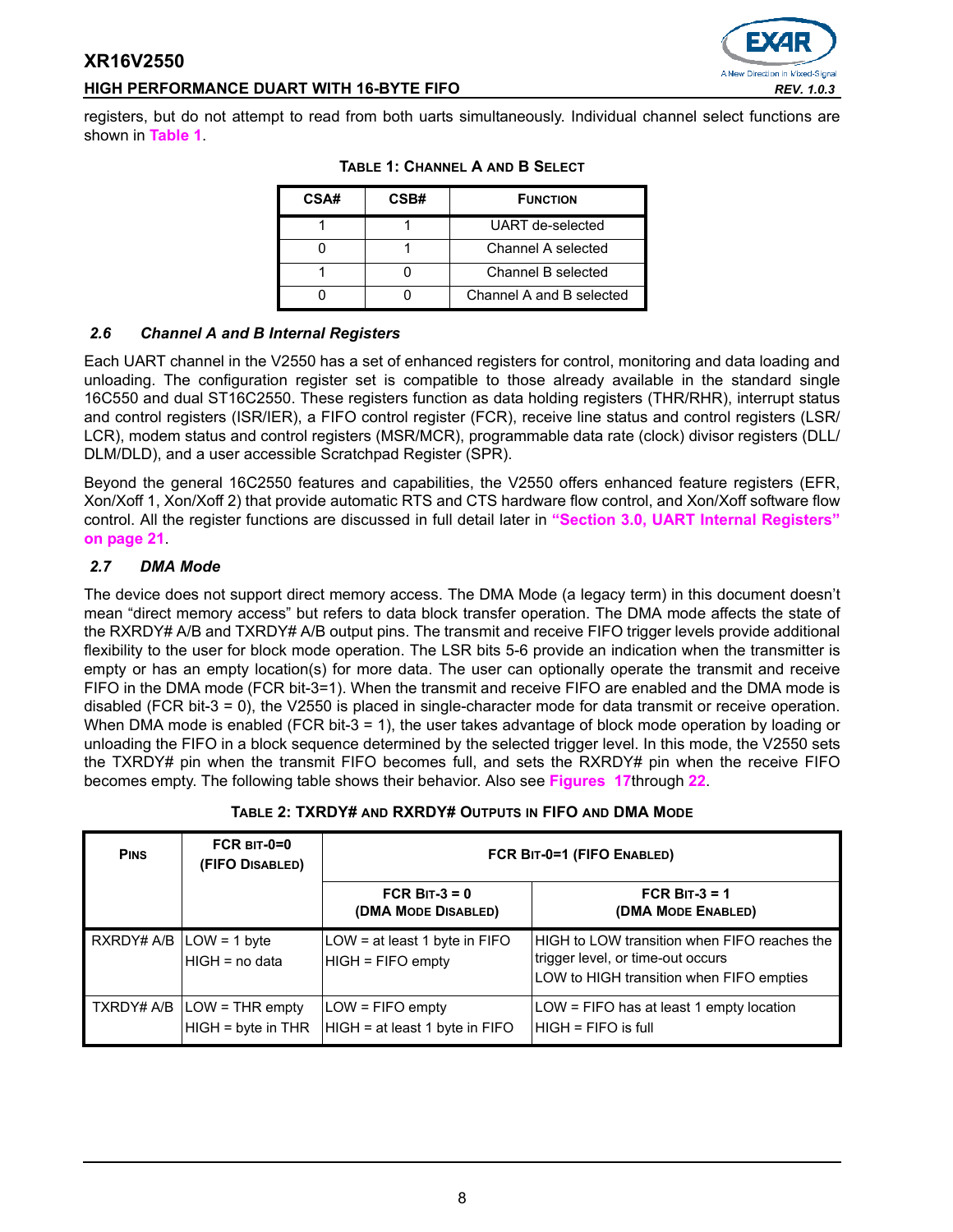

# *2.8 INTA and INTB Outputs*

The INTA and INTB interrupt output changes according to the operating mode and enhanced features setup. **[Table](#page-8-0) 3 [and](#page-8-1) 4** summarize the operating behavior for the transmitter and receiver. Also see **Figures [17](#page-40-0) through [22](#page-42-0)**.

<span id="page-8-0"></span>

|                   | FCR BIT- $0 = 0$<br>(FIFO DISABLED)               | FCR BIT-0 = 1 (FIFO ENABLED)                                                           |
|-------------------|---------------------------------------------------|----------------------------------------------------------------------------------------|
| INTA/B Pin        | $LOW = a$ byte in THR<br>$HIGH = THR$ empty       | LOW = FIFO above trigger level<br>HIGH = FIFO below trigger level or FIFO empty        |
| <b>INTA/B Pin</b> | $LOW = a$ byte in THR<br>HIGH = transmitter empty | LOW = FIFO above trigger level<br>HIGH = FIFO below trigger level or transmitter empty |

#### **TABLE 3: INTA AND INTB PINS OPERATION FOR TRANSMITTER**

#### **TABLE 4: INTA AND INTB PIN OPERATION FOR RECEIVER**

<span id="page-8-1"></span>

|            | FCR BIT- $0 = 0$<br>(FIFO DISABLED) | FCR BIT-0 = 1<br>(FIFO ENABLED)                                     |  |
|------------|-------------------------------------|---------------------------------------------------------------------|--|
| INTA/B Pin | I LOW = no data<br>$HIGH = 1 byte$  | $LOW = FIFO$ below trigger level<br>HIGH = FIFO above trigger level |  |

#### *2.9 Crystal Oscillator or External Clock Input*

The V2550 includes an on-chip oscillator (XTAL1 and XTAL2) to produce a clock for both UART sections in the device. The CPU data bus does not require this clock for bus operation. The crystal oscillator provides a system clock to the Baud Rate Generators (BRG) section found in each of the UART. XTAL1 is the input to the oscillator or external clock buffer input with XTAL2 pin being the output. For programming details, see "**["Section 2.10, Programmable Baud Rate Generator with Fractional Divisor" on page](#page-9-0) 10**."

#### <span id="page-8-2"></span>**FIGURE 4. TYPICAL CRYSTAL CONNECTIONS**



The on-chip oscillator is designed to use an industry standard microprocessor crystal (parallel resonant, fundamental frequency with 10-22 pF capacitance load, ESR of 20-120 ohms and 100 ppm frequency tolerance) connected externally between the XTAL1 and XTAL2 pins (see **[Figure](#page-8-2) 4**). The programmable Baud Rate Generator is capable of operating with a crystal oscillator frequency of up to 32 MHz at 2.5V. However, with an external clock input on XTAL1 pin, it can extend its operation up to 64 MHz (16 Mbps serial data rate)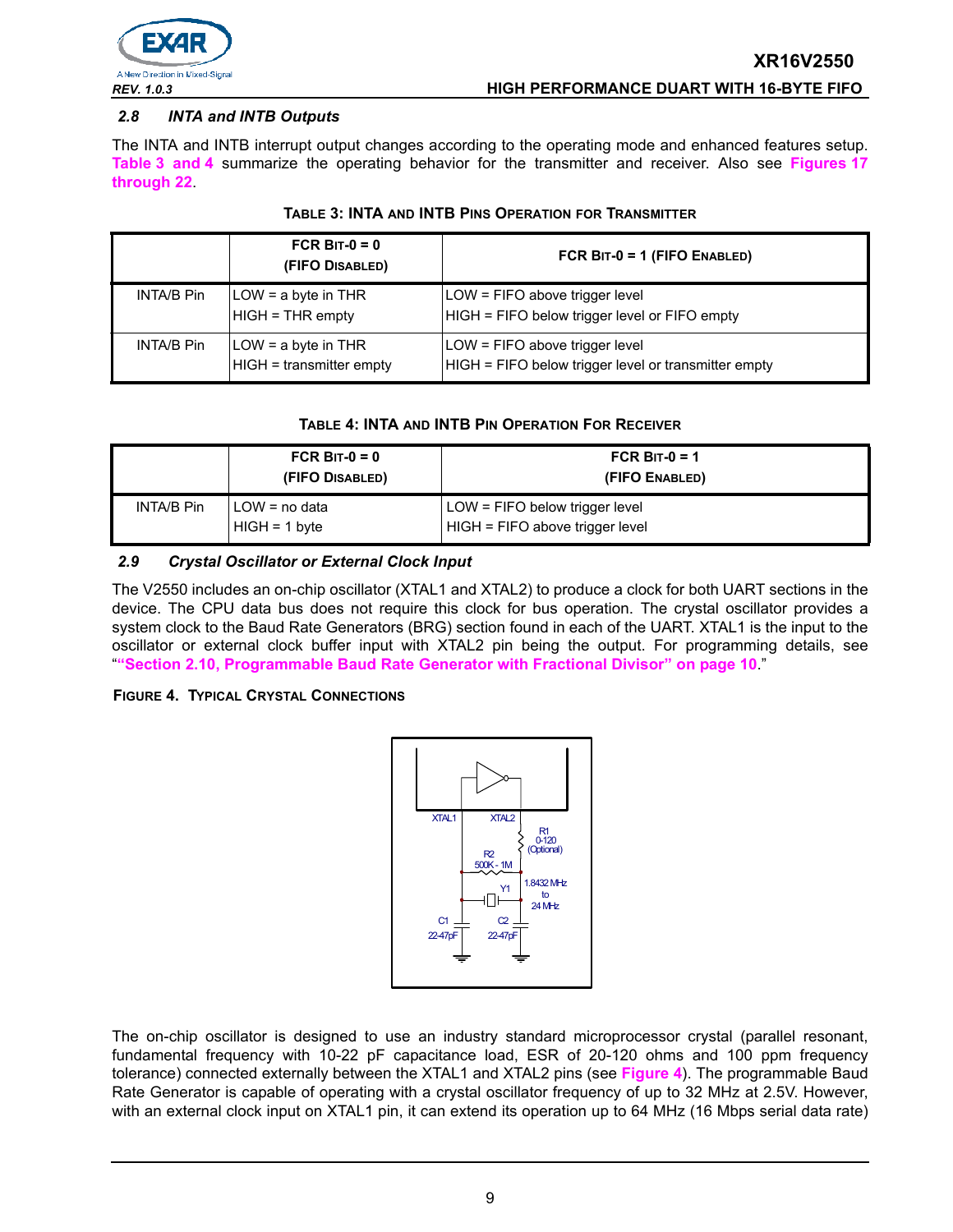## **HIGH PERFORMANCE DUART WITH 16-BYTE FIFO** *REV. 1.0.3*



at 3.3V with an 4X sampling rate. For further reading on the oscillator circuit please see the Application Note DAN108 on the EXAR web site at **[http://www.exar.com.](http://exar.com)**

# <span id="page-9-0"></span>*2.10 Programmable Baud Rate Generator with Fractional Divisor*

Each UART has its own Baud Rate Generator (BRG) with a prescaler for the transmitter and receiver. The prescaler is controlled by a software bit in the MCR register. The MCR register bit-7 sets the prescaler to divide the input crystal or external clock by 1 or 4. The output of the prescaler clocks to the BRG. The BRG further divides this clock by a programmable divisor between 1 and (216 - 0.0625) in increments of 0.0625 (1/16) to obtain a 16X or 8X or 4X sampling clock of the serial data rate. The sampling clock is used by the transmitter for data bit shifting and receiver for data sampling. The BRG divisor (DLL, DLM and DLD registers) defaults to the value of '1' (DLL = 0x01, DLM = 0x00 and DLD = 0x00) upon reset. Therefore, the BRG must be programmed during initialization to the operating data rate. The DLL and DLM registers provide the integer part of the divisor and the DLD register provides the fractional part of the divisor. Only the four lower bits of the DLD are implemented and they are used to select a value from 0 (for setting 0000) to 0.9375 or 15/16 (for setting 1111). Programming the Baud Rate Generator Registers DLL, DLM and DLD provides the capability for selecting the operating data rate. **[Table](#page-10-0) 5** shows the standard data rates available with a 24MHz crystal or external clock at 16X clock rate. If the pre-scaler is used (MCR bit-7 = 1), the output data rate will be 4 times less than that shown in **[Table](#page-10-0) 5**. At 8X sampling rate, these data rates would double. And at 4X sampling rate, they would quadruple. Also, when using 8X sampling mode, please note that the bit-time will have a jitter (+/- 1/ 16) whenever the DLD is non-zero and is an odd number. When using a non-standard data rate crystal or external clock, the divisor value can be calculated with the following equation(s):

Required Divisor (decimal)=(XTAL1 clock frequency / prescaler) /(serial data rate x 16), with 16X mode, **DLD[5:4]='00'**

Required Divisor (decimal)= (XTAL1 clock frequency / prescaler / (serial data rate x 8), with 8X mode, **DLD[5:4] = '01'**

Required Divisor (decimal)= (XTAL1 clock frequency / prescaler / (serial data rate x 4), with 4X mode, **DLD[5:4] = '10'**

The closest divisor that is obtainable in the V2550 can be calculated using the following formula:

ROUND( (Required Divisor - TRUNC(Required Divisor) )\*16)/16 + TRUNC(Required Divisor), where DLM = TRUNC(Required Divisor) >> 8 DLL = TRUNC(Required Divisor) & 0xFF DLD = ROUND( (Required Divisor-TRUNC(Required Divisor) )\*16)

In the formulas above, please note that:

TRUNC (N) = Integer Part of N. For example, TRUNC  $(5.6) = 5$ .

ROUND (N) = N rounded towards the closest integer. For example, ROUND (7.3) = 7 and ROUND (9.9) = 10.

A  $\geq$  B indicates right shifting the value 'A' by 'B' number of bits. For example, 0x78A3  $\geq$  8 = 0x0078.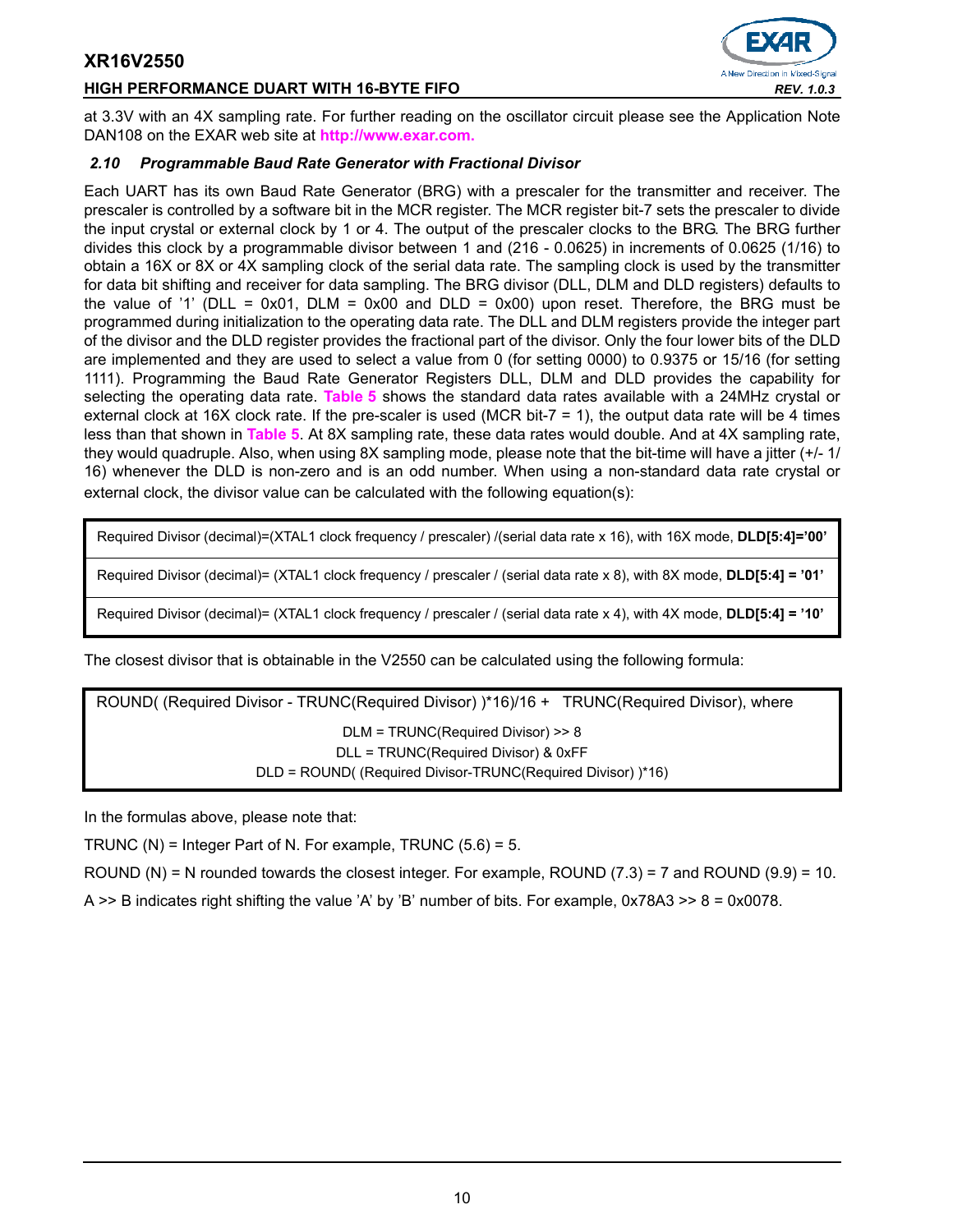

#### **FIGURE 5. BAUD RATE GENERATOR**



| TABLE 5: TYPICAL DATA RATES WITH A 24 MHZ CRYSTAL OR EXTERNAL CLOCK AT 16X SAMPLING |  |
|-------------------------------------------------------------------------------------|--|
|-------------------------------------------------------------------------------------|--|

<span id="page-10-0"></span>

| <b>Required</b><br><b>Output Data</b><br>Rate | <b>DIVISOR FOR 16X</b><br><b>Clock</b><br>(Decimal) | <b>DIVISOR</b><br><b>OBTAINABLE IN</b><br>V2550 | <b>DLM PROGRAM</b><br>VALUE (HEX) | <b>DLL PROGRAM</b><br>VALUE (HEX) | <b>DLD PROGRAM</b><br>VALUE (HEX) | <b>DATA ERROR</b><br><b>RATE (%)</b> |
|-----------------------------------------------|-----------------------------------------------------|-------------------------------------------------|-----------------------------------|-----------------------------------|-----------------------------------|--------------------------------------|
| 400                                           | 3750                                                | 3750                                            | E                                 | A <sub>6</sub>                    | $\overline{0}$                    | $\overline{0}$                       |
| 2400                                          | 625                                                 | 625                                             | $\overline{2}$                    | 71                                | $\mathsf 0$                       | 0                                    |
| 4800                                          | 312.5                                               | 312 8/16                                        | $\mathbf{1}$                      | $\overline{38}$                   | $\overline{8}$                    | $\mathbf{0}$                         |
| 9600                                          | 156.25                                              | 156 4/16                                        | $\mathsf 0$                       | 9C                                | $\overline{4}$                    | $\mathbf 0$                          |
| 10000                                         | 150                                                 | 150                                             | $\overline{0}$                    | 96                                | 0                                 | 0                                    |
| 19200                                         | 78.125                                              | 78 2/16                                         | 0                                 | 4E                                | $\overline{2}$                    | $\Omega$                             |
| 25000                                         | 60                                                  | 60                                              | $\overline{0}$                    | 3C                                | $\overline{0}$                    | $\Omega$                             |
| 28800                                         | 52.0833                                             | 52 1/16                                         | $\pmb{0}$                         | 34                                | $\mathbf{1}$                      | 0.04                                 |
| 38400                                         | 39.0625                                             | 39 1/16                                         | $\overline{0}$                    | 27                                | $\mathbf{1}$                      | $\Omega$                             |
| 50000                                         | 30                                                  | 30                                              | $\mathsf 0$                       | 1E                                | $\mathsf 0$                       | $\mathbf 0$                          |
| 57600                                         | 26.0417                                             | 26 1/16                                         | 0                                 | 1A                                | $\mathbf{1}$                      | 0.08                                 |
| 75000                                         | 20                                                  | 20                                              | 0                                 | 14                                | $\pmb{0}$                         | $\mathbf{0}$                         |
| 100000                                        | $\overline{15}$                                     | $\overline{15}$                                 | 0                                 | F                                 | 0                                 | $\Omega$                             |
| 115200                                        | 13.0208                                             | $\overline{13}$                                 | $\mathsf{O}\xspace$               | D                                 | $\mathsf 0$                       | 0.16                                 |
| 153600                                        | 9.7656                                              | 9 12/16                                         | 0                                 | 9                                 | C                                 | 0.16                                 |
| 200000                                        | 7.5                                                 | 78/16                                           | $\overline{0}$                    | $\overline{7}$                    | $\overline{8}$                    | $\Omega$                             |
| 225000                                        | 6.6667                                              | 6 11/16                                         | $\pmb{0}$                         | 6                                 | B                                 | 0.31                                 |
| 230400                                        | 6.5104                                              | 68/16                                           | $\overline{0}$                    | 6                                 | $\overline{8}$                    | 0.16                                 |
| 250000                                        | 6                                                   | 6                                               | 0                                 | $\overline{6}$                    | $\mathbf 0$                       | $\mathbf{0}$                         |
| 300000                                        | 5                                                   | $\overline{5}$                                  | $\overline{0}$                    | $\overline{5}$                    | $\overline{0}$                    | 0                                    |
| 400000                                        | 3.75                                                | 3 12/16                                         | 0                                 | $\overline{3}$                    | C                                 | $\Omega$                             |
| 460800                                        | 3.2552                                              | $3 \frac{4}{16}$                                | $\overline{0}$                    | $\overline{3}$                    | $\overline{4}$                    | 0.16                                 |
| 500000                                        | 3                                                   | 3                                               | $\pmb{0}$                         | $\overline{3}$                    | $\pmb{0}$                         | 0                                    |
| 750000                                        | $\overline{2}$                                      | $\overline{2}$                                  | $\Omega$                          | $\overline{2}$                    | $\mathbf{0}$                      | $\Omega$                             |
| 921600                                        | 1.6276                                              | 110/16                                          | $\pmb{0}$                         | $\mathbf{1}$                      | A                                 | 0.16                                 |
| 1000000                                       | 1.5                                                 | 18/16                                           | $\overline{0}$                    | 1                                 | 8                                 | $\mathsf 0$                          |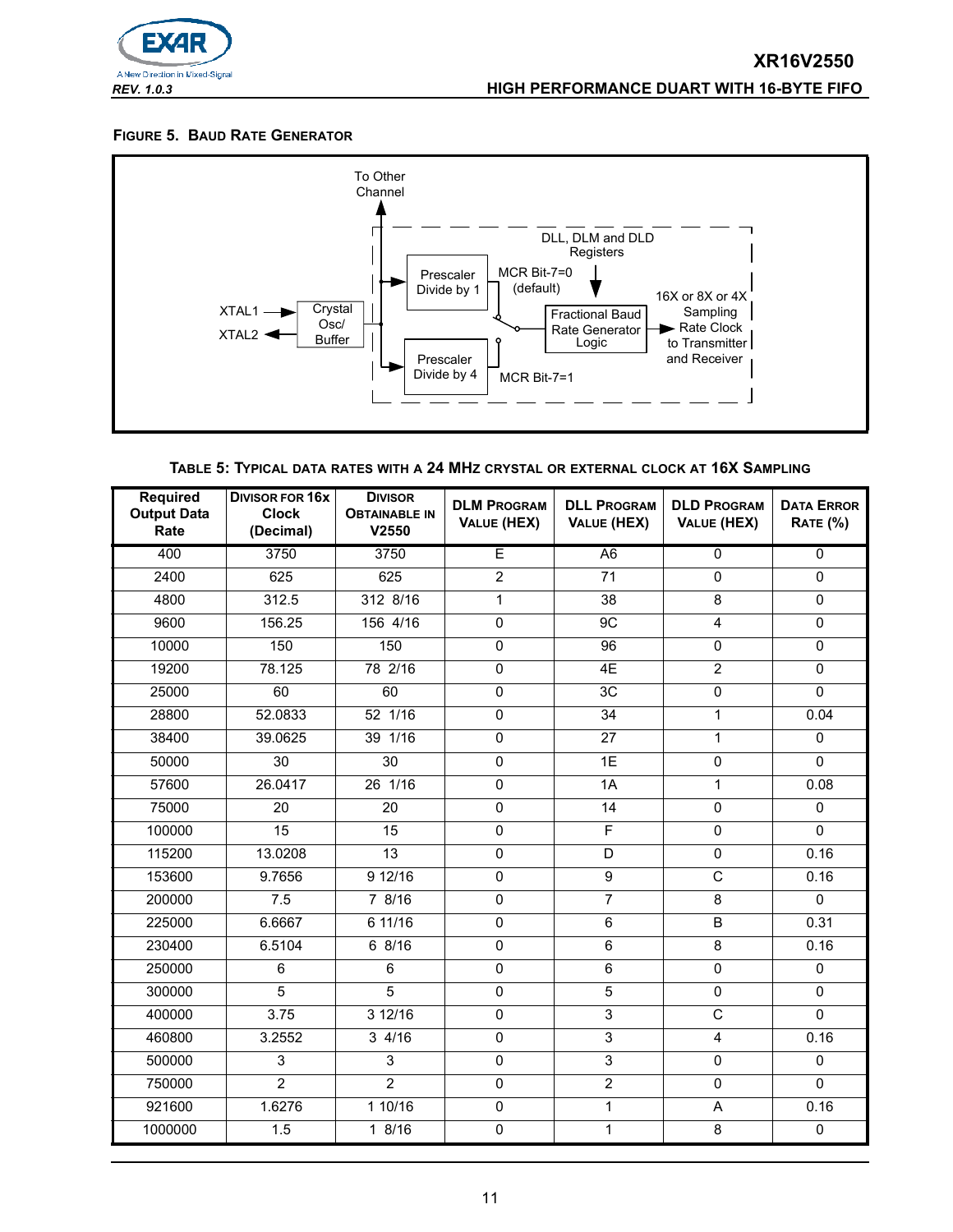#### **HIGH PERFORMANCE DUART WITH 16-BYTE FIFO** *REV. 1.0.3*



## <span id="page-11-0"></span>*2.11 Transmitter*

The transmitter section comprises of an 8-bit Transmit Shift Register (TSR) and 16 bytes of FIFO which includes a byte-wide Transmit Holding Register (THR). TSR shifts out every data bit with the 16X/8X/4X internal clock. A bit time is 16/8/4 clock periods (see DLD). The transmitter sends the start-bit followed by the number of data bits, inserts the proper parity-bit if enabled, and adds the stop-bit(s). The status of the FIFO and TSR are reported in the Line Status Register (LSR bit-5 and bit-6).

# **2.11.1 Transmit Holding Register (THR) - Write Only**

The transmit holding register is an 8-bit register providing a data interface to the host processor. The host writes transmit data byte to the THR to be converted into a serial data stream including start-bit, data bits, parity-bit and stop-bit(s). The least-significant-bit (Bit-0) becomes first data bit to go out. The THR is the input register to the transmit FIFO of 16 bytes when FIFO operation is enabled by FCR bit-0. Every time a write operation is made to the THR, the FIFO data pointer is automatically bumped to the next sequential data location.

# **2.11.2 Transmitter Operation in non-FIFO Mode**

The host loads transmit data to THR one character at a time. The THR empty flag (LSR bit-5) is set when the data byte is transferred to TSR. THR flag can generate a transmit empty interrupt (ISR bit-1) when it is enabled by IER bit-1. The TSR flag (LSR bit-6) is set when TSR becomes completely empty.

# **FIGURE 6. TRANSMITTER OPERATION IN NON-FIFO MODE**



# **2.11.3 Transmitter Operation in FIFO Mode**

The host may fill the transmit FIFO with up to 16 bytes of transmit data. The THR empty flag (LSR bit-5) is set whenever the FIFO is empty. The THR empty flag can generate a transmit empty interrupt (ISR bit-1) when the amount of data in the FIFO falls below its selected trigger level. The transmit empty interrupt is enabled by IER bit-1. The TSR flag (LSR bit-6) is set when TSR/FIFO becomes empty.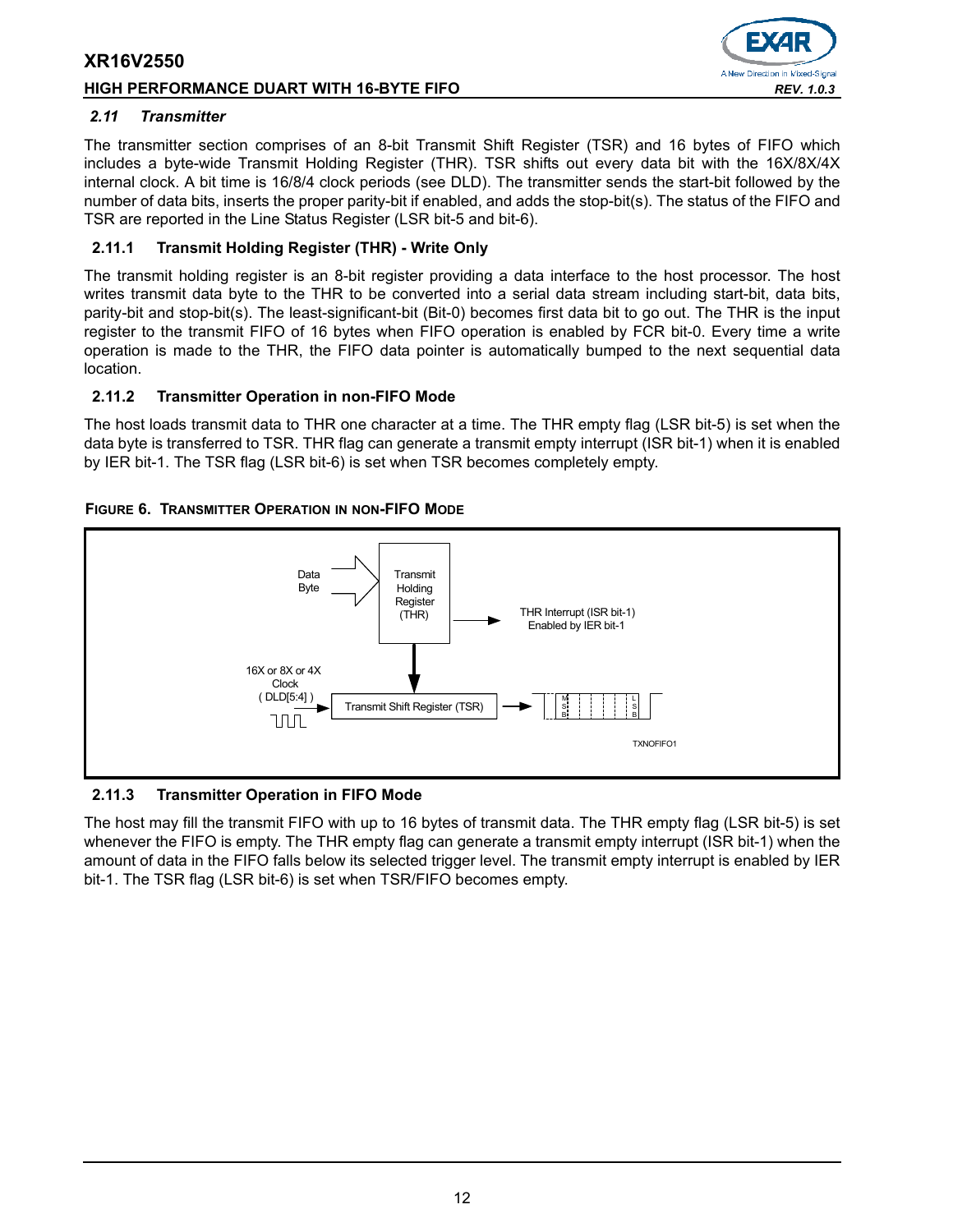





# <span id="page-12-0"></span>*2.12 Receiver*

The receiver section contains an 8-bit Receive Shift Register (RSR) and 16 bytes of FIFO which includes a byte-wide Receive Holding Register (RHR). The RSR uses the 16X/8X/4X clock (DLD[5:4]) for timing. It verifies and validates every bit on the incoming character in the middle of each data bit. On the falling edge of a start or false start bit, an internal receiver counter starts counting at the 16X/8X/4X clock rate. After 8 clocks (or 4 if 8X or 2 if 4X) the start bit period should be at the center of the start bit. At this time the start bit is sampled and if it is still a logic 0 it is validated. Evaluating the start bit in this manner prevents the receiver from assembling a false character. The rest of the data bits and stop bits are sampled and validated in this same manner to prevent false framing. If there were any error(s), they are reported in the LSR register bits 2-4. Upon unloading the receive data byte from RHR, the receive FIFO pointer is bumped and the error tags are immediately updated to reflect the status of the data byte in RHR register. RHR can generate a receive data ready interrupt upon receiving a character or delay until it reaches the FIFO trigger level. Furthermore, data delivery to the host is guaranteed by a receive data ready time-out interrupt when data is not received for 4 word lengths as defined by LCR[1:0] plus 12 bits time. This is equivalent to 3.7-4.6 character times. The RHR interrupt is enabled by IER bit-0. See **[Figure](#page-13-0) 8** and **[Figure](#page-13-1) 9** below.

# **2.12.1 Receive Holding Register (RHR) - Read-Only**

The Receive Holding Register is an 8-bit register that holds a receive data byte from the Receive Shift Register. It provides the receive data interface to the host processor. The RHR register is part of the receive FIFO of 16 bytes by 11-bits wide, the 3 extra bits are for the 3 error tags to be reported in LSR register. When the FIFO is enabled by FCR bit-0, the RHR contains the first data character received by the FIFO. After the RHR is read, the next character byte is loaded into the RHR and the errors associated with the current data byte are immediately updated in the LSR bits 2-4.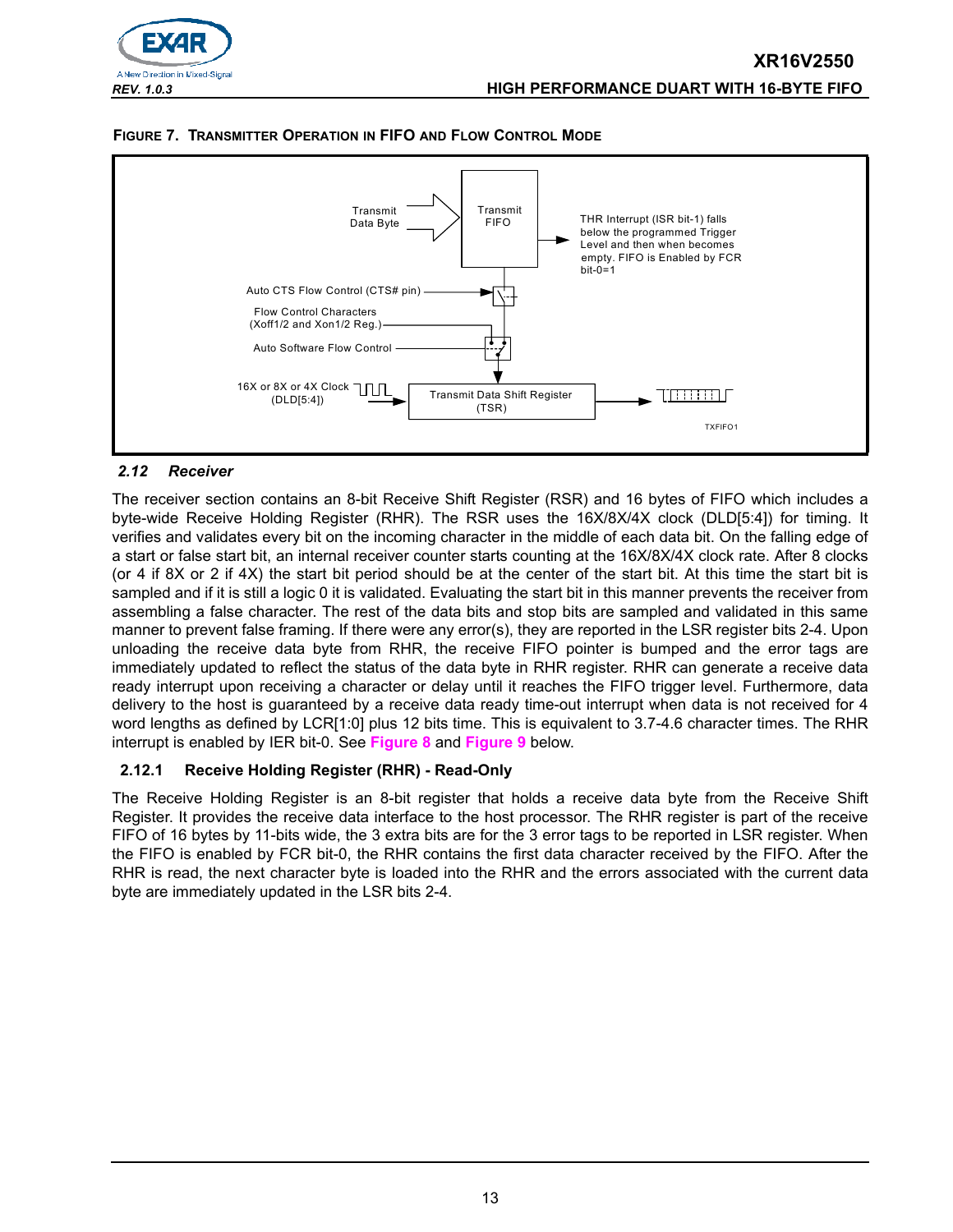# **XR16V2550 HIGH PERFORMANCE DUART WITH 16-BYTE FIFO** *REV. 1.0.3*



#### <span id="page-13-0"></span>**FIGURE 8. RECEIVER OPERATION IN NON-FIFO MODE**



<span id="page-13-1"></span>**FIGURE 9. RECEIVER OPERATION IN FIFO AND AUTO RTS FLOW CONTROL MODE**

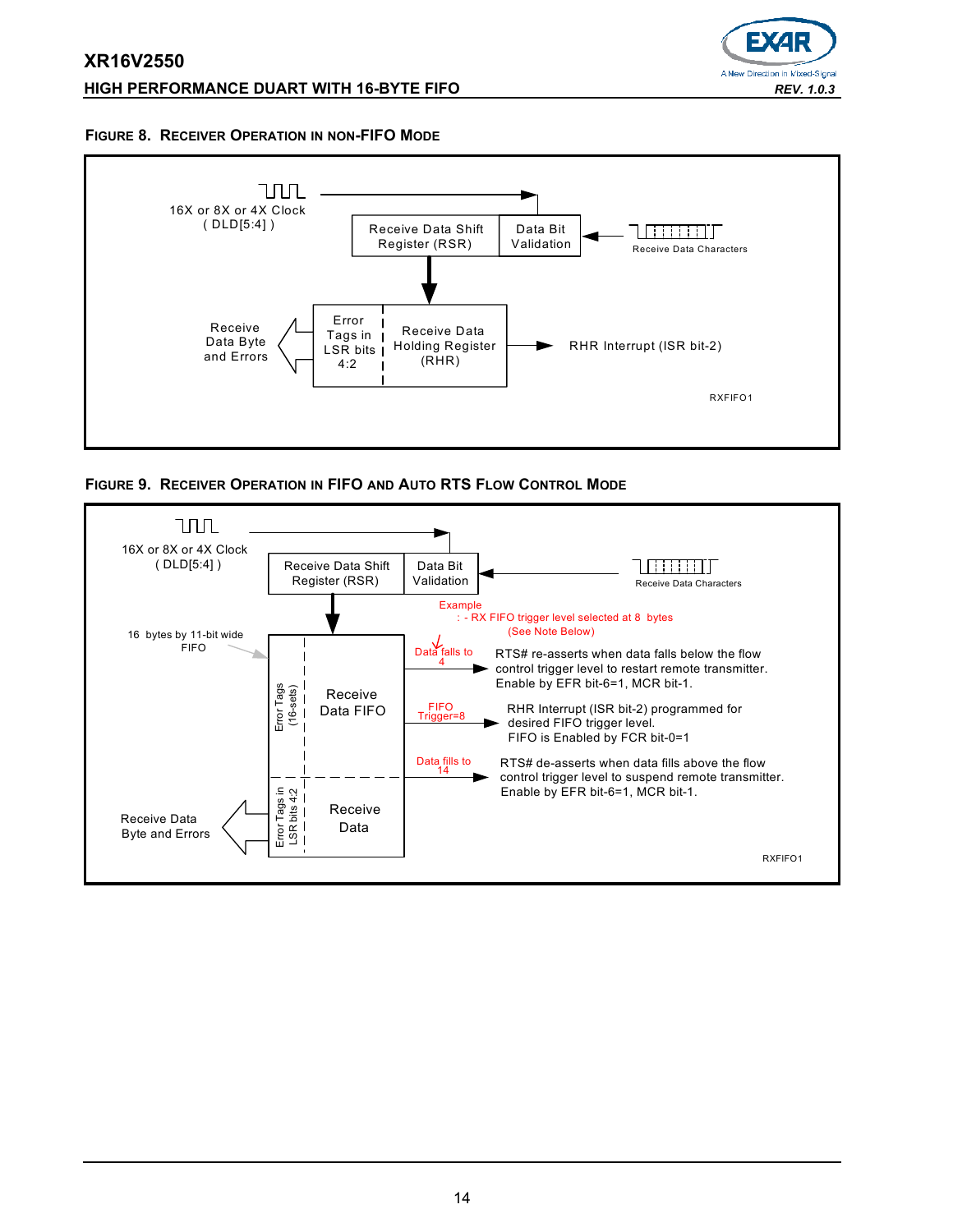

# *2.13 Auto RTS (Hardware) Flow Control*

Automatic RTS hardware flow control is used to prevent data overrun to the local receiver FIFO. The RTS# output is used to request remote unit to suspend/resume data transmission. The auto RTS flow control features is enabled to fit specific application requirement (see **[Figure](#page-15-0) 10**):

- Enable auto RTS flow control using EFR bit-6.
- The auto RTS function must be started by asserting RTS# output pin (MCR bit-1 to logic 1 after it is enabled).

If using the Auto RTS interrupt:

• Enable RTS interrupt through IER bit-6 (after setting EFR bit-4). The UART issues an interrupt when the RTS# pin makes a transition from low to high: ISR bit-5 will be set to logic 1.

# *2.14 Auto RTS Hysteresis*

The V2550 has a new feature that provides flow control trigger hysteresis while maintaining compatibility with the XR16C850, ST16C650A and ST16C550 family of UARTs. With the Auto RTS function enabled, an interrupt is generated when the receive FIFO reaches the selected RX trigger level. The RTS# pin will not be forced HIGH (RTS off) until the receive FIFO reaches one trigger level above the selected trigger level in the trigger table (**[Table](#page-26-0) 11**). The RTS# pin will return LOW after the RX FIFO is unloaded to one level below the selected trigger level. Under the above described conditions, the V2550 will continue to accept data until the receive FIFO gets full. The Auto RTS function is initiated when the RTS# output pin is asserted LOW (RTS On).

| <b>RX TRIGGER LEVEL</b> | <b>INT PIN ACTIVATION</b> | <b>RTS# DE-ASSERTED (HIGH)</b><br>(CHARACTERS IN RX FIFO) | <b>RTS# ASSERTED (LOW)</b><br>(CHARACTERS IN RX FIFO) |
|-------------------------|---------------------------|-----------------------------------------------------------|-------------------------------------------------------|
|                         |                           |                                                           |                                                       |
|                         |                           |                                                           |                                                       |
|                         |                           | 14                                                        |                                                       |
| 14                      | ، 4                       | 14                                                        |                                                       |

#### **TABLE 6: AUTO RTS (HARDWARE) FLOW CONTROL**

#### *2.15 Auto CTS Flow Control*

Automatic CTS flow control is used to prevent data overrun to the remote receiver FIFO. The CTS# input is monitored to suspend/restart the local transmitter. The auto CTS flow control feature is selected to fit specific application requirement (see **[Figure](#page-15-0) 10**):

• Enable auto CTS flow control using EFR bit-7.

If using the Auto CTS interrupt:

• Enable CTS interrupt through IER bit-7 (after setting EFR bit-4). The UART issues an interrupt when the CTS# pin is de-asserted (HIGH): ISR bit-5 will be set to 1, and UART will suspend transmission as soon as the stop bit of the character in process is shifted out. Transmission is resumed after the CTS# input is reasserted (LOW), indicating more data may be sent.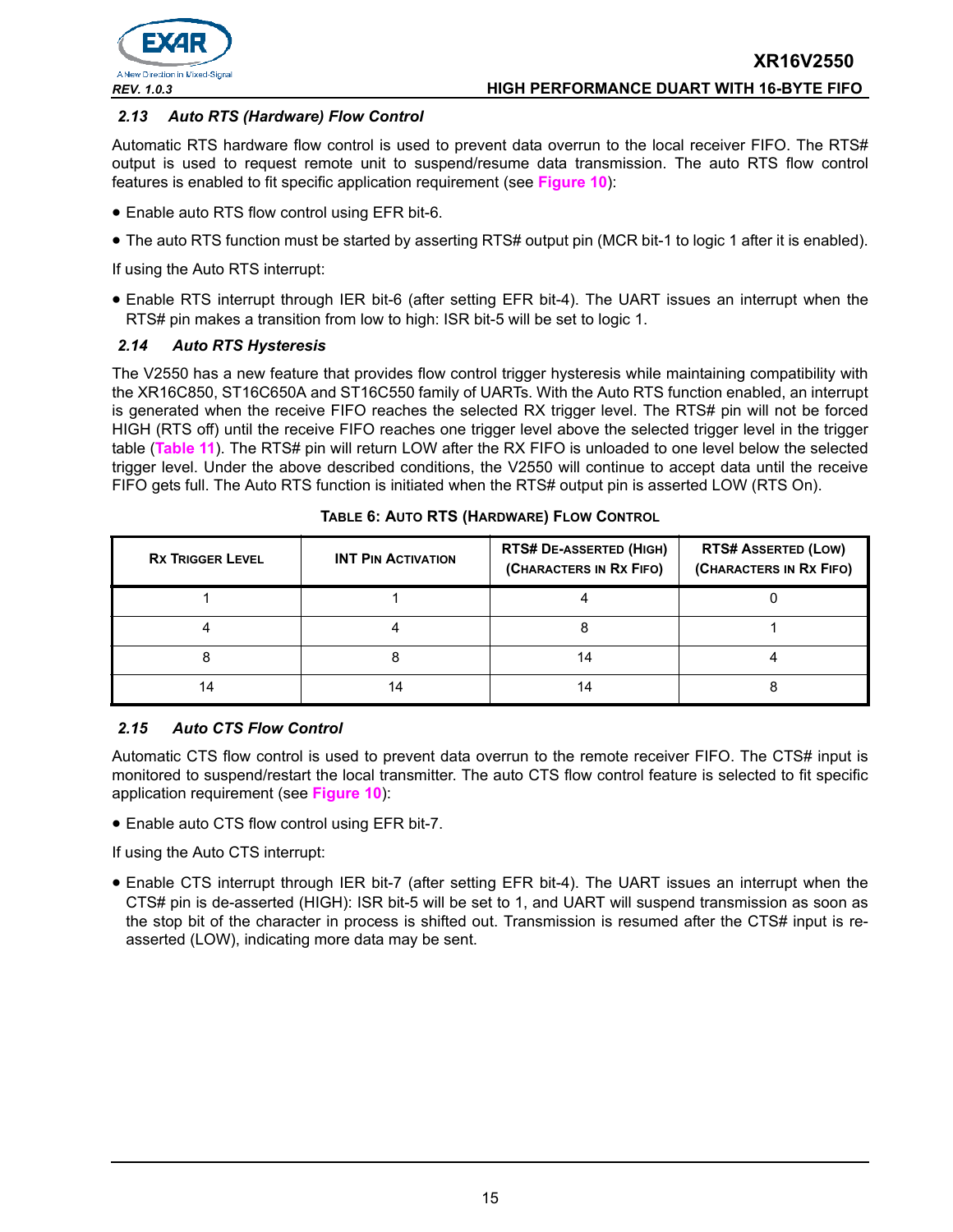# **XR16V2550 HIGH PERFORMANCE DUART WITH 16-BYTE FIFO** *REV. 1.0.3*



#### <span id="page-15-0"></span>**FIGURE 10. AUTO RTS AND CTS FLOW CONTROL OPERATION**



*remote UART (UARTB). CTSB# allows its transmitter to send data (3). TXB data arrives and fills UARTA receive FIFO (4). When RXA data fills up to its receive FIFO trigger level, UARTA activates its RXA data ready interrupt (5) and continues to receive and put data into its FIFO. If interrupt service latency is long and data is not being unloaded, UARTA monitors its receive data fill level to match the upper threshold of RTS delay and de-assert RTSA# (6). CTSB# follows (7) and request UARTB transmitter to suspend data transfer. UARTB stops or finishes sending the data bits in its transmit shift register (8). When receive FIFO data in UARTA is unloaded to match the lower threshold of RTS delay (9), UARTA re-asserts RTSA# (10), CTSB# recognizes the change (11) and restarts its transmitter and data flow again until next receive FIFO trigger (12). This same event applies to the reverse direction when UARTA sends data to UARTB with RTSB# and CTSA# controlling the data flow.*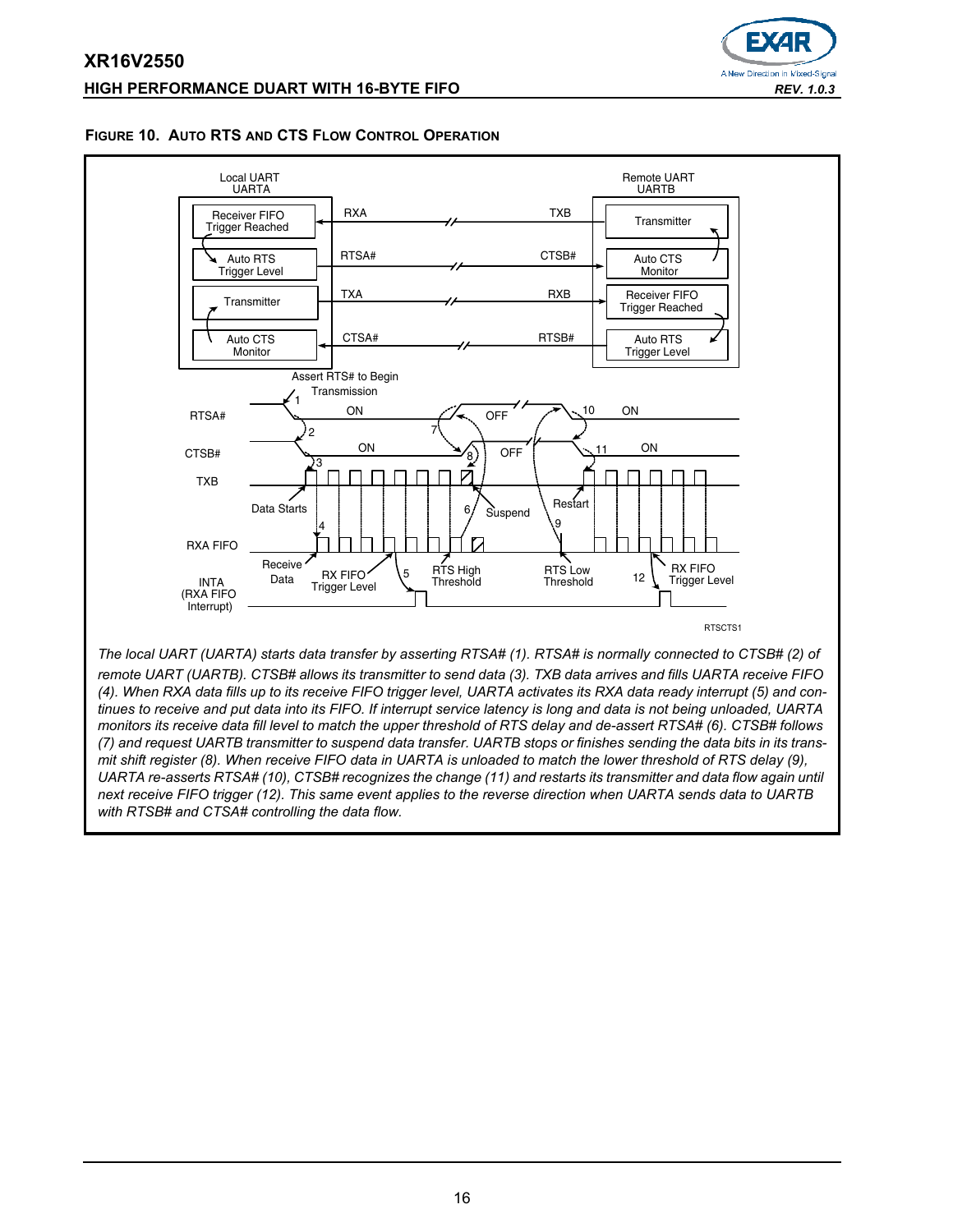

# *2.16 Auto Xon/Xoff (Software) Flow Control*

When software flow control is enabled (**[See Table](#page-33-0) 14**), the V2550 compares one or two sequential receive data characters with the programmed Xon or Xoff-1,2 character value(s). If receive character(s) (RX) match the programmed values, the V2550 will halt transmission (TX) as soon as the current character has completed transmission. When a match occurs, the Xoff (if enabled via IER bit-5) flag will be set and the interrupt output pin will be activated. Following a suspension due to a match of the Xoff character, the V2550 will monitor the receive data stream for a match to the Xon-1,2 character. If a match is found, the V2550 will resume operation and clear the flags (ISR bit-4).

Reset initially sets the contents of the Xon/Xoff 8-bit flow control registers to 0x00. Following reset the user can write any Xon/Xoff value desired for software flow control. Different conditions can be set to detect Xon/Xoff characters (**[See Table](#page-33-0) 14**) and suspend/resume transmissions. When double 8-bit Xon/Xoff characters are selected, the V2550 compares two consecutive receive characters with two software flow control 8-bit values (Xon1, Xon2, Xoff1, Xoff2) and controls TX transmissions accordingly. Under the above described flow control mechanisms, flow control characters are not placed (stacked) in the user accessible RX data buffer or FIFO.

In the event that the receive buffer is overfilling and flow control needs to be executed, the V2550 automatically sends an Xoff message via the serial TX output to the remote modem. The V2550 sends the Xoff-1,2 characters two-character times (= time taken to send two characters at the programmed baud rate) after the receive FIFO crosses the selected trigger level. To clear this condition, the V2550 will transmit the programmed Xon-1,2 characters as soon as receive FIFO is less than one trigger level below the selected trigger level. **[Table](#page-16-0) 7** below explains this.

<span id="page-16-0"></span>

| <b>RX TRIGGER LEVEL</b> | <b>INT PIN ACTIVATION</b> | <b>XOFF CHARACTER(S) SENT</b><br>(CHARACTERS IN RX FIFO) | <b>XON CHARACTER(S) SENT</b><br>(CHARACTERS IN RX FIFO) |
|-------------------------|---------------------------|----------------------------------------------------------|---------------------------------------------------------|
|                         |                           | $4*$                                                     |                                                         |
|                         |                           |                                                          |                                                         |
|                         |                           | ດ∗                                                       |                                                         |
|                         |                           | 14*                                                      |                                                         |

#### **TABLE 7: AUTO XON/XOFF (SOFTWARE) FLOW CONTROL**

\* *After the trigger level is reached, an xoff character is sent after a short span of time (= time required to send 2 characters); for example, after 2.083ms has elapsed for 9600 baud and 10-bit word length setting.*

# *2.17 Special Character Detect*

A special character detect feature is provided to detect an 8-bit character when bit-5 is set in the Enhanced Feature Register (EFR). When this character (Xoff2) is detected, it will be placed in the FIFO along with normal incoming RX data.

The V2550 compares each incoming receive character with Xoff-2 data. If a match exists, the received data will be transferred to FIFO and ISR bit-4 will be set to indicate detection of special character. Although the Internal Register Table shows Xon, Xoff Registers with eight bits of character information, the actual number of bits is dependent on the programmed word length. Line Control Register (LCR) bits 0-1 defines the number of character bits, i.e., either 5 bits, 6 bits, 7 bits, or 8 bits. The word length selected by LCR bits 0-1 also determines the number of bits that will be used for the special character comparison. Bit-0 in the Xon, Xoff Registers corresponds with the LSB bit for the receive character.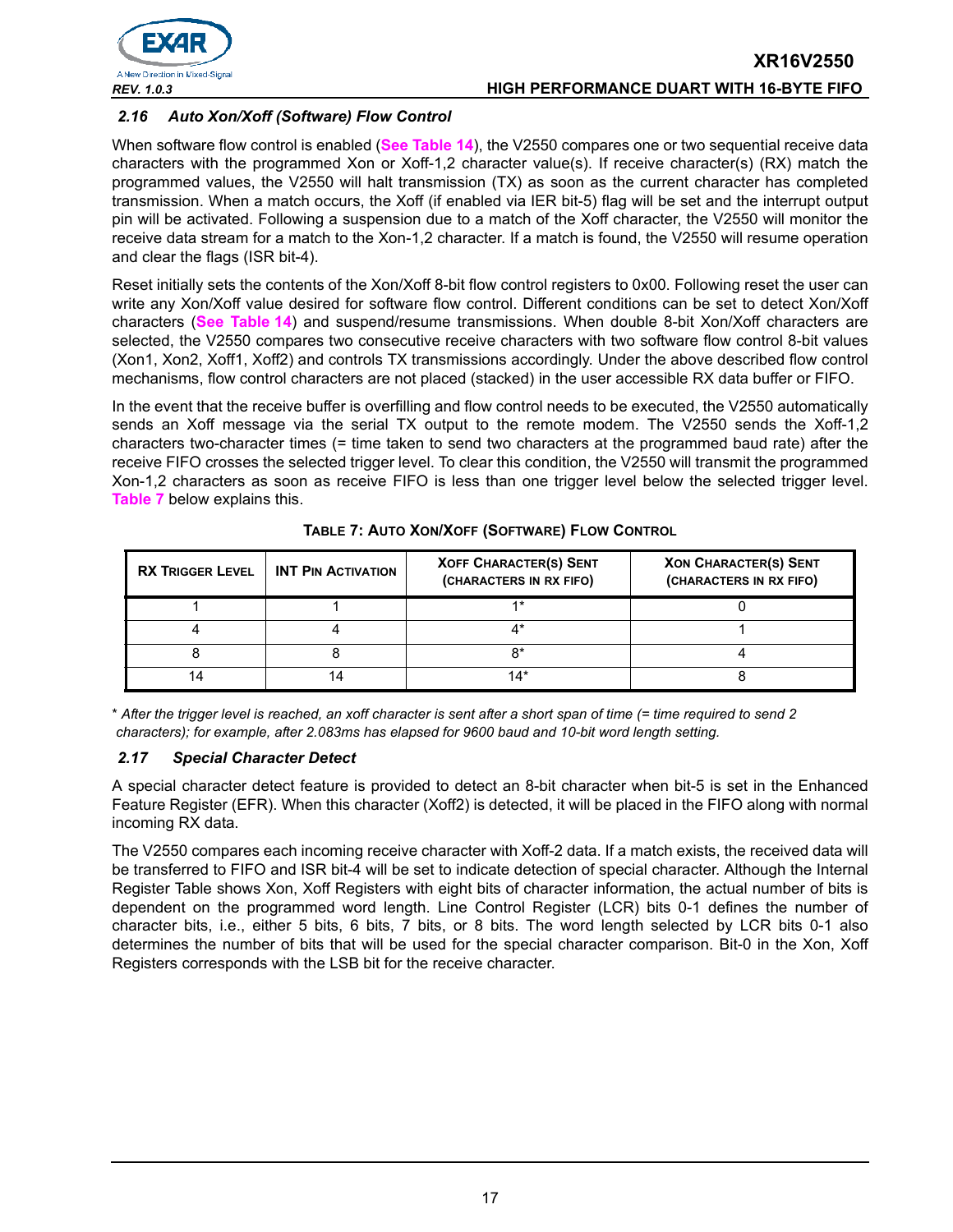#### **HIGH PERFORMANCE DUART WITH 16-BYTE FIFO** *REV. 1.0.3*



#### <span id="page-17-1"></span>*2.18 Infrared Mode*

The V2550 UART includes the infrared encoder and decoder compatible to the IrDA (Infrared Data Association) version 1.0. The IrDA 1.0 standard that stipulates the infrared encoder sends out a 3/16 of a bit wide HIGH-pulse for each "0" bit in the transmit data stream. This signal encoding reduces the on-time of the infrared LED, hence reduces the power consumption. See **[Figure](#page-17-0) 11** below.

The infrared encoder and decoder are enabled by setting MCR register bit-6 to a '1'. When the infrared feature is enabled, the transmit data output, TX, idles at logic zero level. Likewise, the RX input assumes an idle level of logic zero from a reset and power up, see **[Figure](#page-17-0) 11**.

Typically, the wireless infrared decoder receives the input pulse from the infrared sensing diode on the RX pin. Each time it senses a light pulse, it returns a HIGH to the data bit stream. However, this is not true with some infrared modules on the market which indicate a LOW by a light pulse. So the V2550 has a provision to invert the input polarity to accommodate this. In this case user can enable MCR bit-2 to invert the input signal.



# <span id="page-17-0"></span>**FIGURE 11. INFRARED TRANSMIT DATA ENCODING AND RECEIVE DATA DECODING**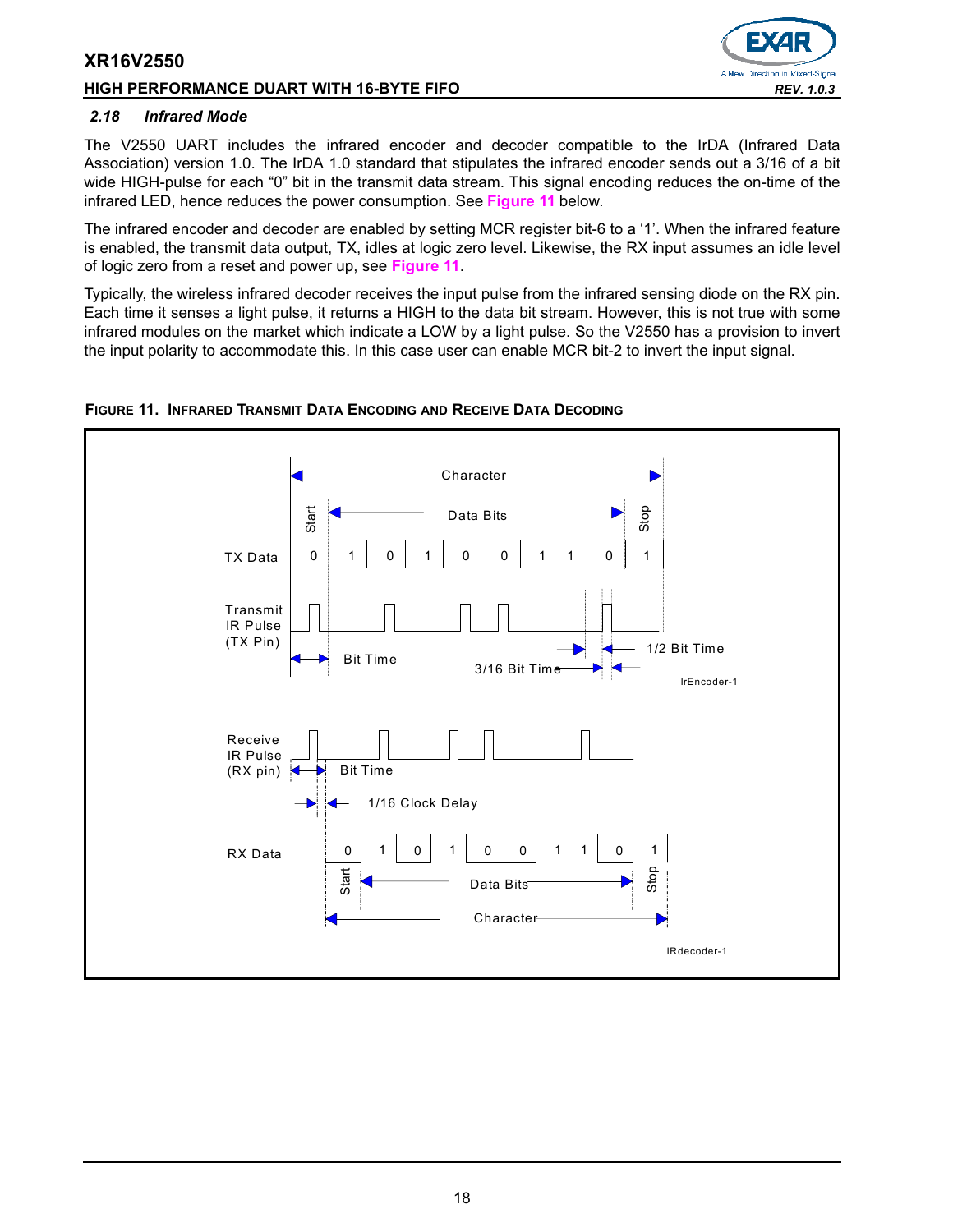

#### *2.19 Sleep Mode with Auto Wake-Up*

The V2550 supports low voltage system designs, hence, a sleep mode is included to reduce its power consumption when the chip is not actively used.

All of these conditions must be satisfied for the V2550 to enter sleep mode:

- $\blacksquare$  no interrupts pending for both channels of the V2550 (ISR bit-0 = 1)
- sleep mode of both channels are enabled (IER bit-4 = 1)
- $\blacksquare$  modem inputs are not toggling (MSR bits 0-3 = 0)
- RX input pins are idling HIGH

The V2550 stops its crystal oscillator to conserve power in the sleep mode. User can check the XTAL2 pin for no clock output as an indication that the device has entered the sleep mode.

The V2550 resumes normal operation by any of the following:

- a receive data start bit transition (HIGH to LOW)
- a data byte is loaded to the transmitter, THR or FIFO
- a change of logic state on any of the modem or general purpose serial inputs: CTS#, DSR#, CD#, RI#

If the V2550 is awakened by any one of the above conditions, it will return to the sleep mode automatically after all interrupting conditions have been serviced and cleared. If the V2550 is awakened by the modem inputs, a read to the MSR is required to reset the modem inputs. In any case, the sleep mode will not be entered while an interrupt is pending from channel A or B. The V2550 will stay in the sleep mode of operation until it is disabled by setting IER bit-4 to a logic 0.

If the address lines, data bus lines, IOW#, IOR#, CSA#, CSB#, and modem input lines remain steady when the V2550 is in sleep mode, the maximum current will be in the microamp range as specified in the DC Electrical Characteristics on [page](#page-36-0) 37. If the input lines are floating or are toggling while the V2550 is in sleep mode, the current can be up to 100 times more. If any of those signals are toggling or floating, then an external buffer would be required to keep the address, data and control lines steady to achieve the low current. As an alternative, please refer to the XR16V2551 which is pin-to-pin and software compatible with the V2550 but with (some additional pins and) the PowerSave feature that eliminates any unnecessary external buffer.

A word of caution: owing to the starting up delay of the crystal oscillator after waking up from sleep mode, the first few receive characters may be lost. The number of characters lost during the restart also depends on your operating data rate. More characters are lost when operating at higher data rate. Also, it is important to keep RX A/B inputs idling HIGH or "marking" condition during sleep mode to avoid receiving a "break" condition upon the restart. This may occur when the external interface transceivers (RS-232, RS-422 or another type) are also put to sleep mode and cannot maintain the "marking" condition. To avoid this, the designer can use a 47k-100k ohm pull-up resistor on the RXA and RXB pins.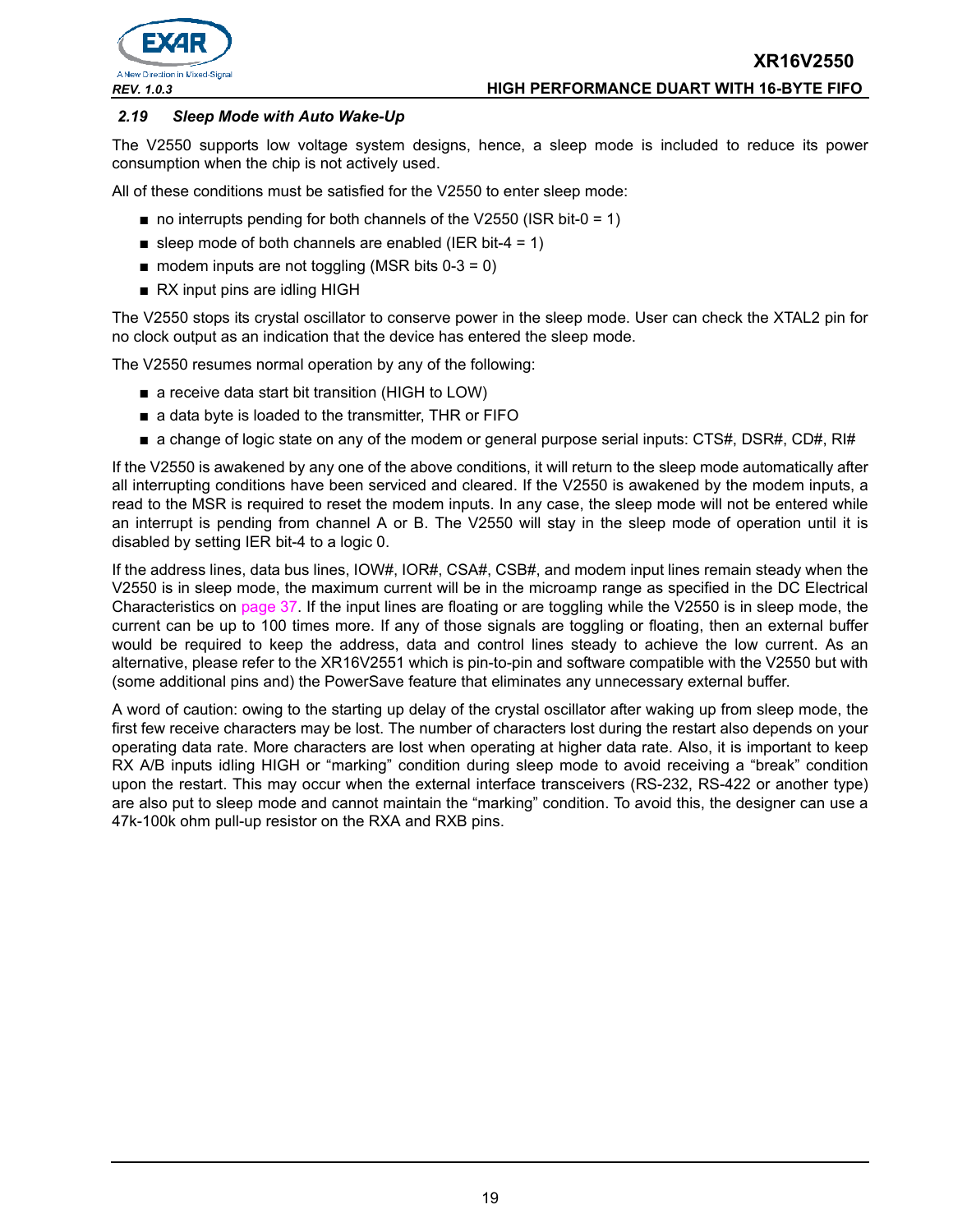# **HIGH PERFORMANCE DUART WITH 16-BYTE FIFO** *REV. 1.0.3*



#### *2.20 Internal Loopback*

The V2550 UART provides an internal loopback capability for system diagnostic purposes. The internal loopback mode is enabled by setting MCR register bit-4 to logic 1. All regular UART functions operate normally. **[Figure](#page-19-0) 12** shows how the modem port signals are re-configured. Transmit data from the transmit shift register output is internally routed to the receive shift register input allowing the system to receive the same data that it was sending. The TX, RTS# and DTR# pins are held while the CTS#, DSR#, CD# and RI# inputs are ignored. Caution: the RX input pin must be held HIGH during loopback test,+ else upon exiting the loopback test the UART may detect and report a false "break" signal. Also, auto RTS/CTS flow control is not supported during internal loopback.



#### <span id="page-19-0"></span>**FIGURE 12. INTERNAL LOOP BACK IN CHANNEL A AND B**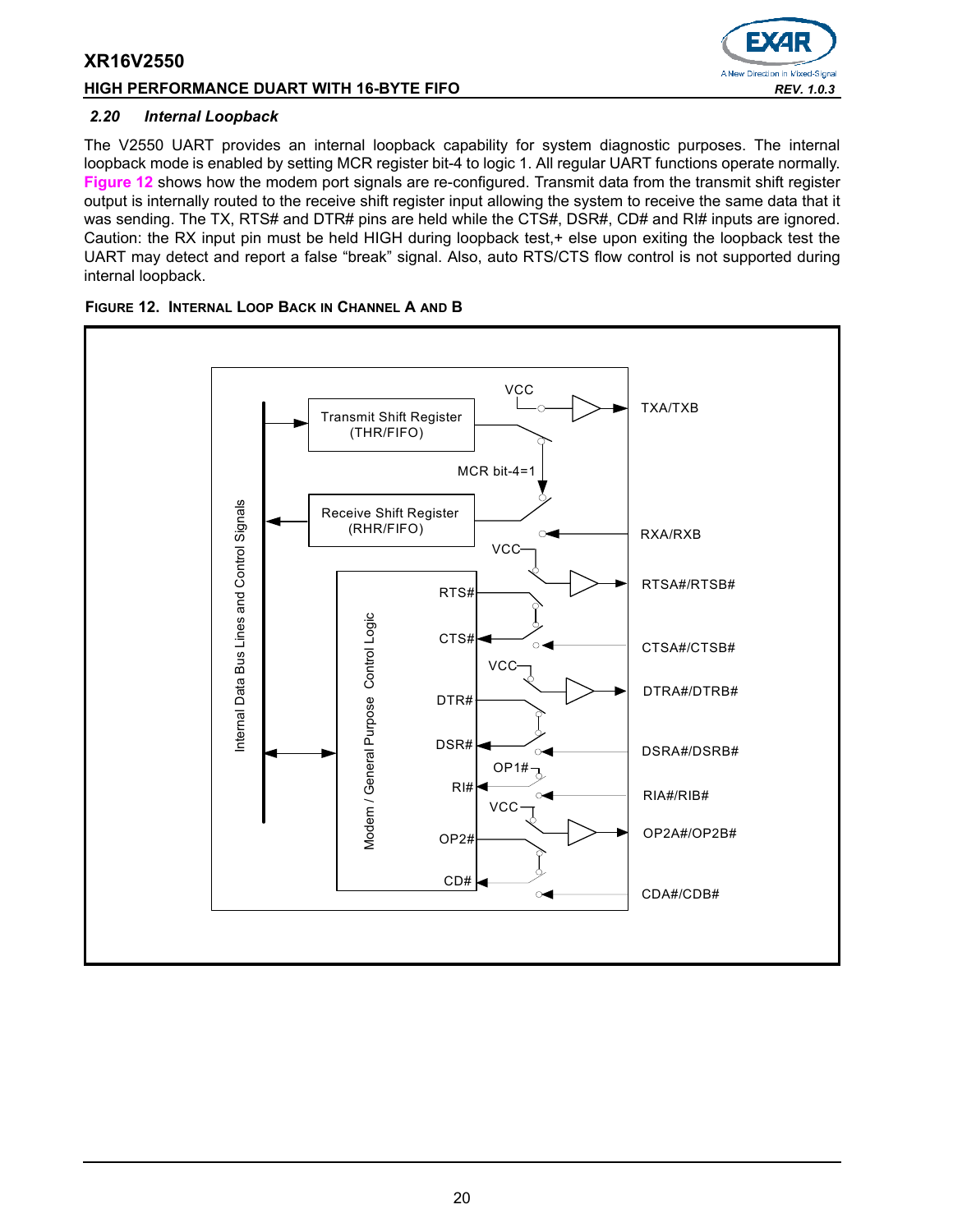

# <span id="page-20-0"></span>**3.0 UART INTERNAL REGISTERS**

Each of the UART channel in the V2550 has its own set of configuration registers selected by address lines A0, A1 and A2 with CSA# or CSB# selecting the channel. The complete register set is shown on **[Table](#page-20-1) 8** and **[Table](#page-21-0) 9**.

<span id="page-20-1"></span>

| <b>ADDRESSES</b><br>A2 A1 A0       | <b>REGISTER</b>                                                   | <b>READ/WRITE</b>       | <b>COMMENTS</b>                              |  |  |  |  |  |  |
|------------------------------------|-------------------------------------------------------------------|-------------------------|----------------------------------------------|--|--|--|--|--|--|
| <b>16C550 COMPATIBLE REGISTERS</b> |                                                                   |                         |                                              |  |  |  |  |  |  |
| 0 <sub>0</sub><br>$\Omega$         | RHR - Receive Holding Register<br>THR - Transmit Holding Register | Read-only<br>Write-only | $LCR[7] = 0$                                 |  |  |  |  |  |  |
| $0\quad 0$<br>$\mathbf{0}$         | <b>DLL - Divisor LSB</b>                                          | Read/Write              | LCR[7] = 1, LCR $\neq$ 0xBF                  |  |  |  |  |  |  |
| $\Omega$<br>0 <sub>1</sub>         | <b>DLM - Divisor MSB</b>                                          | Read/Write              |                                              |  |  |  |  |  |  |
| $\mathbf 0$<br>$1\quad$ 0          | <b>DLD - Divisor Fractional</b>                                   | Read/Write              | LCR[7] = 1, LCR $\neq$ 0xBF,<br>$EFR[4] = 1$ |  |  |  |  |  |  |
| 0 <sub>0</sub><br>$\mathbf{0}$     | DREV - Device Revision Code                                       | Read-only               | $DLL$ , $DLM = 0x00$ ,                       |  |  |  |  |  |  |
| 0 <sub>1</sub><br>$\Omega$         | DVID - Device Identification Code                                 | Read-only               | LCR[7] = 1, LCR $\neq$ 0xBF                  |  |  |  |  |  |  |
| 0 <sub>1</sub><br>0                | IER - Interrupt Enable Register                                   | Read/Write              | $LCR[7] = 0$                                 |  |  |  |  |  |  |
| $\Omega$<br>$1\quad$ 0             | ISR - Interrupt Status Register<br>FCR - FIFO Control Register    | Read-only<br>Write-only | $LCR \neq 0xBF$                              |  |  |  |  |  |  |
| 1 <sub>1</sub><br>$\mathbf{0}$     | <b>LCR - Line Control Register</b>                                | Read/Write              |                                              |  |  |  |  |  |  |
| $0\quad 0$<br>$\mathbf{1}$         | MCR - Modem Control Register                                      | Read/Write              |                                              |  |  |  |  |  |  |
| 1<br>0 <sub>1</sub>                | <b>LSR - Line Status Register</b>                                 | Read-only               | $LCR \neq 0xBF$                              |  |  |  |  |  |  |
| $\mathbf{1}$<br>$1\quad$ 0         | MSR - Modem Status Register                                       | Read-only               |                                              |  |  |  |  |  |  |
| 1 <sub>1</sub><br>$\mathbf{1}$     | SPR - Scratch Pad Register                                        | Read/Write              |                                              |  |  |  |  |  |  |
|                                    | <b>ENHANCED REGISTERS</b>                                         |                         |                                              |  |  |  |  |  |  |
| 1 <sub>0</sub><br>$\Omega$         | <b>EFR</b> - Enhanced Function Register                           | Read/Write              |                                              |  |  |  |  |  |  |
| 0 <sub>0</sub><br>$\mathbf{1}$     | Xon-1 - Xon Character 1                                           | Read/Write              |                                              |  |  |  |  |  |  |
| $\mathbf{1}$<br>0 <sub>1</sub>     | Xon-2 - Xon Character 2                                           | Read/Write              | $LCR = 0xBF$                                 |  |  |  |  |  |  |
| $1\quad 0$<br>1                    | Xoff-1 - Xoff Character 1                                         | Read/Write              |                                              |  |  |  |  |  |  |
| $\mathbf{1}$<br>1 <sub>1</sub>     | Xoff-2 - Xoff Character 2                                         | Read/Write              |                                              |  |  |  |  |  |  |

# **TABLE 8: UART CHANNEL A AND B UART INTERNAL REGISTERS**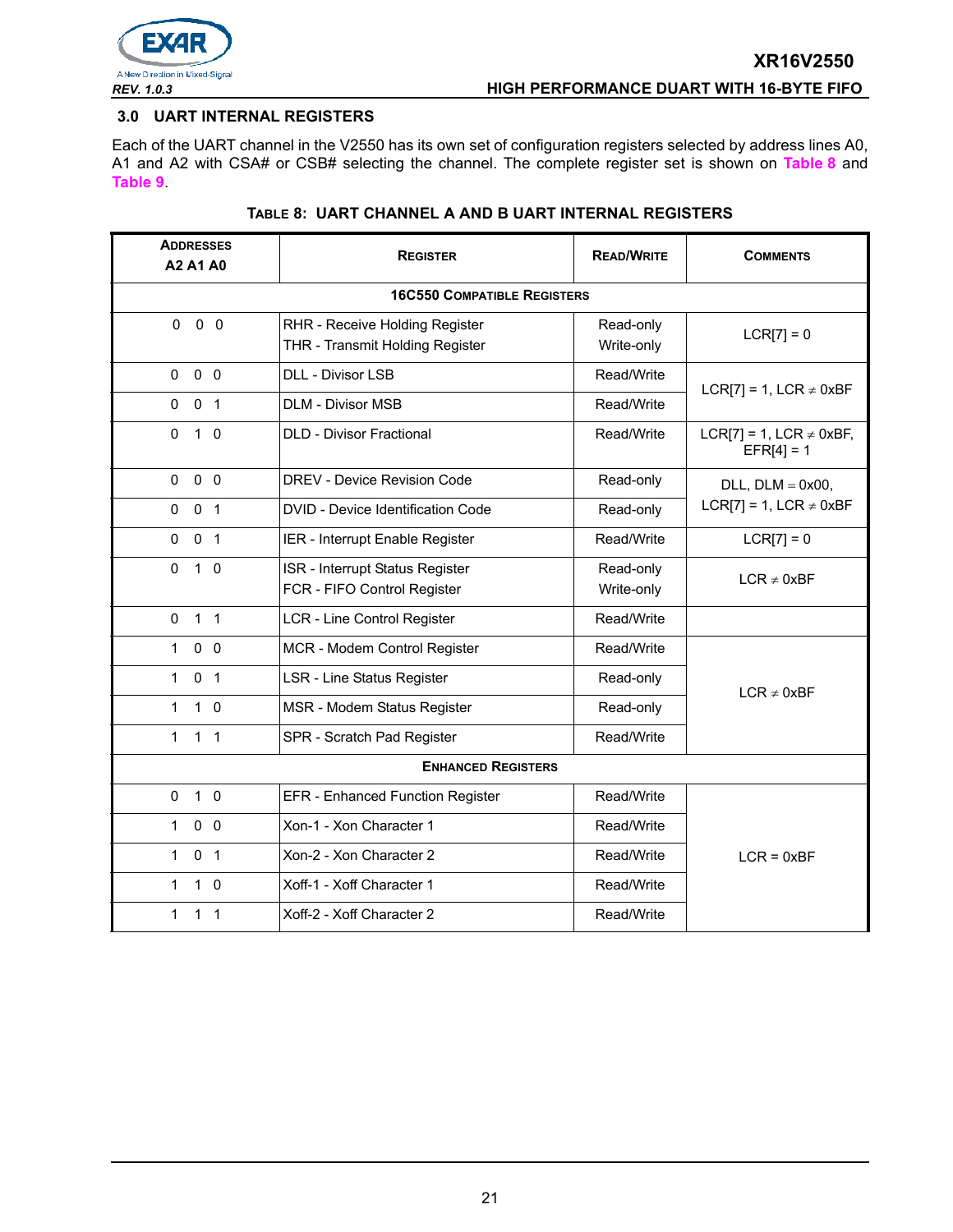# **XR16V2550 HIGH PERFORMANCE DUART WITH 16-BYTE FIFO** *REV. 1.0.3*

<span id="page-21-0"></span>.



#### **ADDRESS A2-A0 REG NAME READ/ WRITE BIT-7 BIT-6 BIT-5 BIT-4 BIT-3 BIT-2 BIT-1 BIT-0 COMMENT 16C550 Compatible Registers** 0 0 0 | RHR | RD | Bit-7 | Bit-6 | Bit-5 | Bit-4 | Bit-3 | Bit-2 | Bit-1 | Bit-0 LCR[7]=0 0 0 0 | THR | WR | Bit-7 | Bit-6 | Bit-5 | Bit-4 | Bit-3 | Bit-2 | Bit-1 | Bit-0 0 0 1 | IER | RD/WR | 0/ | 0/ | 0/ | 0/ | Modem Stat. Int. Enable **RX** Line Stat. Int. Enable TX Empty Int Enable RX Data Int. Enable CTS Int. Enable RTS Int. Enable Xoff Int. Enable Sleep Mode Enable  $010$  SR RD FIFOS Enabled FIFOs Enabled  $0/$  0/ INT **Source** Bit-3 INT Source Bit-2 INT **Source** Bit-1 INT **Source** Bit-0  $LCR \neq 0xBF$ RTS/ CTS INT **Status** Xoff/Xon special INT 0 10 FCR WR RXFIFO **Trigger RXFIFO Trigger** 0/ 0/ DMA Mode Enable TX FIFO Reset RX FIFO Reset FIFOs Enable **TXFIFO Trigger TXFIFO Trigger** 0 1 1 | LCR | RD/WR | Divisor Enable Set TX Break Set Parity Even Parity Parity Enable Stop Bits Word Length Bit-1 Word Length Bit-0 1 0 0 | MCR | RD/WR | 0/ | 0/ | 0/ | Internal Loopback Enable OP2#/INT **Output** XonAny back Enable R Input  $(OP1#)$  RTS# **Output Control** DTR# **Output Control**  $LCR \neq 0xBF$ BRG Prescaler IR Mode Enable Invert 101 LSR RD RXFIFO Global Error THR & TSR Empty **THR** Empty RX Break RX Framing Error RX Parity Error RX Overrun Error RX Data Ready 110 | MSR | RD | CD# Input  $R$ <sup>#</sup> Input DSR# Input CTS# Input Delta CD# Delta RI# Delta DSR# Delta CTS# 1 1 1 | SPR RD/WR Bit-7 | Bit-6 | Bit-5 | Bit-4 | Bit-3 | Bit-2 | Bit-1 | Bit-0 **Baud Rate Generator Divisor** 0 0 0 | DLL RD/WR | Bit-7 | Bit-6 | Bit-5 | Bit-4 | Bit-3 | Bit-2 | Bit-1 | Bit-0 | LCR[7]=1  $LCR \neq 0xBF$ 0 0 1 | DLM | RD/WR | Bit-7 | Bit-6 | Bit-5 | Bit-4 | Bit-3 | Bit-2 | Bit-1 | Bit-0 0 1 0 | DLD | RD/WR | 0 | 0 | 4X Mode | 8X Mode | Bit-3 | Bit-2 | Bit-1 | Bit-0 | LCR[7]=1  $LCR \neq 0xBF$  $EFR[4] = 1$ 0 0 0 | DREV | RD | Bit-7 | Bit-6 | Bit-5 | Bit-4 | Bit-3 | Bit-2 | Bit-1 | Bit-0 | LCR[7]=1  $LCR \neq 0xBF$ DLL=0x00 DLM=0x00 0 0 1 | DVID | RD | 0 | 0 | 0 | 0 | 0 | 0 | 0 | 1 | 0

# **TABLE 9: INTERNAL REGISTERS DESCRIPTION. SHADED BITS ARE ENABLED WHEN EFR BIT-4=1**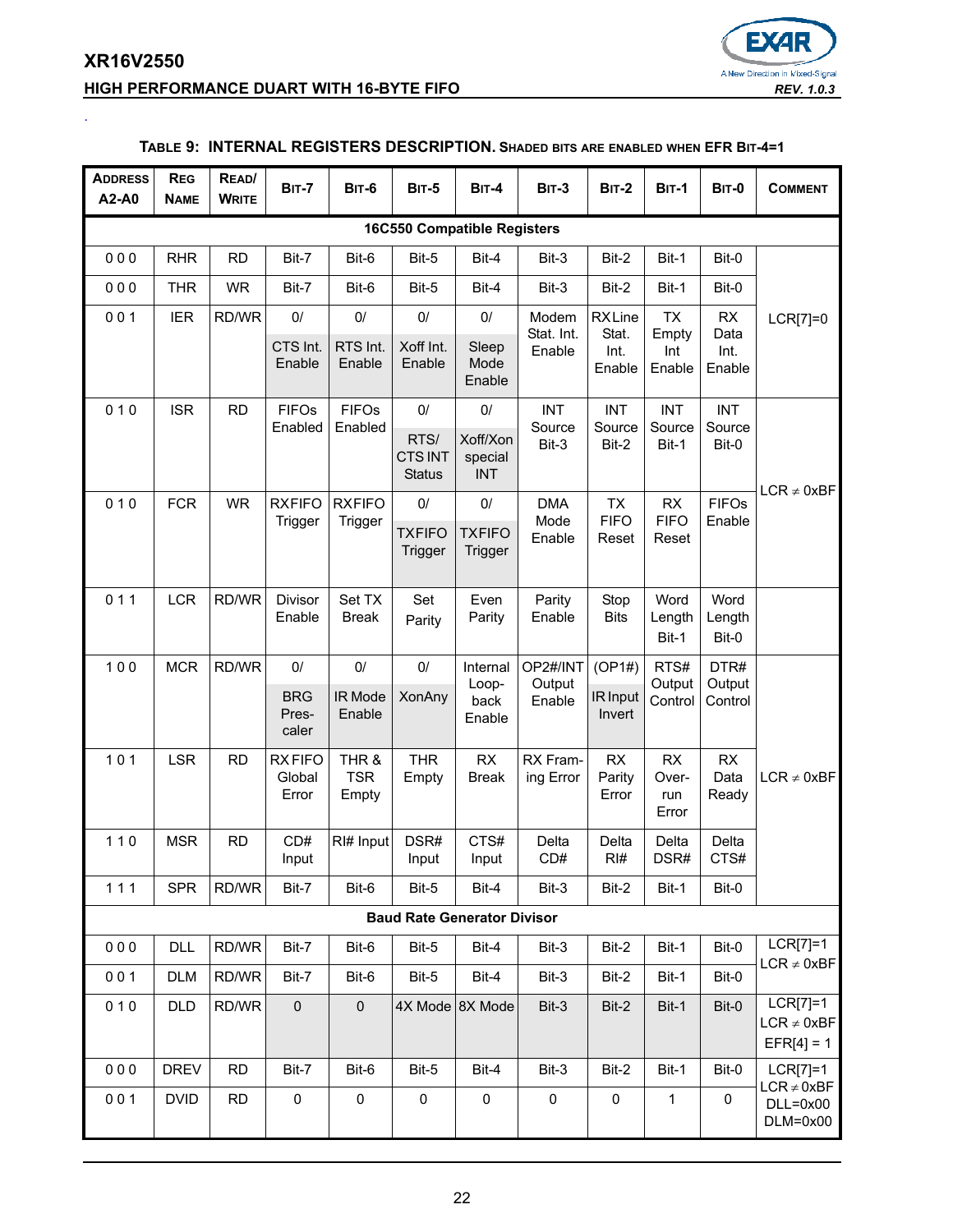

#### *REV. 1.0.3* **HIGH PERFORMANCE DUART WITH 16-BYTE FIFO**

#### **TABLE 9: INTERNAL REGISTERS DESCRIPTION. SHADED BITS ARE ENABLED WHEN EFR BIT-4=1**

| <b>ADDRESS</b><br>A2-A0 | <b>REG</b><br><b>NAME</b> | READ/<br><b>WRITE</b> | <b>BIT-7</b>                 | <b>BIT-6</b>                 | <b>BIT-5</b>              | $BIT-4$                                                                      | $BIT-3$                                       | $BIT-2$                                | <b>BIT-1</b>                                  | <b>BIT-0</b>                                  | <b>COMMENT</b> |
|-------------------------|---------------------------|-----------------------|------------------------------|------------------------------|---------------------------|------------------------------------------------------------------------------|-----------------------------------------------|----------------------------------------|-----------------------------------------------|-----------------------------------------------|----------------|
|                         | <b>Enhanced Registers</b> |                       |                              |                              |                           |                                                                              |                                               |                                        |                                               |                                               |                |
| 010                     | <b>EFR</b>                | RD/WR                 | Auto<br><b>CTS</b><br>Enable | Auto<br><b>RTS</b><br>Enable | Special<br>Char<br>Select | Enable<br>IER [7:4],<br>ISR [5:4],<br>FCR[5:4]<br>$MCRI7:5$ ],<br><b>DLD</b> | Soft-<br>ware<br><b>Flow</b><br>Cntl<br>Bit-3 | Soft-<br>ware<br>Flow<br>Cntl<br>Bit-2 | Soft-<br>ware<br><b>Flow</b><br>Cntl<br>Bit-1 | Soft-<br>ware<br><b>Flow</b><br>Cntl<br>Bit-0 | LCR=0xBF       |
| 100                     | XON <sub>1</sub>          | RD/WR                 | Bit-7                        | Bit-6                        | Bit-5                     | Bit-4                                                                        | Bit-3                                         | Bit-2                                  | Bit-1                                         | Bit-0                                         |                |
| 101                     | XON <sub>2</sub>          | RD/WR                 | Bit-7                        | Bit-6                        | Bit-5                     | Bit-4                                                                        | Bit-3                                         | Bit-2                                  | Bit-1                                         | Bit-0                                         |                |
| 110                     | XOFF1                     | RD/WR                 | Bit-7                        | Bit-6                        | Bit-5                     | Bit-4                                                                        | Bit-3                                         | Bit-2                                  | Bit-1                                         | Bit-0                                         |                |
| 111                     | XOFF <sub>2</sub>         | RD/WR                 | Bit-7                        | Bit-6                        | Bit-5                     | Bit-4                                                                        | Bit-3                                         | Bit-2                                  | Bit-1                                         | Bit-0                                         |                |

#### **4.0 INTERNAL REGISTER DESCRIPTIONS**

#### *4.1 Receive Holding Register (RHR) - Read- Only*

**[SEE"RECEIVER" ON PAGE](#page-12-0) 13.**

#### *4.2 Transmit Holding Register (THR) - Write-Only*

**[SEE"TRANSMITTER" ON PAGE](#page-11-0) 12.**

#### *4.3 Interrupt Enable Register (IER) - Read/Write*

The Interrupt Enable Register (IER) masks the interrupts from receive data ready, transmit empty, line status and modem status registers. These interrupts are reported in the Interrupt Status Register (ISR).

#### **4.3.1 IER versus Receive FIFO Interrupt Mode Operation**

When the receive FIFO (FCR BIT-0 = 1) and receive interrupts (IER BIT-0 = 1) are enabled, the RHR interrupts (see ISR bits 2 and 3) status will reflect the following:

- **A.** The receive data available interrupts are issued to the host when the FIFO has reached the selected trigger level. It will be cleared when the FIFO drops below the selected trigger level.
- **B.** FIFO level will be reflected in the ISR register when the FIFO trigger level is reached. Both the ISR register status bit and the interrupt will be cleared when the FIFO drops below the trigger level.
- **C.** The receive data ready bit (LSR BIT-0) is set as soon as a character is transferred from the shift register to the receive FIFO. It is reset when the FIFO is empty.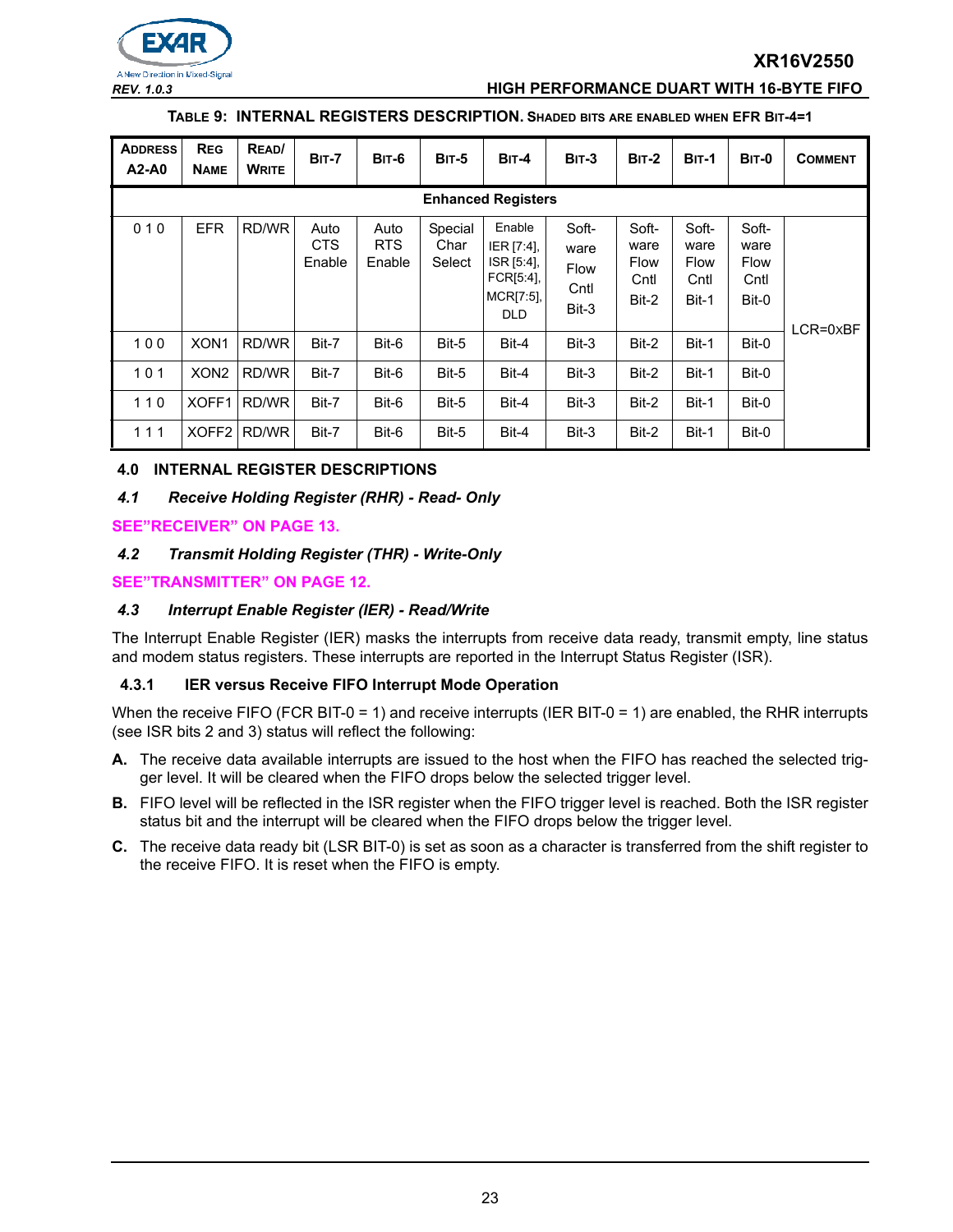#### **HIGH PERFORMANCE DUART WITH 16-BYTE FIFO** *REV. 1.0.3*



#### **4.3.2 IER versus Receive/Transmit FIFO Polled Mode Operation**

When FCR BIT-0 equals a logic 1 for FIFO enable; resetting IER bits 0-3 enables the XR16V2550 in the FIFO polled mode of operation. Since the receiver and transmitter have separate bits in the LSR either or both can be used in the polled mode by selecting respective transmit or receive control bit(s).

- **A.** LSR BIT-0 indicates there is data in RHR or RX FIFO.
- **B.** LSR BIT-1 indicates an overrun error has occurred and that data in the FIFO may not be valid.
- **C.** LSR BIT 2-4 provides the type of receive data errors encountered for the data byte in RHR, if any.
- **D.** LSR BIT-5 indicates THR is empty.
- **E.** LSR BIT-6 indicates when both the transmit FIFO and TSR are empty.
- **F.** LSR BIT-7 indicates a data error in at least one character in the RX FIFO.

#### **IER[0]: RHR Interrupt Enable**

The receive data ready interrupt will be issued when RHR has a data character in the non-FIFO mode or when the receive FIFO has reached the selected trigger level in the FIFO mode.

- Logic 0 = Disable the receiver data ready interrupt (default).
- Logic 1 = Enable the receiver data ready interrupt.

#### **IER[1]: THR Interrupt Enable**

This bit enables the Transmit Ready interrupt which is issued whenever the THR becomes empty in the non-FIFO mode or when data in the FIFO falls below the selected trigger level in the FIFO mode. If the THR is empty when this bit is enabled, an interrupt will be generated.

- Logic 0 = Disable Transmit Ready interrupt (default).
- Logic 1 = Enable Transmit Ready interrupt.

#### **IER[2]: Receive Line Status Interrupt Enable**

If any of the LSR register bits 1, 2, 3 or 4 is a logic 1, it will generate an interrupt to inform the host controller about the error status of the current data byte in FIFO. LSR bit-1 generates an interrupt immediately when the character has been received. LSR bits 2-4 generate an interrupt when the character with errors is read out of the FIFO (default).

- Logic 0 = Disable the receiver line status interrupt (default).
- Logic 1 = Enable the receiver line status interrupt.

#### **IER[3]: Modem Status Interrupt Enable**

- Logic 0 = Disable the modem status register interrupt (default).
- Logic 1 = Enable the modem status register interrupt.

#### **IER[4]: Sleep Mode Enable (requires EFR bit-4 = 1)**

- Logic 0 = Disable Sleep Mode (default).
- Logic 1 = Enable Sleep Mode. See Sleep Mode section for further details.

#### **IER[5]: Xoff Interrupt Enable (requires EFR bit-4=1)**

- Logic 0 = Disable the software flow control, receive Xoff interrupt (default).
- Logic 1 = Enable the software flow control, receive Xoff interrupt. See Software Flow Control section for details.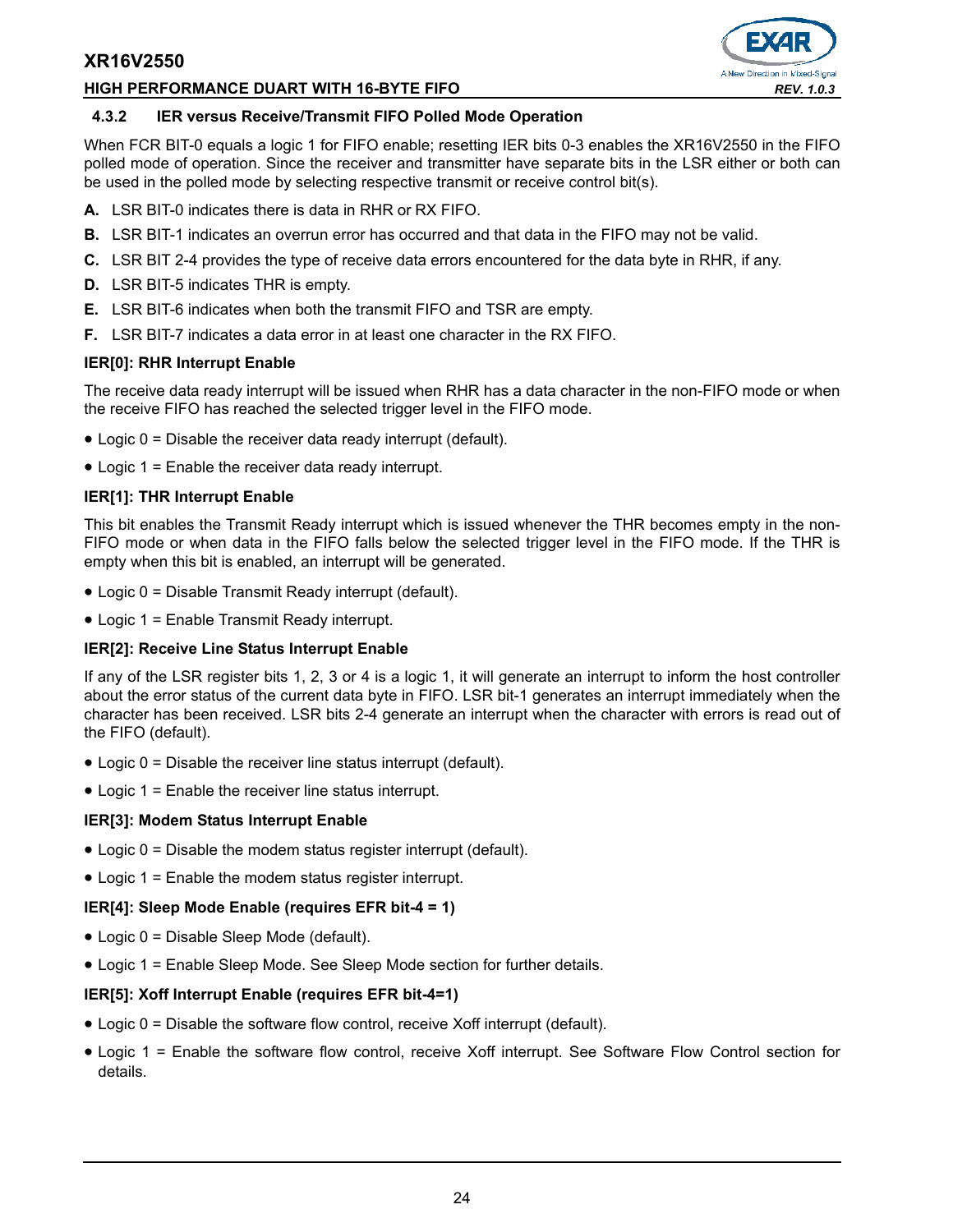

#### *REV. 1.0.3* **HIGH PERFORMANCE DUART WITH 16-BYTE FIFO**

#### **IER[6]: RTS# Output Interrupt Enable (requires EFR bit-4=1)**

- Logic 0 = Disable the RTS# interrupt (default).
- Logic 1 = Enable the RTS# interrupt. The UART issues an interrupt when the RTS# pin makes a transition from low to high.

# **IER[7]: CTS# Input Interrupt Enable (requires EFR bit-4=1)**

- Logic 0 = Disable the CTS# interrupt (default).
- Logic 1 = Enable the CTS# interrupt. The UART issues an interrupt when CTS# pin makes a transition from low to high.

#### *4.4 Interrupt Status Register (ISR) - Read-Only*

The UART provides multiple levels of prioritized interrupts to minimize external software interaction. The Interrupt Status Register (ISR) provides the user with six interrupt status bits. Performing a read cycle on the ISR will give the user the current highest pending interrupt level to be serviced, others are queued up to be serviced next. No other interrupts are acknowledged until the pending interrupt is serviced. The Interrupt Source Table, **[Table](#page-25-0) 10**, shows the data values (bit 0-5) for the interrupt priority levels and the interrupt sources associated with each of these interrupt levels.

#### **4.4.1 Interrupt Generation:**

- LSR is by any of the LSR bits 1, 2, 3 and 4.
- RXRDY is by RX trigger level.
- RXRDY Time-out is by a 4-char plus 12 bits delay timer.
- TXRDY is by TX trigger level or TX FIFO empty.
- MSR is by any of the MSR bits 0, 1, 2 and 3.
- Receive Xoff/Special character is by detection of a Xoff or Special character.
- CTS# is when its transmitter toggles the input pin (from LOW to HIGH) during auto CTS flow control.
- RTS# is when its receiver toggles the output pin (from LOW to HIGH) during auto RTS flow control.

#### **4.4.2 Interrupt Clearing:**

- LSR interrupt is cleared by a read to the LSR register.
- RXRDY interrupt is cleared by reading data until FIFO falls below the trigger level.
- RXRDY Time-out interrupt is cleared by reading RHR.
- TXRDY interrupt is cleared by a read to the ISR register or writing to THR.
- MSR interrupt is cleared by a read to the MSR register.
- Xoff interrupt is cleared by a read to ISR or when Xon character(s) is received.
- Special character interrupt is cleared by a read to ISR or after the next character is received.
- RTS# and CTS# flow control interrupts are cleared by a read to the MSR register.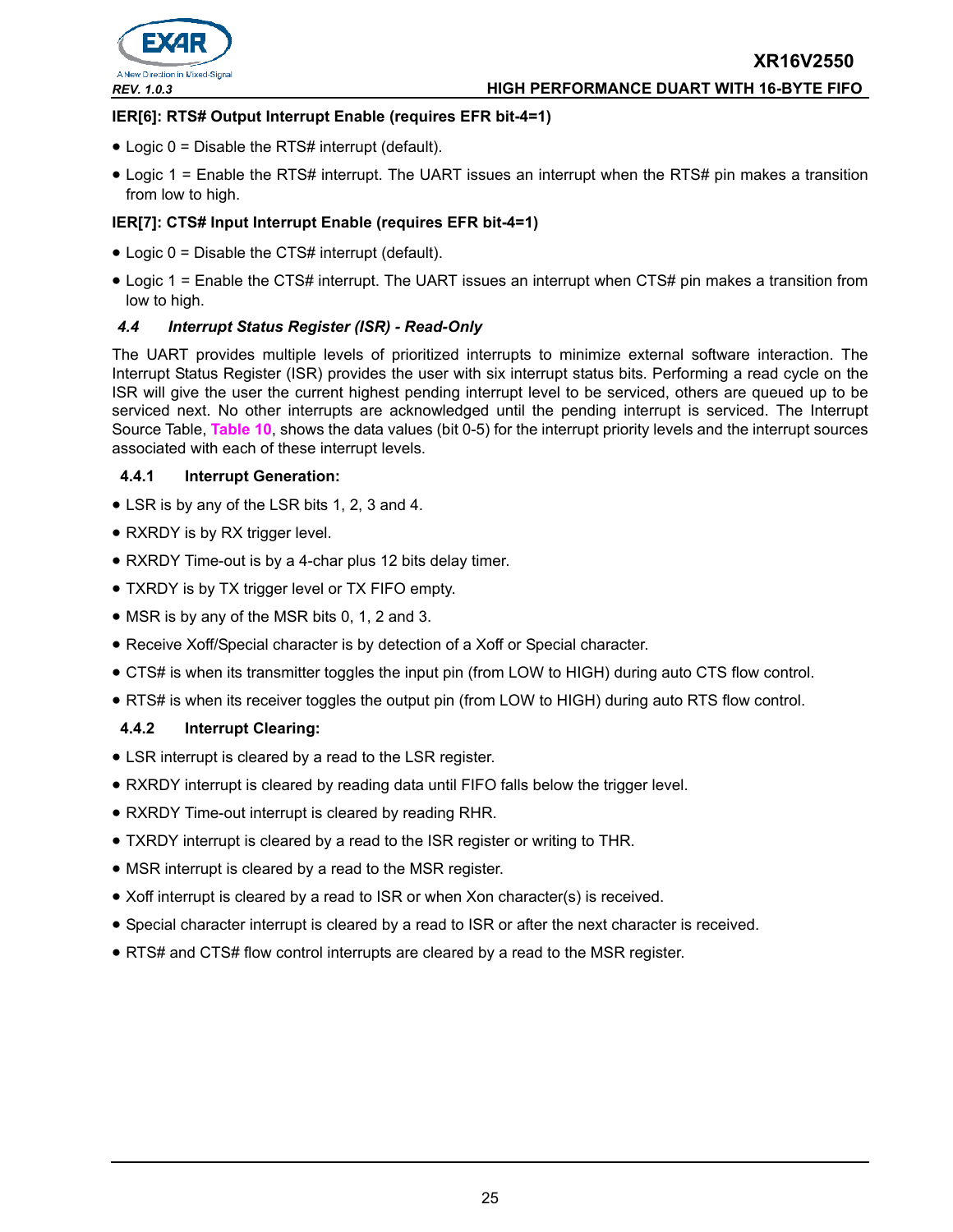# **XR16V2550 HIGH PERFORMANCE DUART WITH 16-BYTE FIFO** *REV. 1.0.3*



<span id="page-25-0"></span>

| <b>PRIORITY</b> |              |              |              | <b>ISR REGISTER STATUS BITS</b> |              | <b>SOURCE OF INTERRUPT</b> |                                            |
|-----------------|--------------|--------------|--------------|---------------------------------|--------------|----------------------------|--------------------------------------------|
| LEVEL           | <b>BIT-5</b> | <b>BIT-4</b> | <b>BIT-3</b> | <b>BIT-2</b>                    | <b>BIT-1</b> | <b>BIT-0</b>               |                                            |
| 1               | $\Omega$     | $\mathbf 0$  | 0            | 1                               |              | 0                          | LSR (Receiver Line Status Register)        |
| $\overline{2}$  | $\Omega$     | $\Omega$     | 1            | 1                               | $\Omega$     | 0                          | RXRDY (Receive Data Time-out)              |
| 3               | $\Omega$     | 0            | 0            | 1                               | $\mathbf 0$  | 0                          | RXRDY (Received Data Ready)                |
| 4               | $\Omega$     | $\Omega$     | 0            | $\Omega$                        |              | 0                          | <b>TXRDY (Transmit Ready)</b>              |
| 5               | $\Omega$     | 0            | 0            | $\Omega$                        | $\Omega$     | 0                          | MSR (Modem Status Register)                |
| 6               | $\Omega$     | 1            | 0            | $\Omega$                        | $\Omega$     | 0                          | RXRDY (Received Xoff or Special character) |
| 7               | 1            | 0            | 0            | $\Omega$                        | $\Omega$     | 0                          | CTS#, RTS# change of state                 |
|                 | $\Omega$     | 0            | 0            | $\Omega$                        | $\mathbf 0$  | 1                          | None (default)                             |

#### **TABLE 10: INTERRUPT SOURCE AND PRIORITY LEVEL**

# **ISR[0]: Interrupt Status**

- Logic 0 = An interrupt is pending and the ISR contents may be used as a pointer to the appropriate interrupt service routine.
- Logic 1 = No interrupt pending (default condition).

#### **ISR[3:1]: Interrupt Status**

These bits indicate the source for a pending interrupt at interrupt priority levels (See Interrupt Source **[Table](#page-25-0) 10**).

# **ISR[4]: Xoff/Xon or Special Character Interrupt Status**

This bit is enabled when EFR bit-4 is set to a logic 1. ISR bit-4 indicates that the receiver detected a data match of the Xoff character(s). If this is an Xoff/Xon interrupt, it can be cleared by a read to the ISR. If it is a special character interrupt, it can be cleared by reading ISR or it will automatically clear after the next character is received.

# **ISR[5]: RTS#/CTS# Interrupt Status**

This bit is enabled when EFR bit-4 is set to a logic 1. ISR bit-5 indicates that the CTS# or RTS# has been deasserted.

# **ISR[7:6]: FIFO Enable Status**

These bits are set to a logic 0 when the FIFOs are disabled. They are set to a logic 1 when the FIFOs are enabled.

# *4.5 FIFO Control Register (FCR) - Write-Only*

This register is used to enable the FIFOs, clear the FIFOs, set the transmit/receive FIFO trigger levels, and select the DMA mode. The DMA, and FIFO modes are defined as follows:

# **FCR[0]: TX and RX FIFO Enable**

- Logic 0 = Disable the transmit and receive FIFO (default).
- Logic 1 = Enable the transmit and receive FIFOs. This bit must be set to logic 1 when other FCR bits are written or they will not be programmed.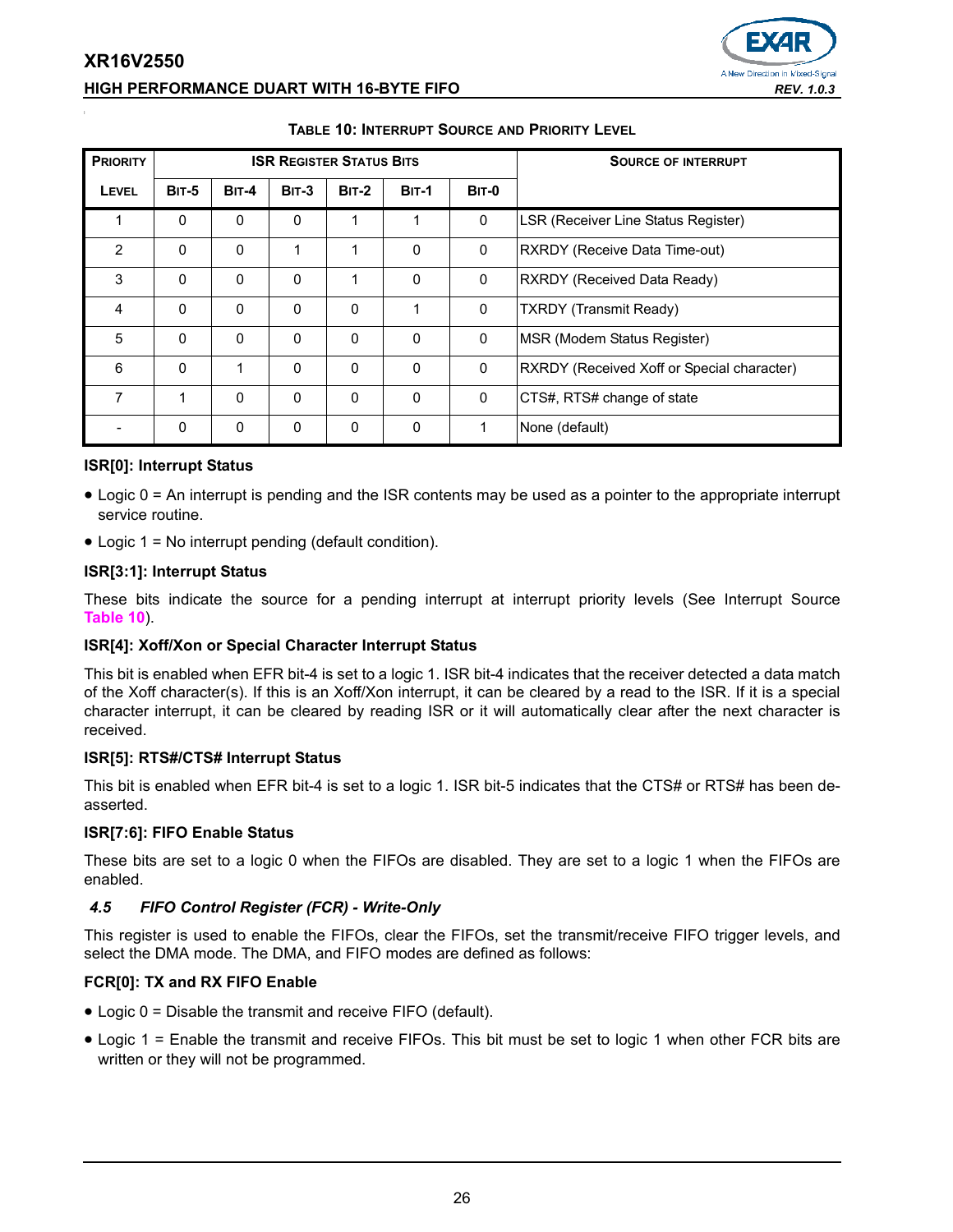

## **FCR[1]: RX FIFO Reset**

This bit is only active when FCR bit-0 is a '1'.

- Logic 0 = No receive FIFO reset (default)
- Logic 1 = Reset the receive FIFO pointers (the receive shift register is not cleared or altered). This bit will return to a logic 0 after resetting the FIFO.

#### **FCR[2]: TX FIFO Reset**

This bit is only active when FCR bit-0 is a '1'.

- Logic 0 = No transmit FIFO reset (default).
- Logic 1 = Reset the transmit FIFO pointers (the transmit shift register is not cleared or altered). This bit will return to a logic 0 after resetting the FIFO.

#### **FCR[3]: DMA Mode Select**

Controls the behavior of the TXRDY# and RXRDY# pins. See DMA operation section for details.

- Logic 0 = Normal Operation (default).
- Logic 1 = DMA Mode.

#### **FCR[5:4]: Transmit FIFO Trigger Select (requires EFR bit-4=1)**

(logic  $0 =$  default, TX trigger level = 1)

These 2 bits set the trigger level for the transmit FIFO. The UART will issue a transmit interrupt when the number of characters in the FIFO falls below the selected trigger level, or when it gets empty in case that the FIFO did not get filled over the trigger level on last re-load. **[Table](#page-26-0) 11** below shows the selections. EFR bit-4 must be set to '1' before these bits can be accessed.

#### **FCR[7:6]: Receive FIFO Trigger Select**

(logic 0 = default, RX trigger level =1)

<span id="page-26-0"></span>These 2 bits are used to set the trigger level for the receive FIFO. The UART will issue a receive interrupt when the number of the characters in the FIFO crosses the trigger level. **[Table](#page-26-0) 11** shows the complete selections.

| <b>FCR</b><br><b>BIT-7</b> | <b>FCR</b><br>BIT-6 | <b>FCR</b><br><b>BIT-5</b> | <b>FCR</b><br>BIT-4 | <b>RECEIVE</b><br><b>TRIGGER LEVEL</b> | <b>TRANSMIT</b><br><b>TRIGGER</b><br>LEVEL | <b>COMPATIBILITY</b> |
|----------------------------|---------------------|----------------------------|---------------------|----------------------------------------|--------------------------------------------|----------------------|
|                            |                     | 0                          | 0                   |                                        | 1 (default)                                | 16C550, 16C2550,     |
|                            |                     | O                          |                     |                                        | 4                                          | 16C2552, 16C554,     |
|                            |                     |                            | 0                   |                                        | 8                                          | 16C580 compatible.   |
|                            |                     |                            |                     |                                        | 14                                         |                      |
| 0                          | $\Omega$            |                            |                     | 1 (default)                            |                                            |                      |
| n                          |                     |                            |                     | 4                                      |                                            |                      |
|                            | ი                   |                            |                     | 8                                      |                                            |                      |
|                            |                     |                            |                     | 14                                     |                                            |                      |

**TABLE 11: TRANSMIT AND RECEIVE FIFO TRIGGER LEVEL SELECTION**

#### *4.6 Line Control Register (LCR) - Read/Write*

The Line Control Register is used to specify the asynchronous data communication format. The word or character length, the number of stop bits, and the parity are selected by writing the appropriate bits in this register.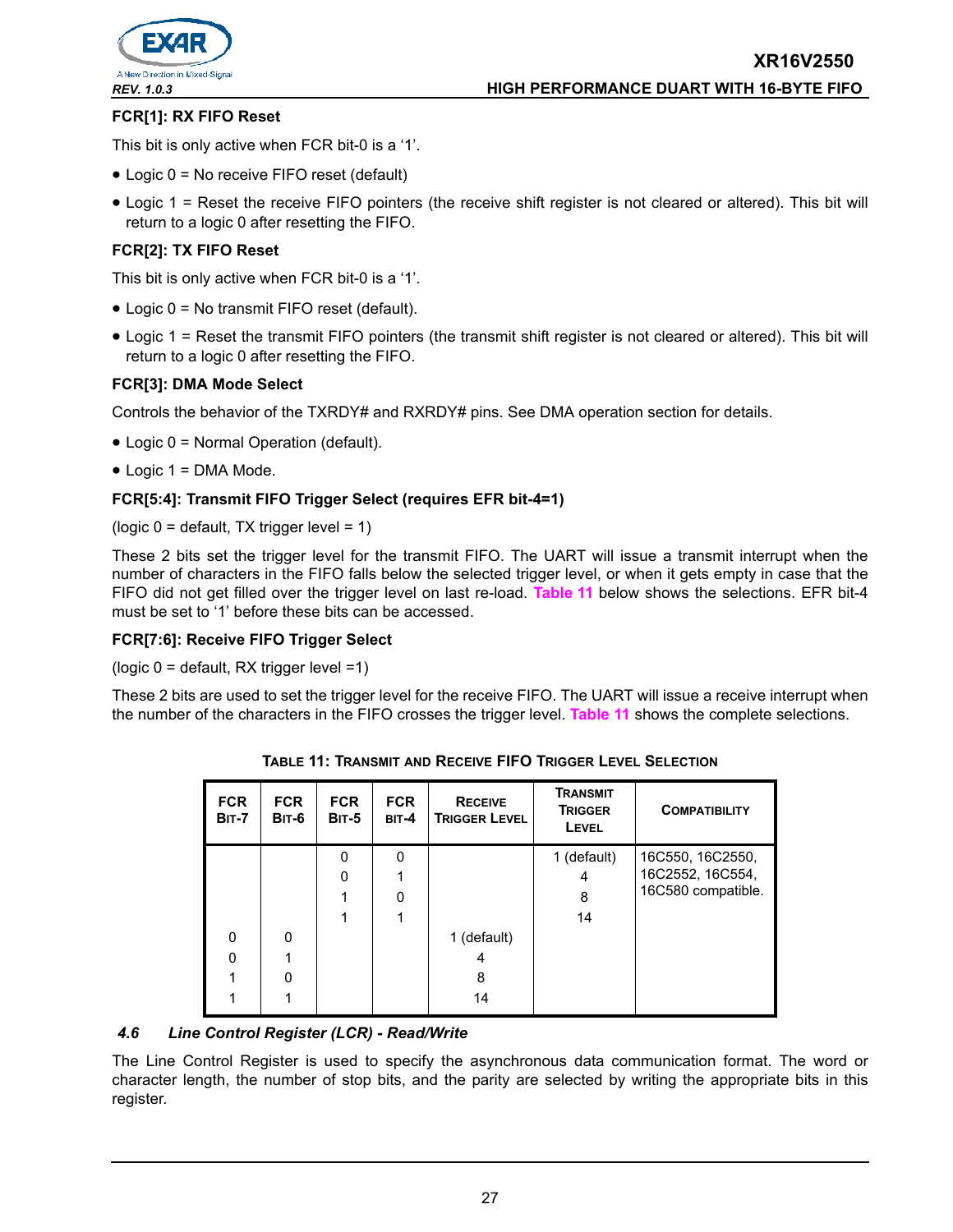# **HIGH PERFORMANCE DUART WITH 16-BYTE FIFO** *REV. 1.0.3*

#### **LCR[1:0]: TX and RX Word Length Select**

These two bits specify the word length to be transmitted or received.

| <b>BIT-1</b> | <b>BIT-0</b> | <b>WORD LENGTH</b> |
|--------------|--------------|--------------------|
|              |              | 5 (default)        |
|              |              |                    |
|              |              |                    |
|              |              |                    |

# **LCR[2]: TX and RX Stop-bit Length Select**

The length of stop bit is specified by this bit in conjunction with the programmed word length.

| <b>BIT-2</b> | <b>WORD</b><br><b>LENGTH</b> | <b>STOP BIT LENGTH</b><br>(BIT TIME(S)) |
|--------------|------------------------------|-----------------------------------------|
|              | 5,6,7,8                      | 1 (default)                             |
|              | 5                            | $1 - 1/2$                               |
|              | 6,7,8                        |                                         |

# **LCR[3]: TX and RX Parity Select**

Parity or no parity can be selected via this bit. The parity bit is a simple way used in communications for data integrity check. See **[Table](#page-28-0) 12** for parity selection summary below.

- $\bullet$  Logic  $0 = No$  parity.
- Logic 1 = A parity bit is generated during the transmission while the receiver checks for parity error of the data character received.

# **LCR[4]: TX and RX Parity Select**

If the parity bit is enabled with LCR bit-3 set to a logic 1, LCR bit-4 selects the even or odd parity format.

- Logic 0 = ODD Parity is generated by forcing an odd number of logic 1's in the transmitted character. The receiver must be programmed to check the same format (default).
- Logic 1 = EVEN Parity is generated by forcing an even number of logic 1's in the transmitted character. The receiver must be programmed to check the same format.

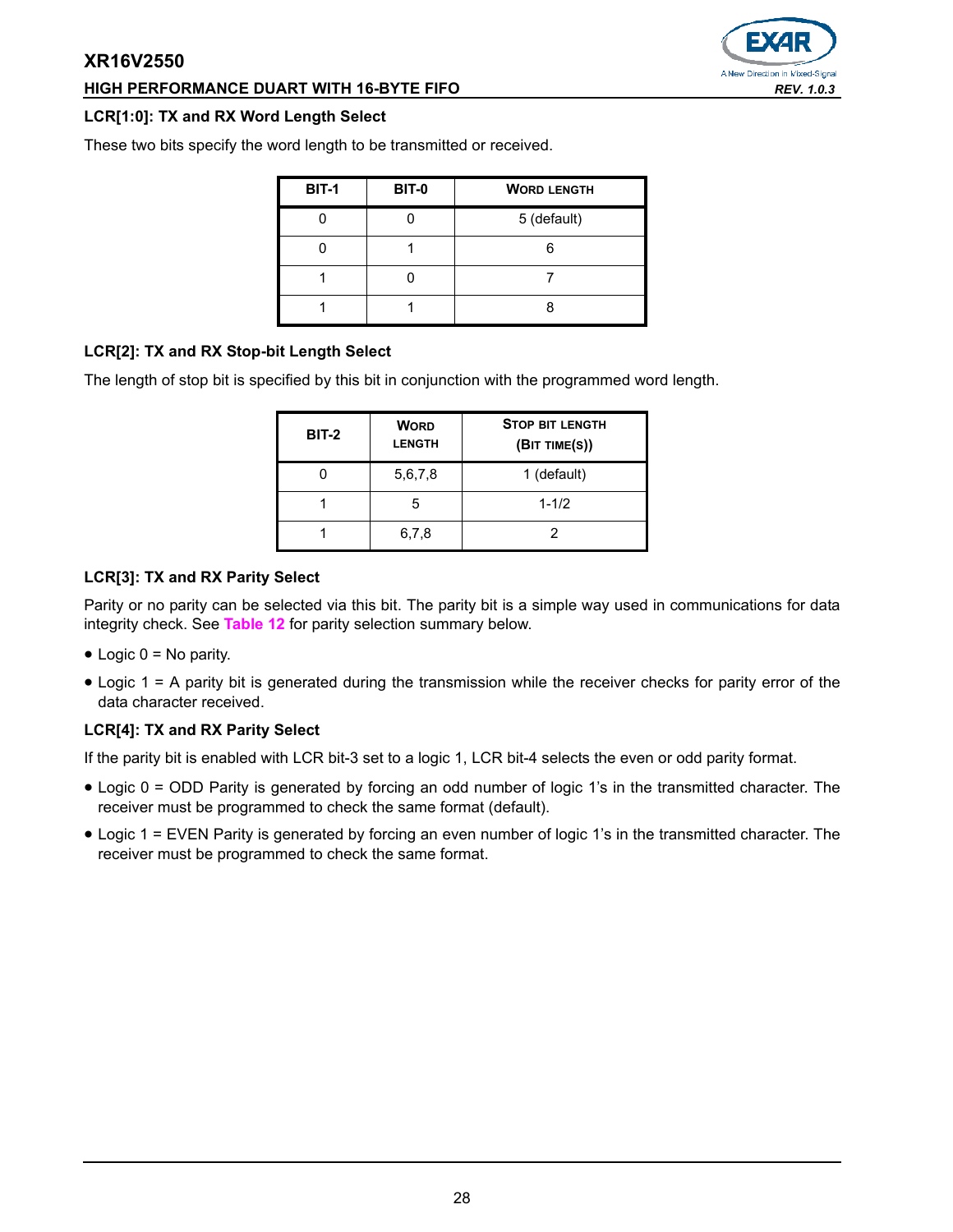

## **LCR[5]: TX and RX Parity Select**

If the parity bit is enabled, LCR BIT-5 selects the forced parity format.

- LCR BIT-5 = logic 0, parity is not forced (default).
- LCR BIT-5 = logic 1 and LCR BIT-4 = logic 0, parity bit is forced to a logic 1 for the transmit and receive data.
- LCR BIT-5 = logic 1 and LCR BIT-4 = logic 1, parity bit is forced to a logic 0 for the transmit and receive data.

**TABLE 12: PARITY SELECTION**

<span id="page-28-0"></span>

| <b>LCR BIT-5</b> | LCR BIT-4 | LCR BIT-3 | <b>PARITY SELECTION</b>    |
|------------------|-----------|-----------|----------------------------|
|                  |           |           | No parity                  |
|                  |           |           | Odd parity                 |
|                  |           |           | Even parity                |
|                  |           |           | Force parity to mark, HIGH |
|                  |           |           | Force parity to space, LOW |

#### **LCR[6]: Transmit Break Enable**

When enabled, the Break control bit causes a break condition to be transmitted (the TX output is forced to a "space", LOW state). This condition remains, until disabled by setting LCR bit-6 to a logic 0.

- Logic 0 = No TX break condition (default).
- Logic 1 = Forces the transmitter output (TX) to a "space", LOW, for alerting the remote receiver of a line break condition.

#### **LCR[7]: Baud Rate Divisors Enable**

Baud rate generator divisor (DLL, DLM and DLD) enable.

- Logic 0 = Data registers are selected (default).
- Logic 1 = Divisor latch registers are selected.

#### *4.7 Modem Control Register (MCR) or General Purpose Outputs Control - Read/Write*

The MCR register is used for controlling the serial/modem interface signals or general purpose inputs/outputs.

#### **MCR[0]: DTR# Output**

The DTR# pin is a modem control output. If the modem interface is not used, this output may be used as a general purpose output.

- Logic 0 = Force DTR# output HIGH (default).
- Logic 1 = Force DTR# output LOW.

#### **MCR[1]: RTS# Output**

The RTS# pin is a modem control output and may be used for automatic hardware flow control by enabled by EFR bit-6. If the modem interface is not used, this output may be used as a general purpose output.

- Logic 0 = Force RTS# HIGH (default).
- Logic 1 = Force RTS# LOW.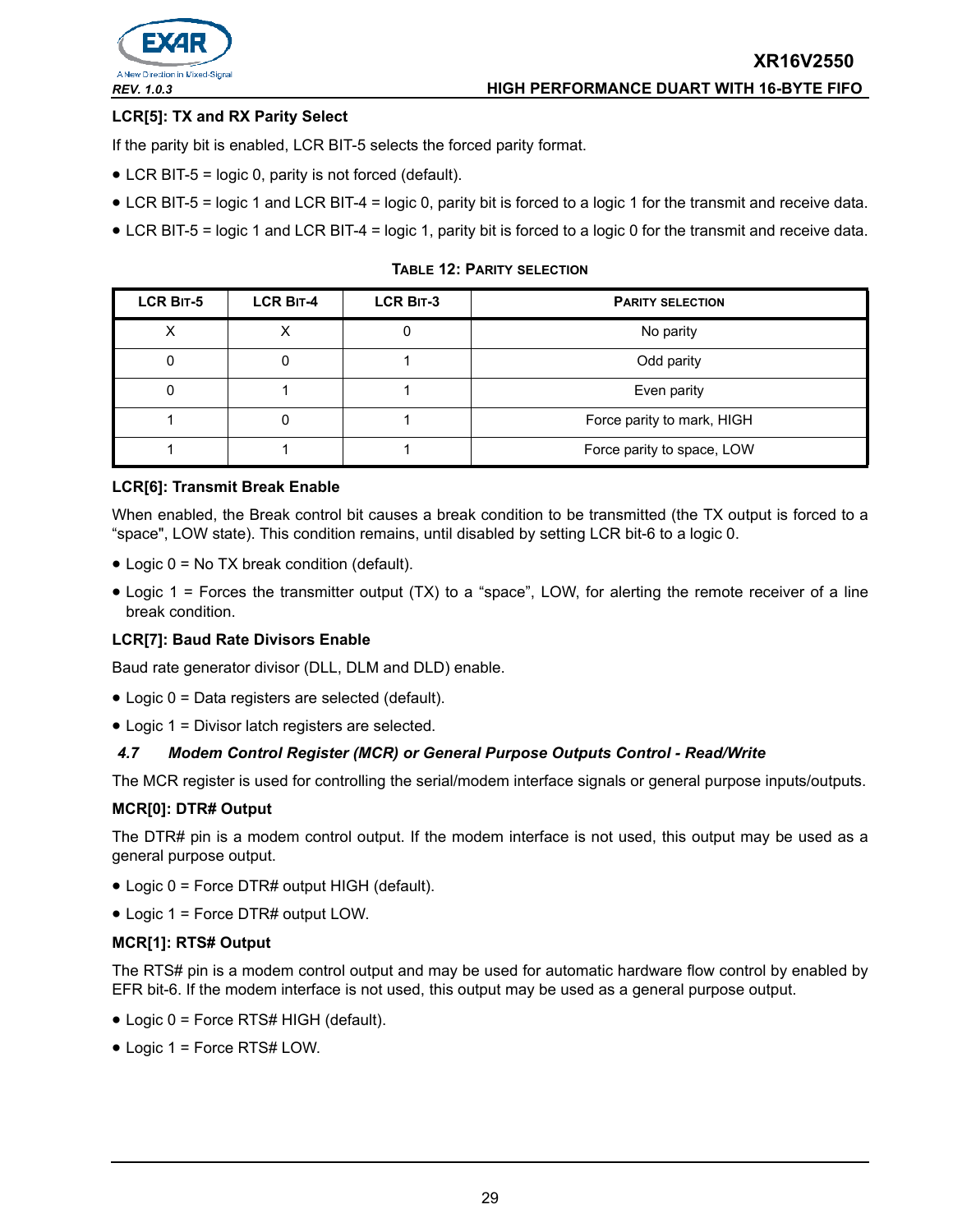#### **HIGH PERFORMANCE DUART WITH 16-BYTE FIFO** *REV. 1.0.3*



#### **MCR[2]: IrDA RX Inversion or OP1# (legacy term)**

When Infrared mode is enabled (MCR[6]=1 and EFR[4]=1), this bit selects the idle state of the encoded IrDA data. In internal loopback mode, this bit functions like the OP1# in the 16C550.

- Logic 0 = Select RX input as active-low encoded IrDA data (Idle state will be low) (default).
- Logic 1 = Select RX input as active-high encoded IrDA data (Idle state will be high).

In the Internal Loopback Mode, this bit controls the state of the modem input RI# bit in the MSR register as shown in **[Figure](#page-19-0) 12**.

#### **MCR[3]: OP2# Output / INT Output Enable**

This bit enables or disables the operation of INT, interrupt output. If INT output is not used, OP2# can be used as a general purpose output.

- Logic 0 = INT (A-B) outputs disabled (three state mode) and OP2# output set HIGH(default).
- Logic 1 = INT (A-B) outputs enabled (active mode) and OP2# output set LOW.

# **MCR[4]: Internal Loopback Enable**

- Logic 0 = Disable loopback mode (default).
- Logic 1 = Enable local loopback mode, see loopback section and **[Figure](#page-19-0) 12**.

#### **MCR[5]: Xon-Any Enable (requires EFR bit-4=1)**

- Logic 0 = Disable Xon-Any function (default).
- Logic 1 = Enable Xon-Any function. In this mode, any RX character received will resume transmit operation. The RX character will be loaded into the RX FIFO, unless the RX character is an Xon or Xoff character and the V2550 is programmed to use the Xon/Xoff flow control.

# **MCR[6]: Infrared Encoder/Decoder Enable (requires EFR bit-4=1)**

- Logic 0 = Enable the standard modem receive and transmit input/output interface (default).
- Logic 1 = Enable infrared IrDA receive and transmit inputs/outputs. The TX/RX output/input are routed to the infrared encoder/decoder. The data input and output levels conform to the IrDA infrared interface requirement. While in this mode, the infrared TX output will be idling LOW. **[SEE"INFRARED MODE" ON](#page-17-1)  [PAGE](#page-17-1) 18.** To change the polarity of the IrDA data at the Rx input, see MCR[2].

#### **MCR[7]: Clock Prescaler Select (requires EFR bit-4=1)**

- Logic 0 = Divide by one. The input clock from the crystal or external clock is fed directly to the Programmable Baud Rate Generator without further modification, i.e., divide by one (default).
- Logic 1 = Divide by four. The prescaler divides the input clock from the crystal or external clock by four and feeds it to the Programmable Baud Rate Generator, hence, data rates become one forth.

#### *4.8 Line Status Register (LSR) - Read Only*

This register provides the status of data transfers between the UART and the host.

#### **LSR[0]: Receive Data Ready Indicator**

- Logic 0 = No data in receive holding register or FIFO (default).
- Logic 1 = Data has been received and is saved in the receive holding register or FIFO.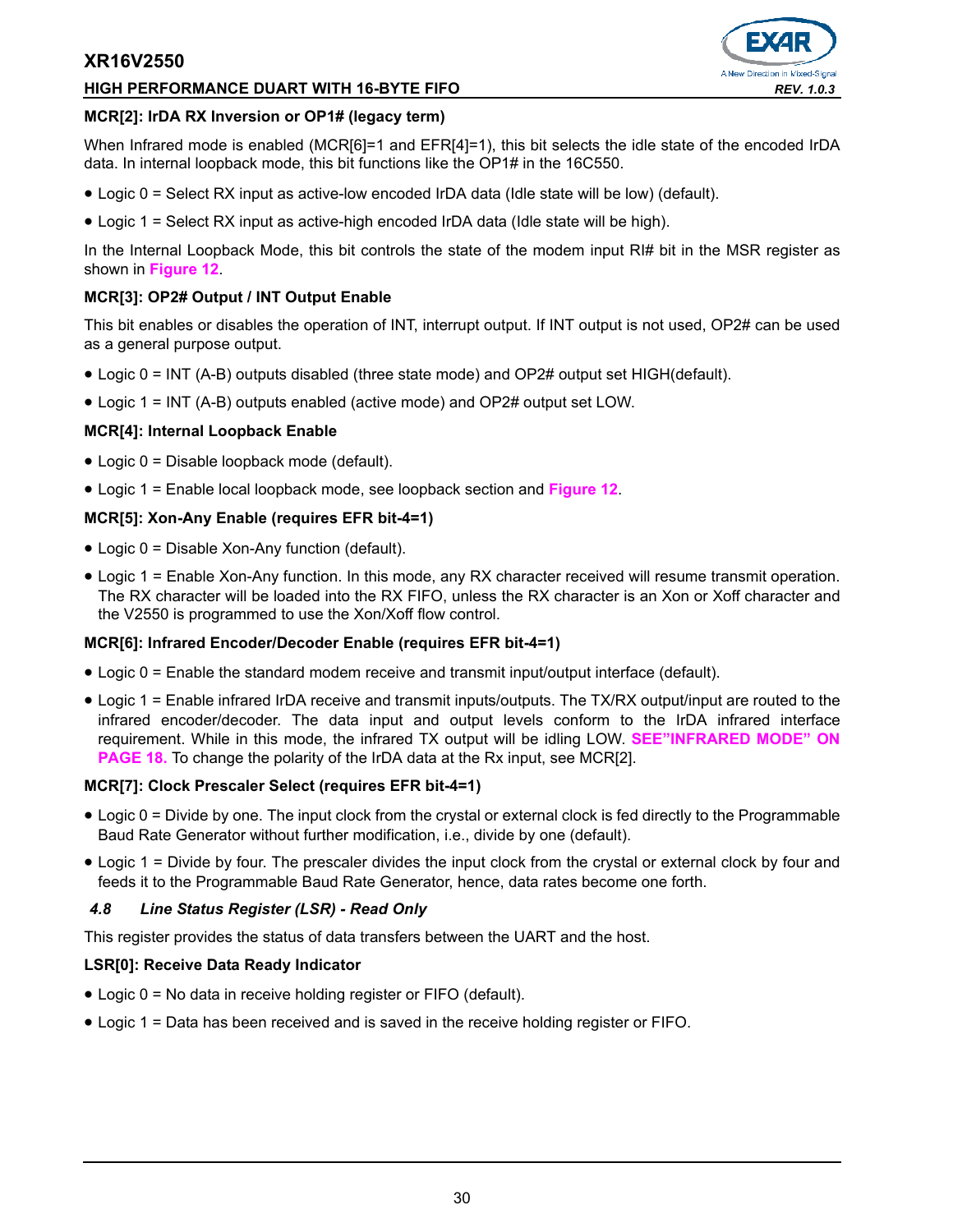

# **LSR[1]: Receiver Overrun Error Flag**

- Logic 0 = No overrun error (default).
- Logic 1 = Overrun error. A data overrun error condition occurred in the receive shift register. This happens when additional data arrives while the FIFO is full. In this case the previous data in the receive shift register is overwritten. Note that under this condition the data byte in the receive shift register is not transferred into the FIFO, therefore the data in the FIFO is not corrupted by the error.

# **LSR[2]: Receive Data Parity Error Tag**

- Logic 0 = No parity error (default).
- Logic 1 = Parity error. The receive character in RHR does not have correct parity information and is suspect. This error is associated with the character available for reading in RHR.

# **LSR[3]: Receive Data Framing Error Tag**

- Logic 0 = No framing error (default).
- Logic 1 = Framing error. The receive character did not have a valid stop bit(s). This error is associated with the character available for reading in RHR.

# **LSR[4]: Receive Break Error Tag**

- Logic 0 = No break condition (default).
- Logic 1 = The receiver received a break signal (RX was LOW for at least one character frame time). In the FIFO mode, only one break character is loaded into the FIFO.

# **LSR[5]: Transmit Holding Register Empty Flag**

This bit is the Transmit Holding Register Empty indicator. The THR bit is set to a logic 1 when the last data byte is transferred from the transmit holding register to the transmit shift register. The bit is reset to logic 0 concurrently with the data loading to the transmit holding register by the host. In the FIFO mode this bit is set when the transmit FIFO is empty, it is cleared when the transmit FIFO contains at least 1 byte.

# **LSR[6]: THR and TSR Empty Flag**

This bit is set to a logic 1 whenever the transmitter goes idle. It is set to logic 0 whenever either the THR or TSR contains a data character. In the FIFO mode this bit is set to a logic 1 whenever the transmit FIFO and transmit shift register are both empty.

#### **LSR[7]: Receive FIFO Data Error Flag**

- Logic 0 = No FIFO error (default).
- Logic 1 = A global indicator for the sum of all error bits in the RX FIFO. At least one parity error, framing error or break indication is in the FIFO data. This bit clears when there is no more error(s) in any of the bytes in the RX FIFO.

# *4.9 Modem Status Register (MSR) - Read Only*

This register provides the current state of the modem interface input signals. Lower four bits of this register are used to indicate the changed information. These bits are set to a logic 1 whenever a signal from the modem changes state. These bits may be used for general purpose inputs when they are not used with modem signals.

# **MSR[0]: Delta CTS# Input Flag**

- Logic 0 = No change on CTS# input (default).
- Logic 1 = The CTS# input has changed state since the last time it was monitored. A modem status interrupt will be generated if MSR interrupt is enabled (IER bit-3).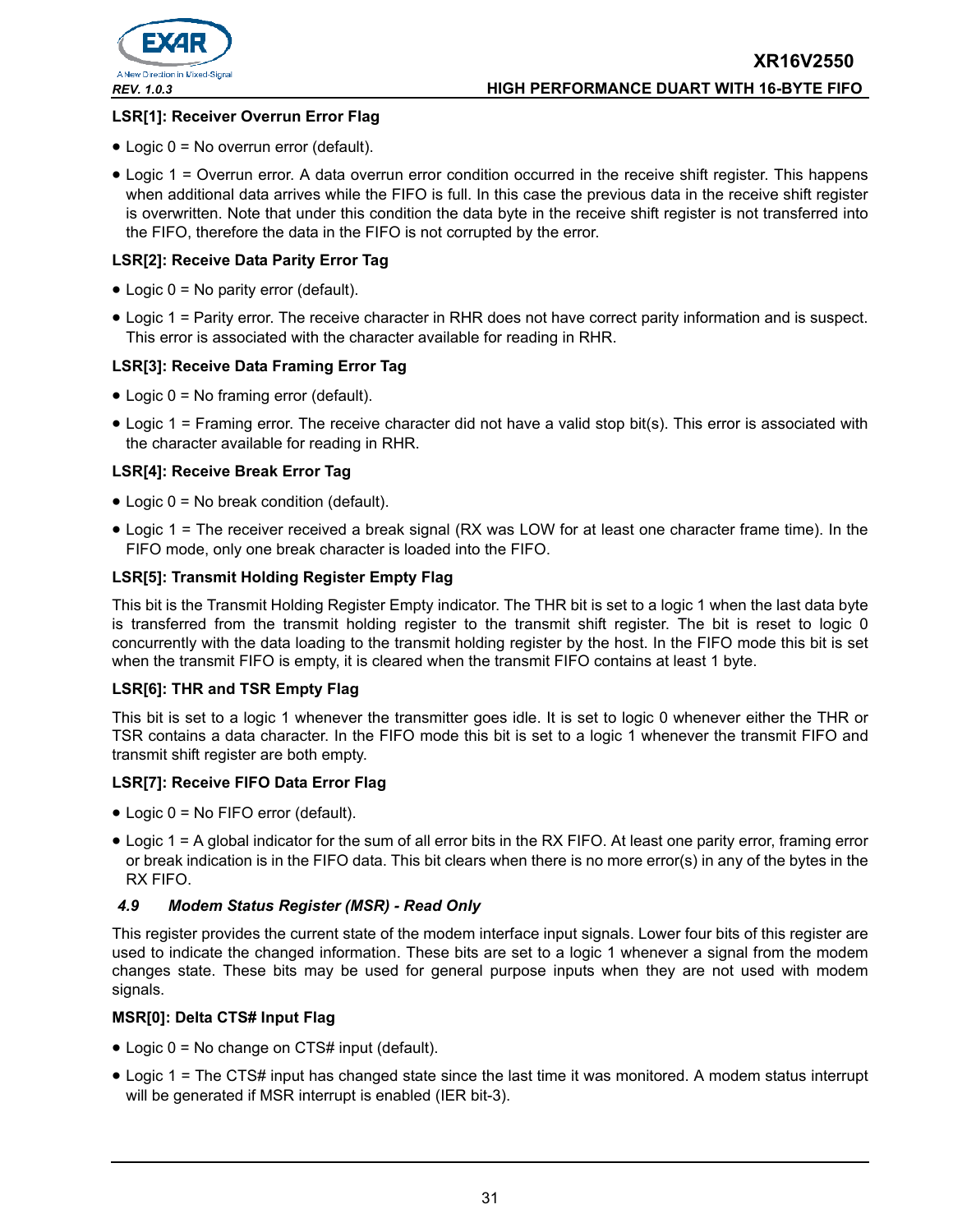#### **HIGH PERFORMANCE DUART WITH 16-BYTE FIFO** *REV. 1.0.3*



#### **MSR[1]: Delta DSR# Input Flag**

- Logic 0 = No change on DSR# input (default).
- Logic 1 = The DSR# input has changed state since the last time it was monitored. A modem status interrupt will be generated if MSR interrupt is enabled (IER bit-3).

# **MSR[2]: Delta RI# Input Flag**

- Logic 0 = No change on RI# input (default).
- Logic 1 = The RI# input has changed from a LOW to HIGH, ending of the ringing signal. A modem status interrupt will be generated if MSR interrupt is enabled (IER bit-3).

#### **MSR[3]: Delta CD# Input Flag**

- Logic 0 = No change on CD# input (default).
- Logic 1 = Indicates that the CD# input has changed state since the last time it was monitored. A modem status interrupt will be generated if MSR interrupt is enabled (IER bit-3).

#### **MSR[4]: CTS Input Status**

CTS# pin may function as automatic hardware flow control signal input if it is enabled and selected by Auto CTS (EFR bit-7). Auto CTS flow control allows starting and stopping of local data transmissions based on the modem CTS# signal. A HIGH on the CTS# pin will stop UART transmitter as soon as the current character has finished transmission, and a LOW will resume data transmission. Normally MSR bit-4 bit is the complement of the CTS# input. However in the loopback mode, this bit is equivalent to the RTS# bit in the MCR register. The CTS# input may be used as a general purpose input when the modem interface is not used.

#### **MSR[5]: DSR Input Status**

Normally this bit is the complement of the DSR# input. In the loopback mode, this bit is equivalent to the DTR# bit in the MCR register. The DSR# input may be used as a general purpose input when the modem interface is not used.

#### **MSR[6]: RI Input Status**

Normally this bit is the complement of the RI# input. In the loopback mode this bit is equivalent to bit-2 in the MCR register. The RI# input may be used as a general purpose input when the modem interface is not used.

# **MSR[7]: CD Input Status**

Normally this bit is the complement of the CD# input. In the loopback mode this bit is equivalent to bit-3 in the MCR register. The CD# input may be used as a general purpose input when the modem interface is not used.

# *4.10 Scratch Pad Register (SPR) - Read/Write*

This is a 8-bit general purpose register for the user to store temporary data. The content of this register is preserved during sleep mode but becomes 0xFF (default) after a reset or a power off-on cycle.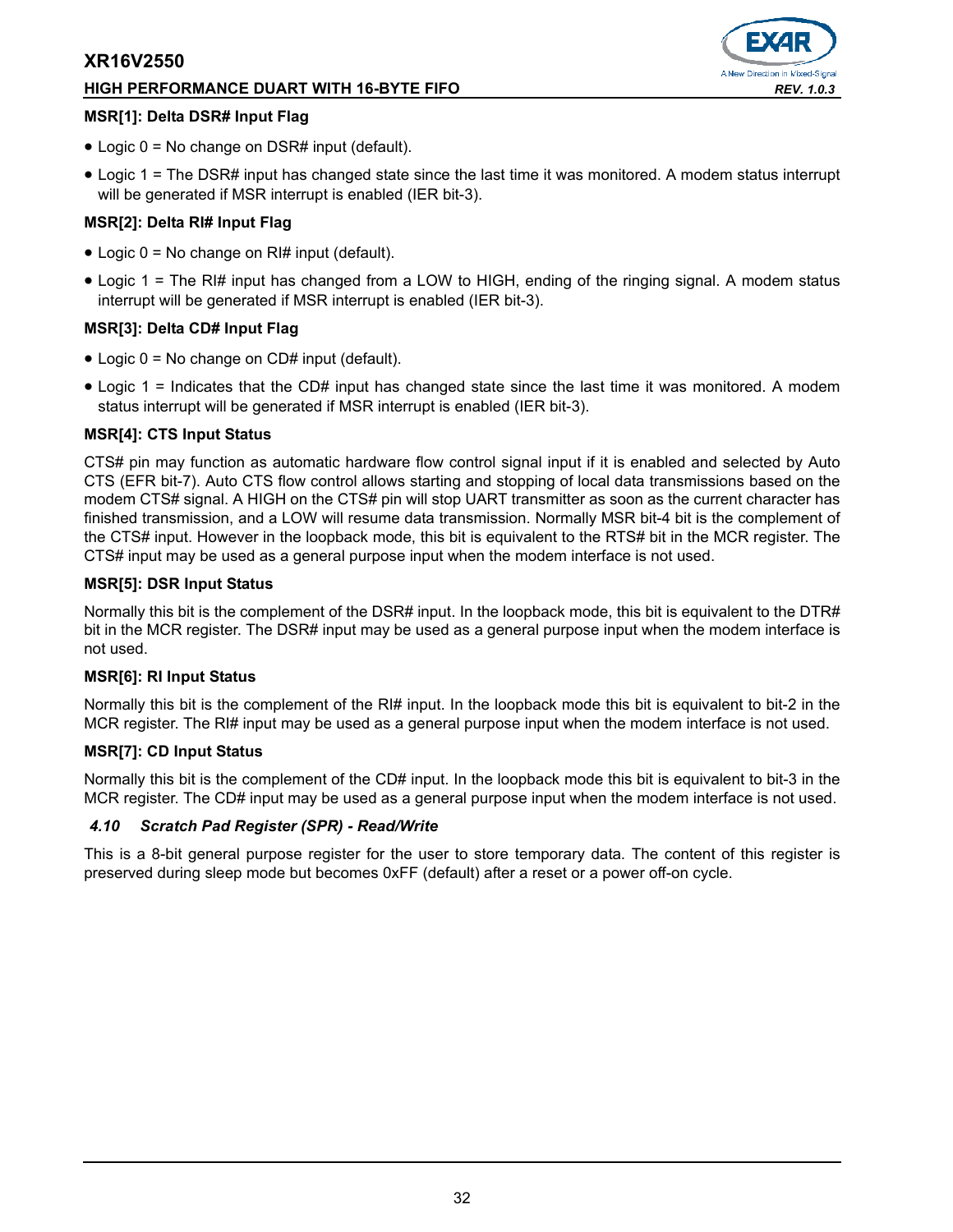

#### *REV. 1.0.3* **HIGH PERFORMANCE DUART WITH 16-BYTE FIFO**

#### *4.11 Baud Rate Generator Registers (DLL, DLM and DLD) - Read/Write*

These registers make-up the value of the baud rate divisor. The concatenation of the contents of DLM and DLL is a 16-bit value. Then the value is added to DLD[3:0]/16 to achieve the fractional baud rate divisor. DLD must be enabled via EFR bit-4 before it can be accessed. See **[Table](#page-32-0) 13** below and **["Section 2.10, Programmable](#page-9-0)  [Baud Rate Generator with Fractional Divisor" on page](#page-9-0) 10**.

#### **DLD[5:4]: Sampling Rate Select**

These bits select the data sampling rate. By default, the data sampling rate is 16X. The maximum data rate will double if the 8X mode is selected and will quadruple if the 4X mode is selected. See **[Table](#page-32-0) 13** below.

#### **TABLE 13: SAMPLING RATE SELECT**

<span id="page-32-0"></span>

| <b>DLD[5]</b> | <b>DLD[4]</b> | <b>SAMPLING RATE</b> |
|---------------|---------------|----------------------|
|               |               | 16X                  |
|               |               | 8X                   |
|               |               | 4X                   |

#### **DLD[7:6]: Reserved**

#### *4.12 Device Identification Register (DVID) - Read Only*

This register contains the device ID (0x02 for XR16V2550). Prior to reading this register, DLL and DLM should be set to  $0x00$  (DLD =  $0xXX$ ).

#### *4.13 Device Revision Register (DREV) - Read Only*

This register contains the device revision information. For example, 0x01 means revision A. Prior to reading this register, DLL and DLM should be set to  $0x00$  (DLD =  $0xXX$ ).

#### *4.14 Enhanced Feature Register (EFR)*

Enhanced features are enabled or disabled using this register. Bit 0-3 provide single or dual consecutive character software flow control selection (see **[Table](#page-33-0) 14**). When the Xon1 and Xon2 and Xoff1 and Xoff2 modes are selected, the double 8-bit words are concatenated into two sequential characters. Caution: note that whenever changing the TX or RX flow control bits, always reset all bits back to logic 0 (disable) before programming a new setting.

#### **EFR[3:0]: Software Flow Control Select**

Single character and dual sequential characters software flow control is supported. Combinations of software flow control can be selected by programming these bits.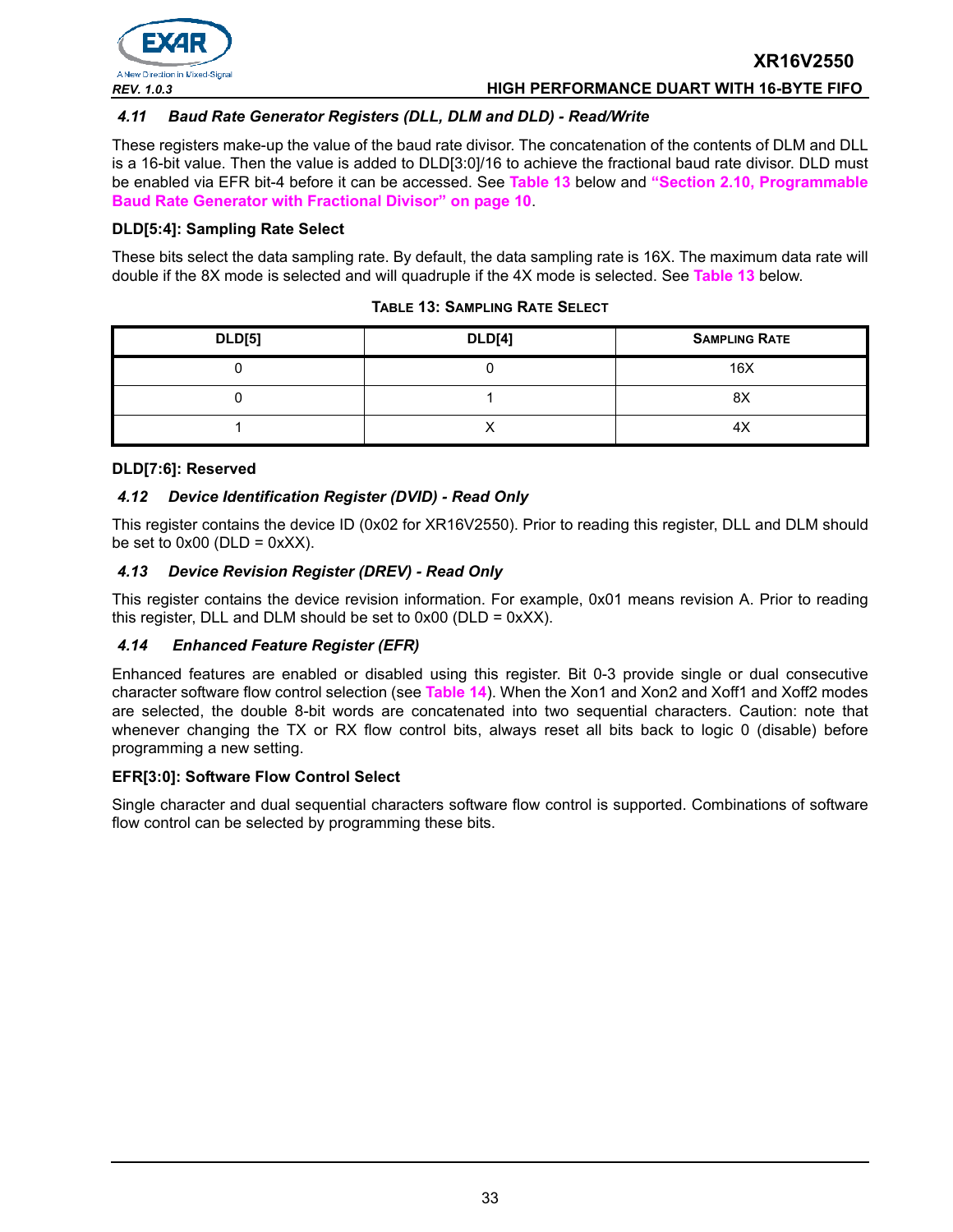

# **XR16V2550 HIGH PERFORMANCE DUART WITH 16-BYTE FIFO** *REV. 1.0.3*

<span id="page-33-0"></span>

| EFR BIT-3<br>CONT-3 | EFR BIT-2<br>CONT-2 | <b>EFR BIT-1</b><br>CONT-1 | EFR BIT-0<br>CONT-0 | <b>TRANSMIT AND RECEIVE SOFTWARE FLOW CONTROL</b>                                            |
|---------------------|---------------------|----------------------------|---------------------|----------------------------------------------------------------------------------------------|
| $\Omega$            | 0                   | 0                          | $\mathbf{0}$        | No TX and RX flow control (default and reset)                                                |
| $\Omega$            | 0                   | X                          | X                   | No transmit flow control                                                                     |
| 1                   | 0                   | X                          | X                   | Transmit Xon1, Xoff1                                                                         |
| $\Omega$            | 1                   | X                          | X                   | Transmit Xon2, Xoff2                                                                         |
| 1                   | 1                   | X                          | X                   | Transmit Xon1 and Xon2, Xoff1 and Xoff2                                                      |
| X                   | X                   | 0                          | $\Omega$            | No receive flow control                                                                      |
| X                   | X                   | 1                          | $\mathbf{0}$        | Receiver compares Xon1, Xoff1                                                                |
| X                   | X                   | 0                          | 1                   | Receiver compares Xon2, Xoff2                                                                |
| 1                   | 0                   | 1                          | 1                   | Transmit Xon1, Xoff1<br>Receiver compares Xon1 or Xon2, Xoff1 or Xoff2                       |
| 0                   | 1                   | 1                          |                     | Transmit Xon2, Xoff2<br>Receiver compares Xon1 or Xon2, Xoff1 or Xoff2                       |
| 1                   | 1                   | 1                          |                     | Transmit Xon1 and Xon2, Xoff1 and Xoff2,<br>Receiver compares Xon1 and Xon2, Xoff1 and Xoff2 |
| 0                   | 0                   | 1                          | 1                   | No transmit flow control.<br>Receiver compares Xon1 and Xon2, Xoff1 and Xoff2                |

#### **TABLE 14: SOFTWARE FLOW CONTROL FUNCTIONS**

# **EFR[4]: Enhanced Function Bits Enable**

Enhanced function control bit. This bit enables IER bits 4-7, ISR bits 4-5, FCR bits 4-5, MCR bits 5-7, and DLD to be modified. After modifying any enhanced bits, EFR bit-4 can be set to a logic 0 to latch the new values. This feature prevents legacy software from altering or overwriting the enhanced functions once set. Normally, it is recommended to leave it enabled, logic 1.

- Logic 0 = modification disable/latch enhanced features. IER bits 4-7, ISR bits 4-5, FCR bits 4-5, MCR bits 5- 7, and DLD are saved to retain the user settings. After a reset, the IER bits 4-7, ISR bits 4-5, FCR bits 4-5, MCR bits 5-7, and DLD are set to a logic 0 to be compatible with ST16C550 mode (default).
- Logic 1 = Enables the above-mentioned register bits to be modified by the user.

# **EFR[5]: Special Character Detect Enable**

- Logic 0 = Special Character Detect Disabled (default).
- Logic 1 = Special Character Detect Enabled. The UART compares each incoming receive character with data in Xoff-2 register. If a match exists, the receive data will be transferred to FIFO and ISR bit-4 will be set to indicate detection of the special character. Bit-0 corresponds with the LSB bit of the receive character. If flow control is set for comparing Xon1, Xoff1 (EFR [1:0]= '10') then flow control and special character work normally. However, if flow control is set for comparing Xon2, Xoff2 (EFR[1:0]= '01') then flow control works normally, but Xoff2 will not go to the FIFO, and will generate an Xoff interrupt and a special character interrupt, if enabled via IER bit-5.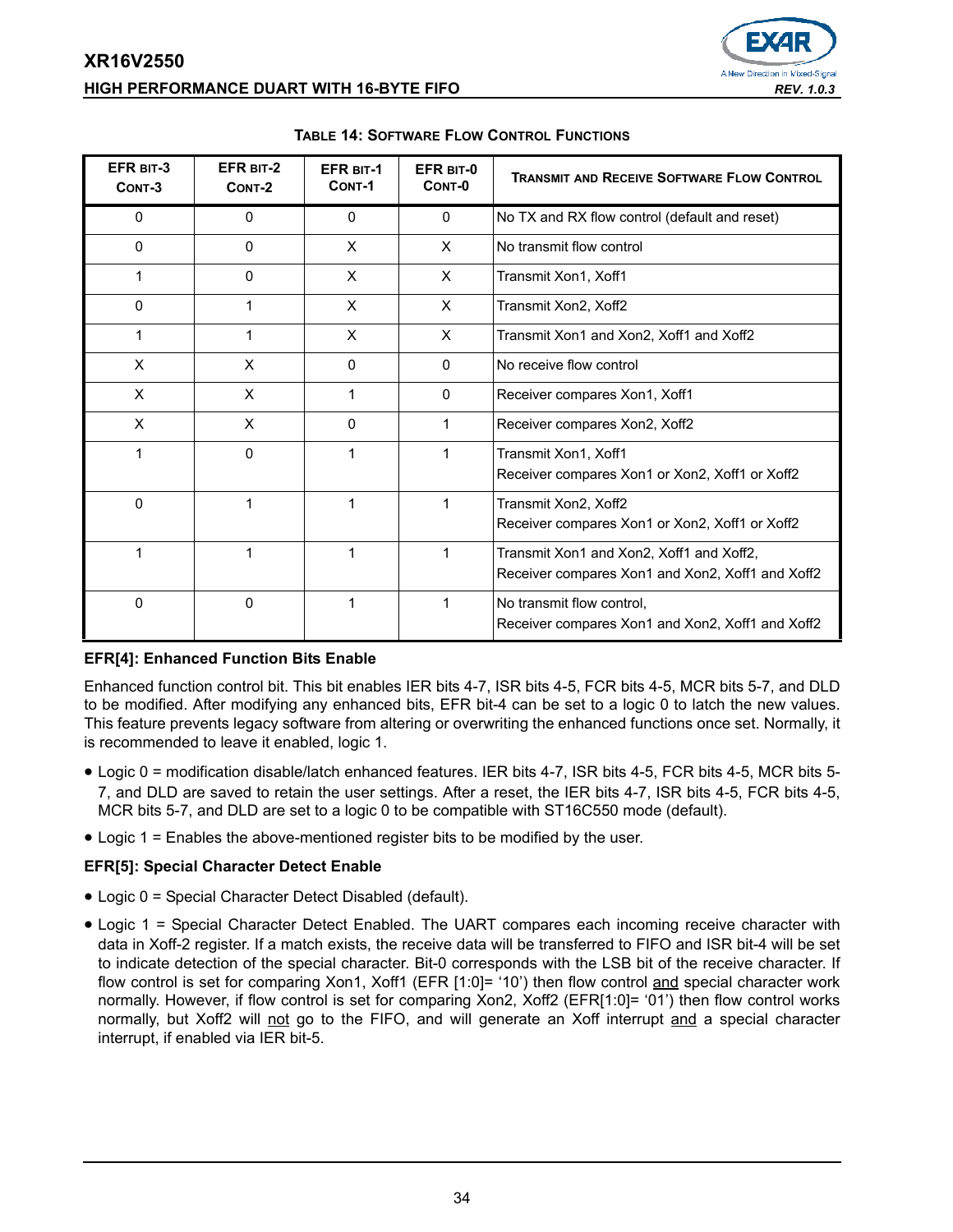

#### **EFR[6]: Auto RTS Flow Control Enable**

RTS# output may be used for hardware flow control by setting EFR bit-6 to logic 1. When Auto RTS is selected, an interrupt will be generated when the receive FIFO is filled to the selected trigger level and RTS deasserts HIGH at the next upper trigger level. RTS# will return LOW when FIFO data falls below the next lower trigger level. The RTS# output must be asserted (LOW) before the auto RTS can take effect. RTS# pin will function as a general purpose output when hardware flow control is disabled.

- Logic 0 = Automatic RTS flow control is disabled (default).
- Logic 1 = Enable Automatic RTS flow control.

#### **EFR[7]: Auto CTS Flow Control Enable**

Automatic CTS Flow Control.

- Logic 0 = Automatic CTS flow control is disabled (default).
- Logic 1 = Enable Automatic CTS flow control. Data transmission stops when CTS# input de-asserts HIGH. Data transmission resumes when CTS# returns LOW.

#### **4.14.1 Software Flow Control Registers (XOFF1, XOFF2, XON1, XON2) - Read/Write**

These registers are used as the programmable software flow control characters xoff1, xoff2, xon1, and xon2. For more details, see **[Table](#page-16-0) 7**.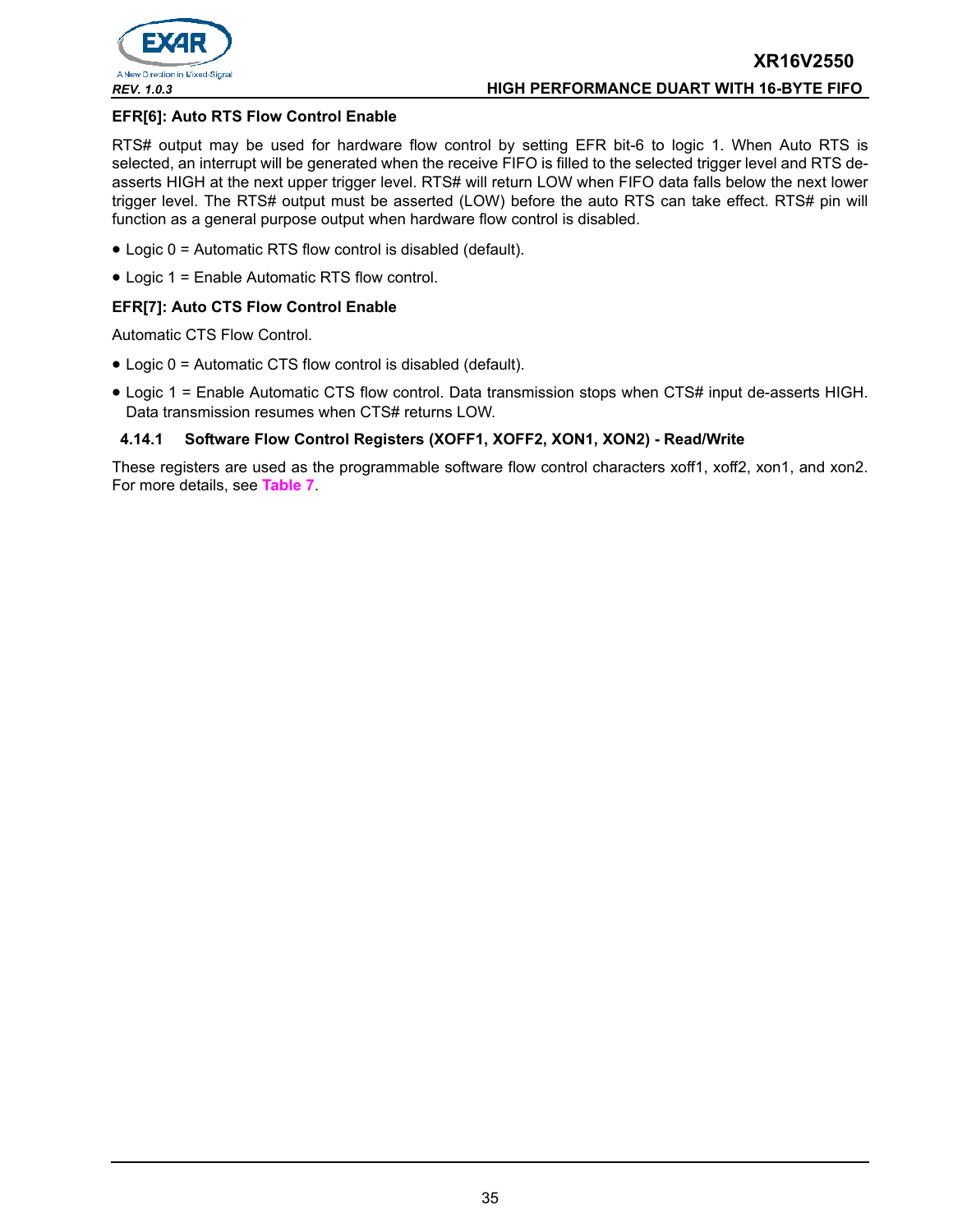

<span id="page-35-0"></span>

| <b>REGISTERS</b>   | <b>RESET STATE</b>                                                                                                                  |
|--------------------|-------------------------------------------------------------------------------------------------------------------------------------|
| DLM, DLL           | $DLM = 0x00$ and $DLL = 0x01$ . Only resets to these values during a power up.<br>They do not reset when the Reset Pin is asserted. |
| <b>DLD</b>         | Bits $7-0 = 0 \times 00$                                                                                                            |
| <b>RHR</b>         | Bits $7-0 = 0 \times X$                                                                                                             |
| <b>THR</b>         | Bits $7-0 = 0 \times XX$                                                                                                            |
| <b>IER</b>         | Bits $7-0 = 0 \times 00$                                                                                                            |
| <b>FCR</b>         | Bits $7-0 = 0 \times 00$                                                                                                            |
| <b>ISR</b>         | Bits $7-0 = 0 \times 01$                                                                                                            |
| <b>LCR</b>         | Bits $7-0 = 0 \times 00$                                                                                                            |
| <b>MCR</b>         | Bits $7-0 = 0 \times 00$                                                                                                            |
| <b>LSR</b>         | Bits $7-0 = 0 \times 60$                                                                                                            |
| <b>MSR</b>         | Bits $3-0$ = Logic 0<br>Bits 7-4 = Logic levels of the inputs inverted                                                              |
| <b>SPR</b>         | Bits $7-0 = 0 \times FF$                                                                                                            |
| <b>EFR</b>         | Bits $7-0 = 0 \times 00$                                                                                                            |
| XON <sub>1</sub>   | Bits $7-0 = 0 \times 00$                                                                                                            |
| XON <sub>2</sub>   | Bits $7-0 = 0 \times 00$                                                                                                            |
| XOFF1              | Bits $7-0 = 0 \times 00$                                                                                                            |
| XOFF <sub>2</sub>  | Bits $7-0 = 0 \times 00$                                                                                                            |
| <b>I/O SIGNALS</b> | <b>RESET STATE</b>                                                                                                                  |
| <b>TX</b>          | <b>HIGH</b>                                                                                                                         |
| OP <sub>2#</sub>   | <b>HIGH</b>                                                                                                                         |
| RTS#               | <b>HIGH</b>                                                                                                                         |
| DTR#               | <b>HIGH</b>                                                                                                                         |
| RXRDY#             | <b>HIGH</b>                                                                                                                         |
| TXRDY#             | LOW                                                                                                                                 |
| <b>INT</b>         | <b>Three-State Condition</b>                                                                                                        |

#### **TABLE 15: UART RESET CONDITIONS FOR CHANNEL A AND B**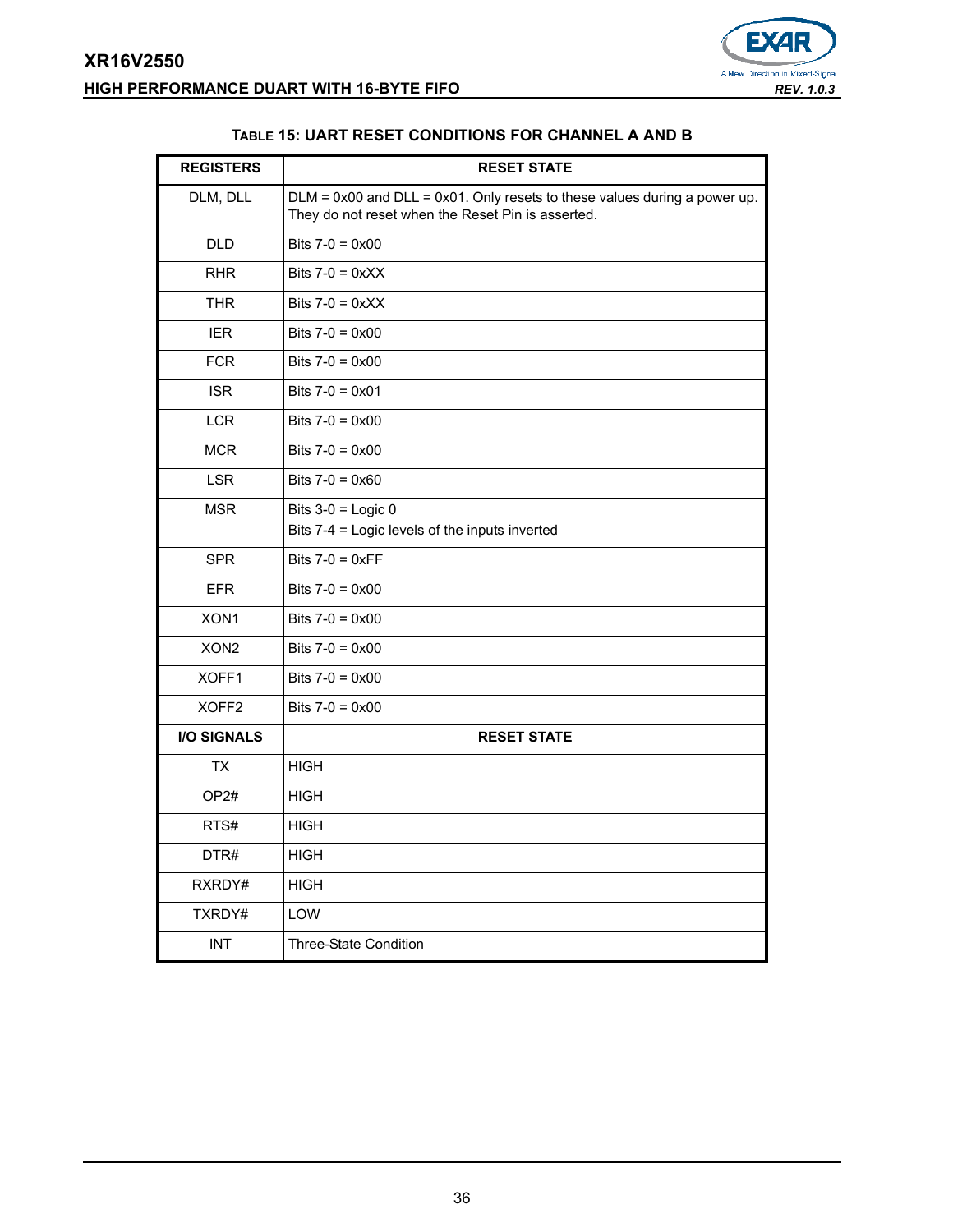

# **ABSOLUTE MAXIMUM RATINGS**

| Power Supply Range           | 4 Volts                           |
|------------------------------|-----------------------------------|
| Voltage at Any Pin           | GND-0.3V to 5.5V                  |
| <b>Operating Temperature</b> | $-40^{\circ}$ to $+85^{\circ}$ C  |
| Storage Temperature          | $-65^{\circ}$ to $+150^{\circ}$ C |
| Package Dissipation          | 500 mW                            |

# **TYPICAL PACKAGE THERMAL RESISTANCE DATA** (MARGIN OF ERROR: ± 15%)

Thermal Resistance (48-TQFP)  $\qquad \qquad$  theta-ja =59<sup>o</sup>C/W, theta-jc = 16<sup>o</sup>C/W

Thermal Resistance (32-QFN) theta-ja =  $33^{\circ}$ C/W, theta-jc =  $22^{\circ}$ C/W

# **ELECTRICAL CHARACTERISTICS**

# <span id="page-36-0"></span>*DC ELECTRICAL CHARACTERISTICS*

# $TA = -40^{\circ}$  то +85 $^{\circ}$ C, Vcc is 2.25V то 3.6V

| <b>SYMBOL</b>   | <b>PARAMETER</b>           | <b>LIMITS</b><br>2.5V |            |            | <b>LIMITS</b><br>3.3V | <b>UNITS</b> | <b>CONDITIONS</b>                    |
|-----------------|----------------------------|-----------------------|------------|------------|-----------------------|--------------|--------------------------------------|
|                 |                            | <b>MIN</b>            | <b>MAX</b> | <b>MIN</b> | <b>MAX</b>            |              |                                      |
| $V_{ILCK}$      | Clock Input Low Level      | $-0.3$                | 0.4        | $-0.3$     | 0.6                   | V            |                                      |
| $V_{HCK}$       | Clock Input High Level     | 2.0                   | <b>VCC</b> | 2.4        | <b>VCC</b>            | V            |                                      |
| $V_{IL}$        | Input Low Voltage          | $-0.3$                | 0.5        | $-0.3$     | 0.7                   | V            |                                      |
| $V_{\text{IH}}$ | Input High Voltage         | 1.8                   | 5.5        | 2.0        | 5.5                   | $\vee$       |                                      |
| $V_{OL}$        | Output Low Voltage         |                       | 0.4        |            | 0.4                   | V<br>V       | $I_{OL}$ = 6 mA<br>$I_{OL}$ = 4 mA   |
| $V_{OH}$        | Output High Voltage        | 1.8                   |            | 2.4        |                       | V<br>V       | $I_{OH}$ = -4 mA<br>$I_{OH}$ = -2 mA |
| ΙL.             | Input Low Leakage Current  |                       | ±10        |            | ±10                   | uA           |                                      |
| ŀщ              | Input High Leakage Current |                       | ±10        |            | ±10                   | uA           |                                      |
| $C_{IN}$        | Input Pin Capacitance      |                       | 5          |            | 5                     | pF           |                                      |
| $I_{\rm CC}$    | Power Supply Current       |                       | 1.5        |            | 2.5                   | mA           | $Ext$ Clk = 2 MHz                    |
| <b>I</b> SLEEP  | Sleep Current              |                       | 15         |            | 30                    | uA           | See Test 1                           |

Test 1: The following inputs must remain steady at VCC or GND state to minimize Sleep current: A0-A2, D0- D7, IOR#, IOW#, CSA#, CSB# and all modem inputs. Also, RXA and RXB inputs must idle HIGH while asleep. Floating inputs will result in sleep currents in the mA range. For PowerSave feature that isolates address, data and control signals, see the XR16V2551 data sheet.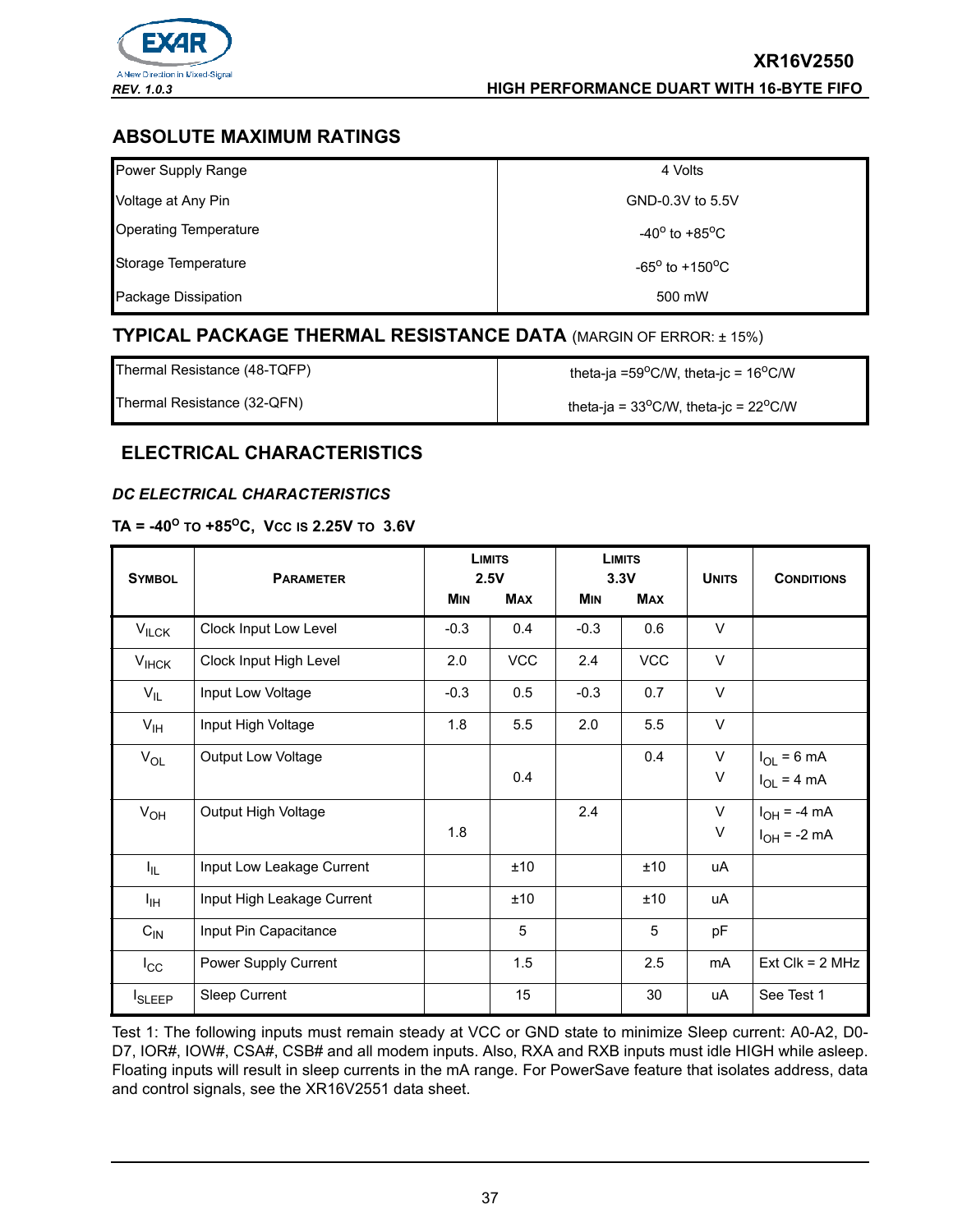# **HIGH PERFORMANCE DUART WITH 16-BYTE FIFO** *REV. 1.0.3*



# *AC ELECTRICAL CHARACTERISTICS*

# **UNLESS OTHERWISE NOTED: TA = -40<sup>O</sup> TO +85OC, VCC=2.25 - 3.63V, 70 PF LOAD WHERE APPLICABLE**

|                             |                                                | <b>LIMITS</b>                |                               | <b>LIMITS</b>  |                              |             |
|-----------------------------|------------------------------------------------|------------------------------|-------------------------------|----------------|------------------------------|-------------|
| <b>SYMBOL</b>               | <b>PARAMETER</b>                               |                              | $2.5V \pm 10\%$<br><b>MAX</b> | <b>MIN</b>     | $3.3V \pm 10%$<br><b>MAX</b> | <b>UNIT</b> |
|                             |                                                | <b>MIN</b>                   |                               |                |                              |             |
| XTAL1                       | <b>UART Crystal Oscillator</b>                 |                              | 32                            |                | 24                           | <b>MHz</b>  |
| <b>ECLK</b>                 | <b>External Clock</b>                          |                              | 50                            |                | 64                           | <b>MHz</b>  |
| <b>TECLK</b>                | <b>External Clock Time Period</b>              | 10                           |                               | $\overline{7}$ |                              | ns          |
| $T_{AS}$                    | Address Setup Time                             | $\mathbf 0$                  |                               | $\mathbf 0$    |                              | ns          |
| T <sub>AH</sub>             | Address Hold Time                              | $\Omega$                     |                               | $\Omega$       |                              | ns          |
| $T_{CS}$                    | Chip Select Width                              | 40                           |                               | 35             |                              | ns          |
| $T_{RD}$                    | IOR# Strobe Width                              | 40                           |                               | 35             |                              | ns          |
| $T_{DY}$                    | Read Cycle Delay                               | 40                           |                               | 35             |                              | ns          |
| $T_{\mathsf{RDV}}$          | Data Access Time                               |                              | 35                            |                | 30                           | ns          |
| $T_{DD}$                    | Data Disable Time                              |                              | 25                            |                | 25                           | ns          |
| <b>T<sub>WR</sub></b>       | IOW# Strobe Width                              |                              |                               | 35             |                              | ns          |
| $T_{DY}$                    | Write Cycle Delay                              | 40                           |                               | 35             |                              | ns          |
| $T_{DS}$                    | Data Setup Time                                | 10                           |                               | 10             |                              | ns          |
| T <sub>DH</sub>             | Data Hold Time                                 | 3                            |                               | 3              |                              | ns          |
| <b>T</b> <sub>WDO</sub>     | Delay From IOW# To Output                      |                              | 50                            |                | 50                           | ns          |
| $T_{MOD}$                   | Delay To Set Interrupt From MODEM Input        |                              | 50                            |                | 50                           | ns          |
| $T_{RSI}$                   | Delay To Reset Interrupt From IOR#             |                              | 50                            |                | 50                           | ns          |
| $T_{\rm SSI}$               | Delay From Stop To Set Interrupt               |                              | 1                             |                | 1                            | <b>Bclk</b> |
| $T_{\sf RRI}$               | Delay From IOR# To Reset Interrupt             |                              | 45                            |                | 45                           | ns          |
| $T_{SI}$                    | Delay From Stop To Interrupt                   |                              | 45                            |                | 45                           | ns          |
| T <sub>INT</sub>            | Delay From Initial INT Reset To Transmit Start |                              | 24                            | 8              | 24                           | <b>Bclk</b> |
| T <sub>WRI</sub>            | Delay From IOW# To Reset Interrupt             |                              | 45                            |                | 45                           | ns          |
| $T_{SSR}$                   | Delay From Stop To Set RXRDY#                  |                              | $\mathbf{1}$                  |                | $\mathbf{1}$                 | <b>Bclk</b> |
| $T_{RR}$                    | Delay From IOR# To Reset RXRDY#                |                              | 45                            |                | 45                           | ns          |
| <b>T<sub>WT</sub></b>       | Delay From IOW# To Set TXRDY#                  |                              | 45                            |                | 45                           | ns          |
| $T_{\footnotesize\rm SRT}$  | Delay From Center of Start To Reset TXRDY#     |                              | 8                             |                | 8                            | <b>Bclk</b> |
| $\mathsf{T}_{\mathsf{RST}}$ | Reset Pulse Width                              | 40                           |                               | 40             |                              | ns          |
| <b>Bclk</b>                 | <b>Baud Clock</b>                              | 16X or 8X or 4X of data rate |                               |                | Hz                           |             |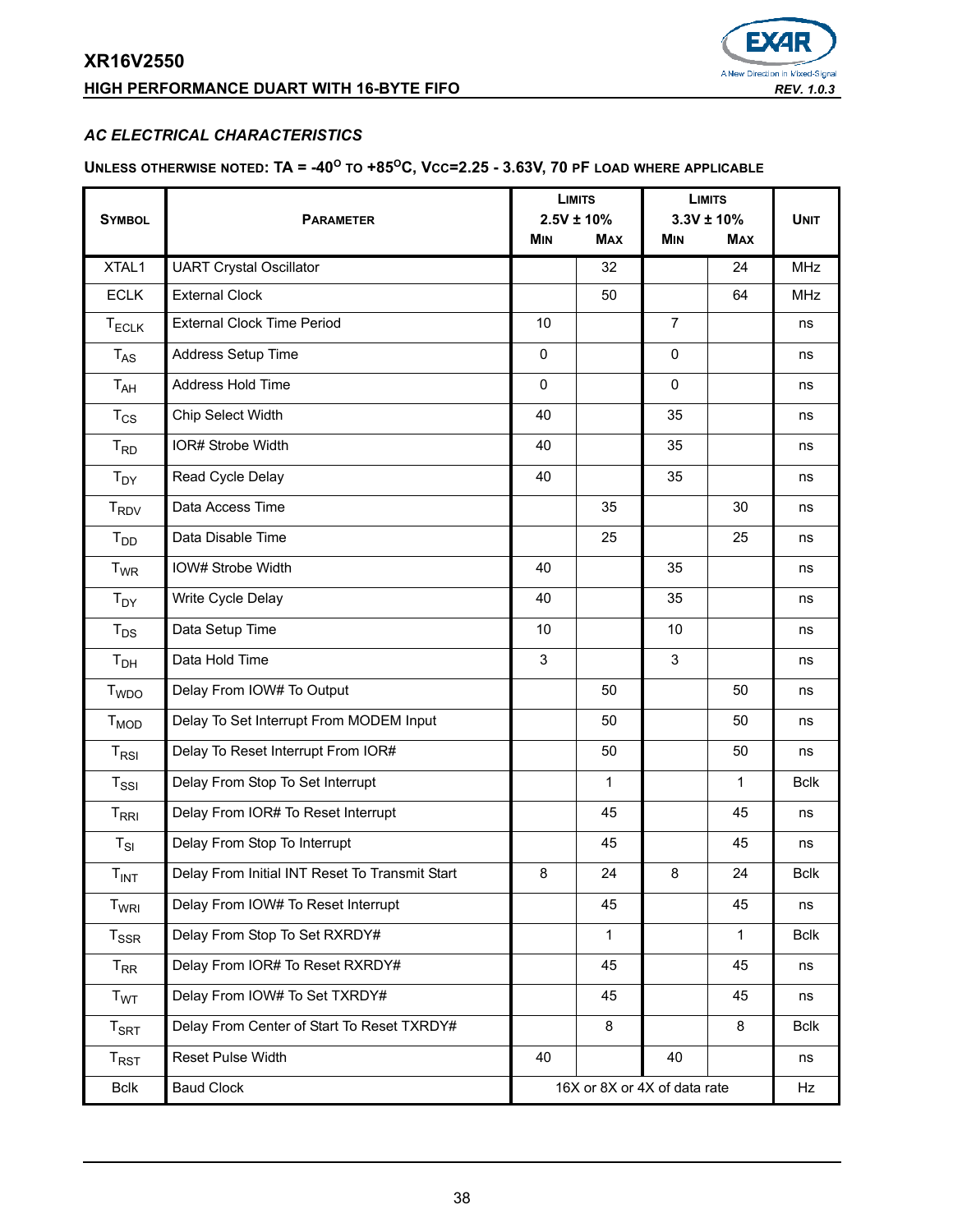

## **FIGURE 13. CLOCK TIMING**



**FIGURE 14. MODEM INPUT/OUTPUT TIMING FOR CHANNELS A & B**

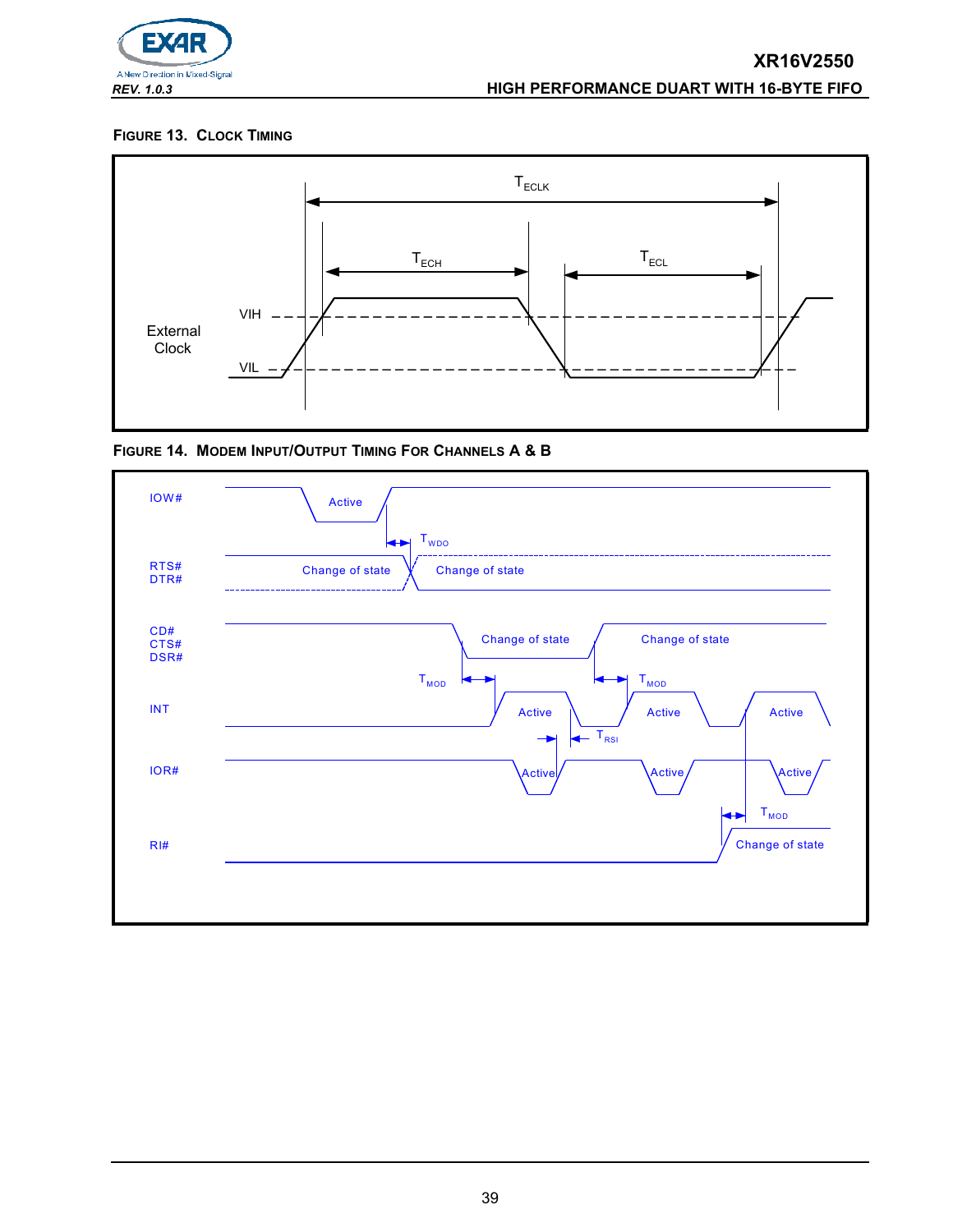# **HIGH PERFORMANCE DUART WITH 16-BYTE FIFO** *REV. 1.0.3*



# **FIGURE 15. DATA BUS READ TIMING**



#### **FIGURE 16. DATA BUS WRITE TIMING**

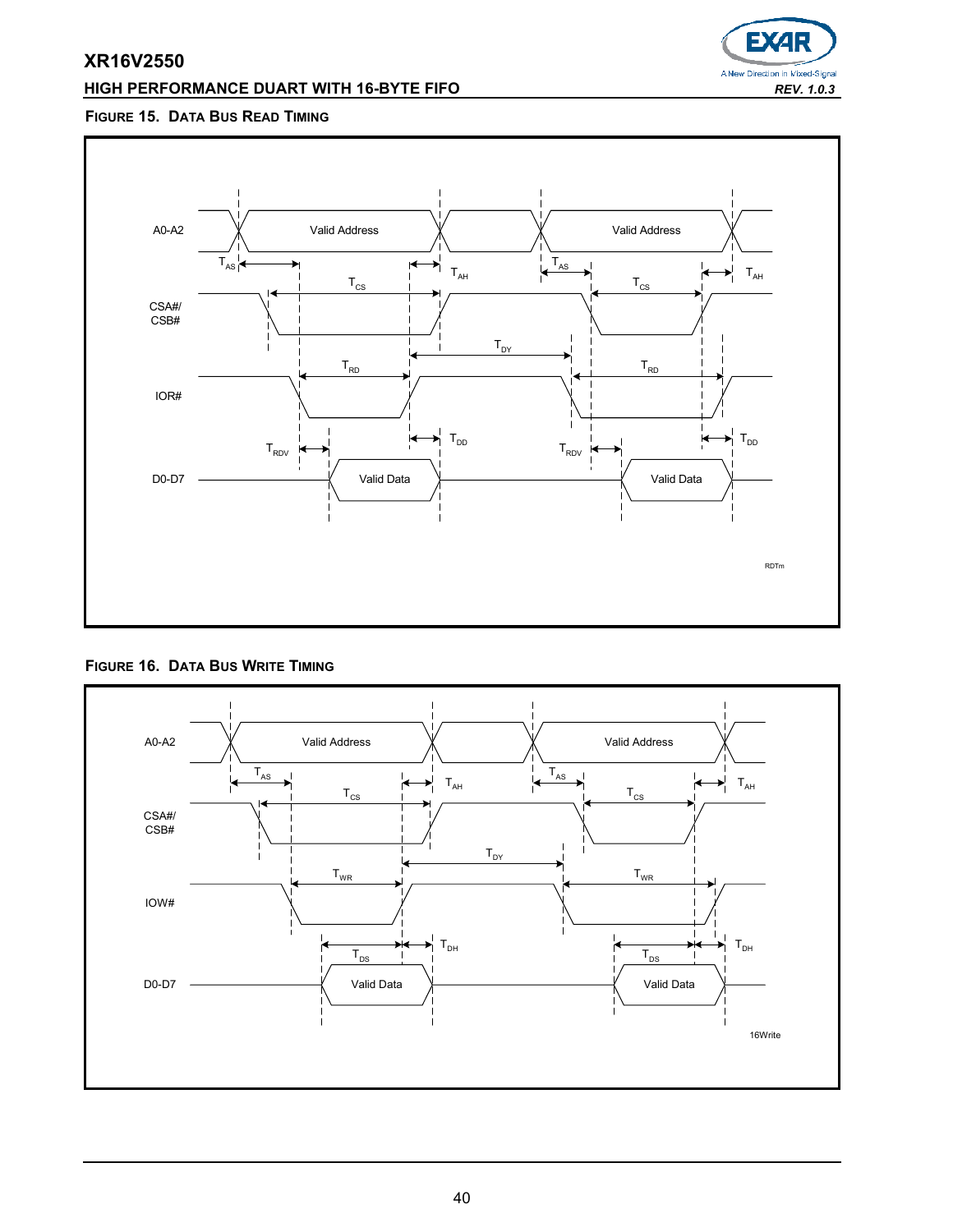



#### <span id="page-40-0"></span>**FIGURE 17. RECEIVE READY & INTERRUPT TIMING [NON-FIFO MODE] FOR CHANNELS A & B**

**FIGURE 18. TRANSMIT READY & INTERRUPT TIMING [NON-FIFO MODE] FOR CHANNELS A & B**

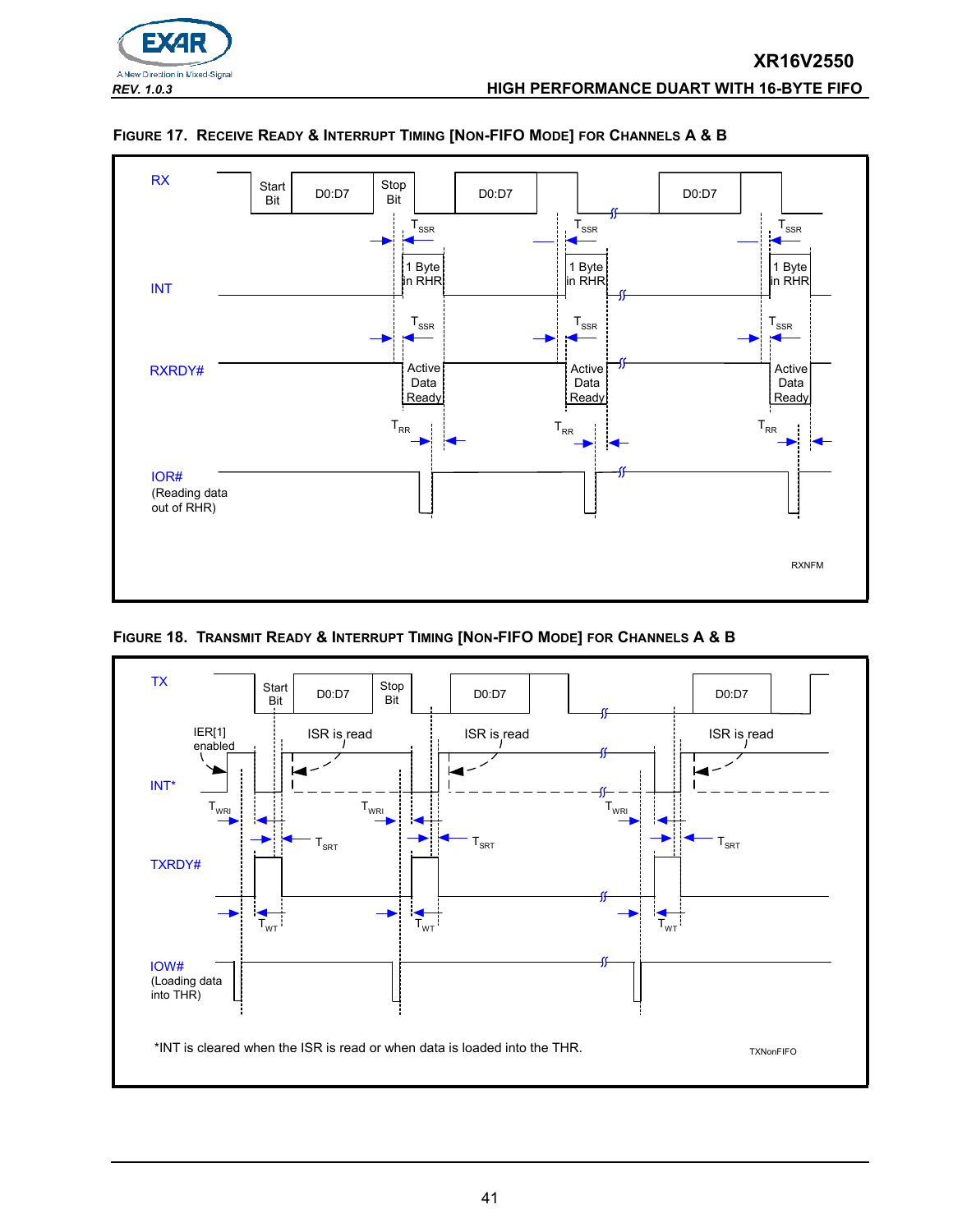



#### **FIGURE 19. RECEIVE READY & INTERRUPT TIMING [FIFO MODE, DMA DISABLED] FOR CHANNELS A & B**

# **FIGURE 20. RECEIVE READY & INTERRUPT TIMING [FIFO MODE, DMA ENABLED] FOR CHANNELS A & B**

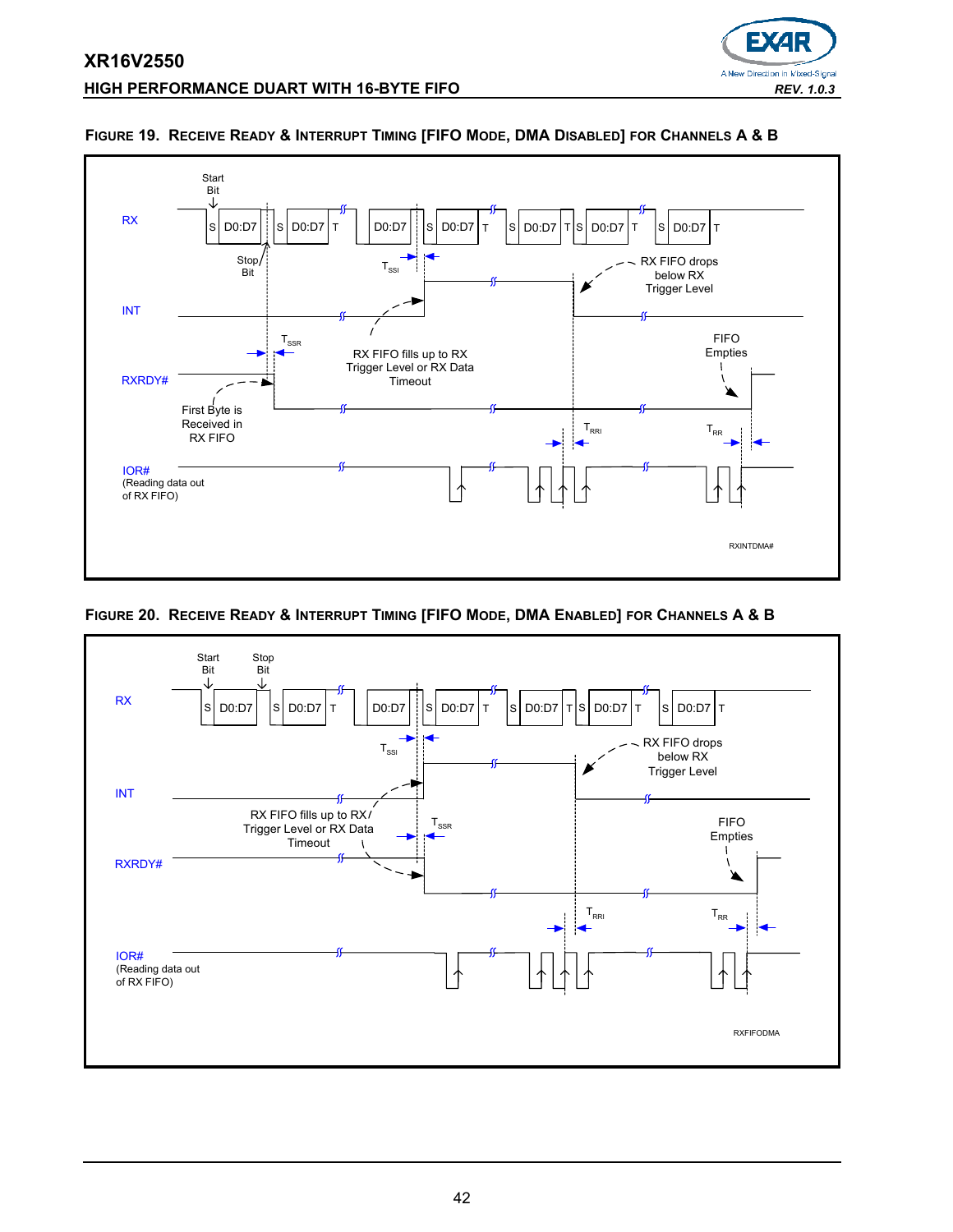





#### **FIGURE 21. TRANSMIT READY & INTERRUPT TIMING [FIFO MODE, DMA MODE DISABLED] FOR CHANNELS A & B**

<span id="page-42-0"></span>**FIGURE 22. TRANSMIT READY & INTERRUPT TIMING [FIFO MODE, DMA MODE ENABLED] FOR CHANNELS A & B**

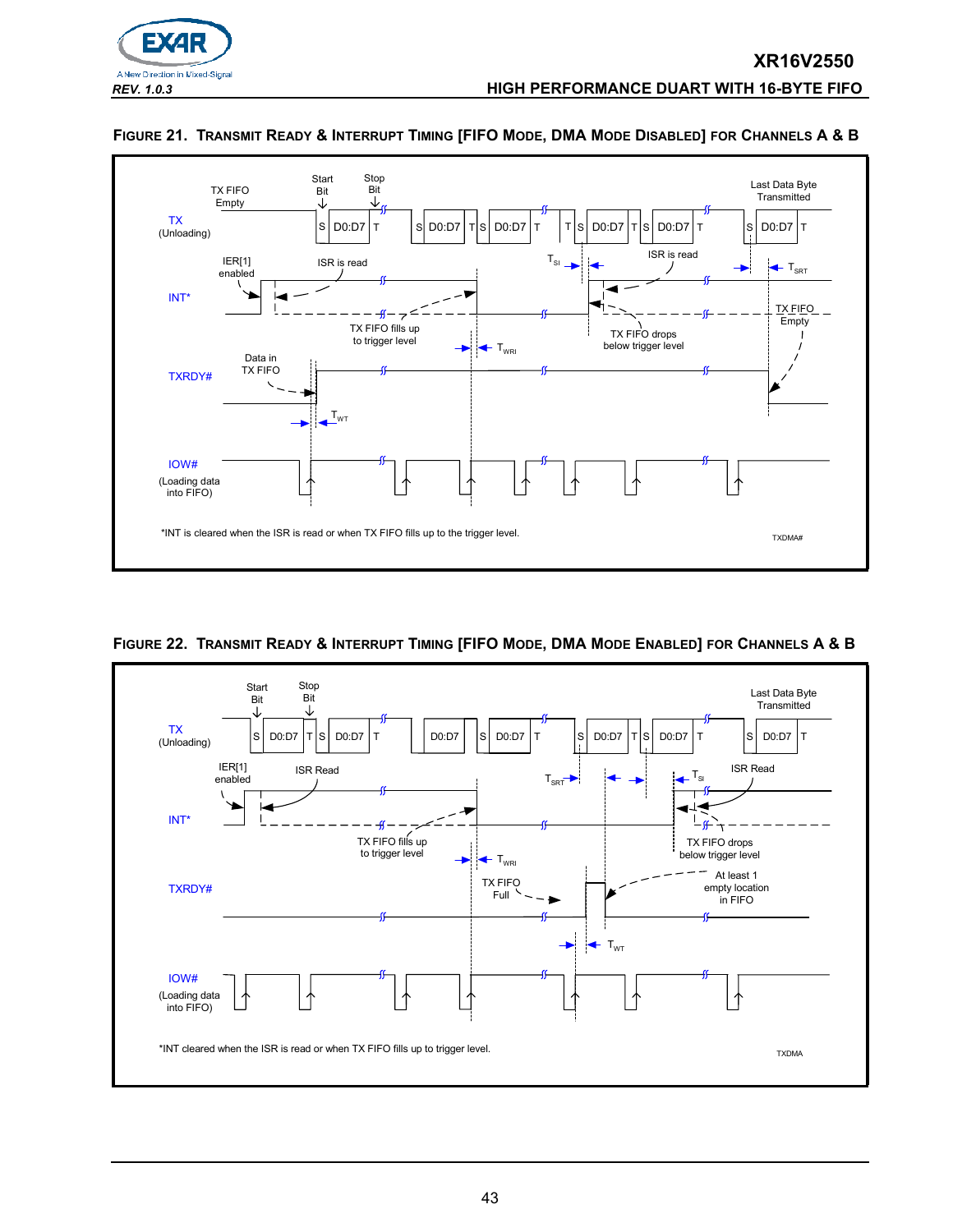# **HIGH PERFORMANCE DUART WITH 16-BYTE FIFO** *REV. 1.0.3*



# *PACKAGE DIMENSIONS (48 PIN TQFP - 7 X 7 X 1* mm*)*



*Note: The control dimension is the millimeter column*

|                |            | <b>INCHES</b> |              | <b>MILLIMETERS</b> |
|----------------|------------|---------------|--------------|--------------------|
| <b>SYMBOL</b>  | <b>MIN</b> | <b>MAX</b>    | <b>MIN</b>   | <b>MAX</b>         |
| A              | 0.039      | 0.047         | 1.00         | 1.20               |
| A <sub>1</sub> | 0.002      | 0.006         | 0.05         | 0.15               |
| A <sub>2</sub> | 0.037      | 0.041         | 0.95         | 1.05               |
| B              | 0.007      | 0.011         | 0.17         | 0.27               |
| C              | 0.004      | 0.008         | 0.09         | 0.20               |
| D              | 0.346      | 0.362         | 8.80         | 9.20               |
| $D_1$          | 0.272      | 0.280         | 6.90         | 7.10               |
| e              | 0.020 BSC  |               |              | 0.50 BSC           |
| $\mathbf{L}$   | 0.018      | 0.030         | 0.75<br>0.45 |                    |
| a              | 0°         | $7^\circ$     | 0°           | $7^{\circ}$        |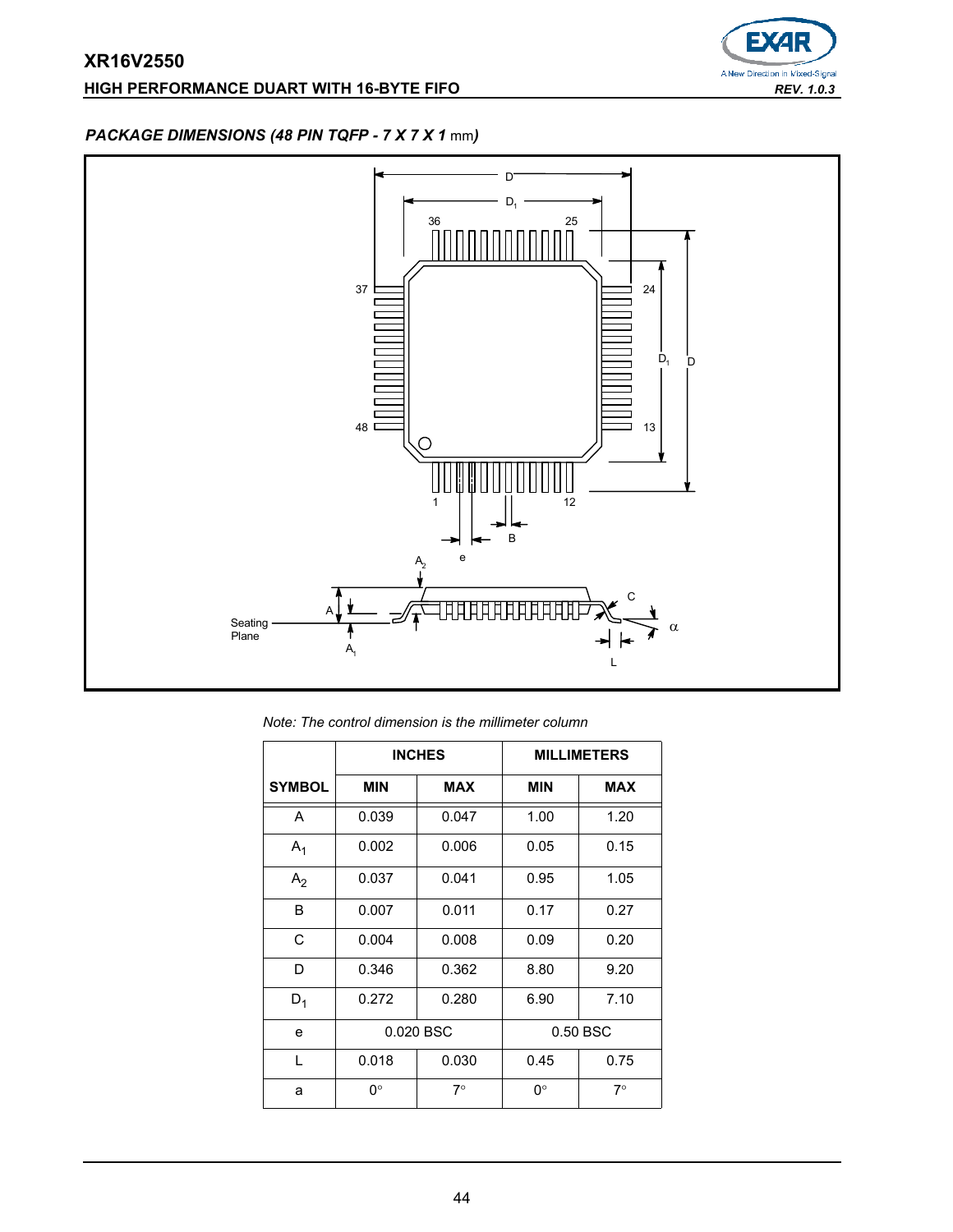

# *PACKAGE DIMENSIONS (32 PIN QFN - 5 X 5 X 0.9 mm)*



|  |  |  | Note: The control dimension is in millimeter. |  |
|--|--|--|-----------------------------------------------|--|
|  |  |  |                                               |  |

|                |                          | <b>INCHES</b> | <b>MILLIMETERS</b> |            |  |  |
|----------------|--------------------------|---------------|--------------------|------------|--|--|
| <b>SYMBOL</b>  | <b>MIN</b><br><b>MAX</b> |               | <b>MIN</b>         | <b>MAX</b> |  |  |
| A              | 0.031                    | 0.039         | 0.80               | 1.00       |  |  |
| A <sub>1</sub> | 0.000                    | 0.002         | 0.00               | 0.05       |  |  |
| A <sub>3</sub> | 0.006                    | 0.010         | 0.15               | 0.25       |  |  |
| D              | 0.193                    | 0.201         | 4.90               | 5.10       |  |  |
| D2             | 0.138                    | 0.150         | 3.50               | 3.80       |  |  |
| b              | 0.007                    | 0.012         | 0.18               | 0.30       |  |  |
| e              |                          | 0.0197 BSC    |                    | 0.50 BSC   |  |  |
| L              | 0.012                    | 0.020         | 0.35               | 0.45       |  |  |
| k              | 0.008                    |               | 0.20               |            |  |  |